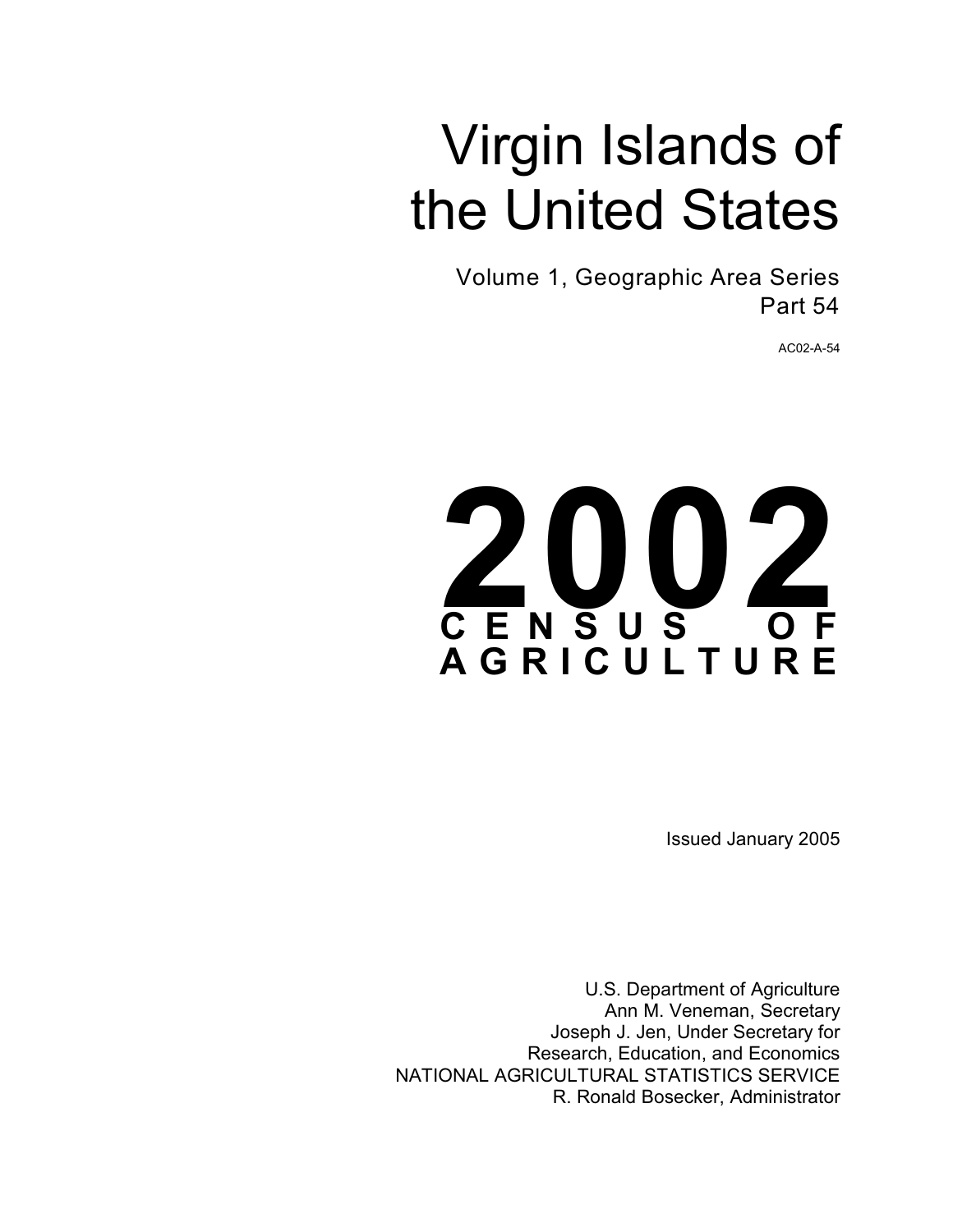## **Contents**

| ×<br>۰, | I |
|---------|---|

| <b>Introduction</b> |  |  |  |  |  |  |  |  |  |  |  |  |  |  |  |  |  |  |  |  |  |  |  |
|---------------------|--|--|--|--|--|--|--|--|--|--|--|--|--|--|--|--|--|--|--|--|--|--|--|
|                     |  |  |  |  |  |  |  |  |  |  |  |  |  |  |  |  |  |  |  |  |  |  |  |

#### **Tables**

#### **Island Data**

| 1.  |                                                                                 |  |
|-----|---------------------------------------------------------------------------------|--|
| 2.  |                                                                                 |  |
| 3.  | Land in Farms, Cropland, and Cropland Harvested by Tenure of Operators:         |  |
|     |                                                                                 |  |
| 4.  |                                                                                 |  |
| 5.  |                                                                                 |  |
| 6.  |                                                                                 |  |
| 7.  | Farms and Sales by Market Value of Agricultural Products Sold: 2002 and 1997  4 |  |
| 8.  |                                                                                 |  |
| 9.  |                                                                                 |  |
| 10. |                                                                                 |  |
| 11. |                                                                                 |  |
| 12. |                                                                                 |  |
| 13. |                                                                                 |  |
| 14. |                                                                                 |  |
| 15. |                                                                                 |  |
| 16. | Selected Farm Production Expenses by Tenure of Operator: 2002 and 1997  11      |  |
| 17. |                                                                                 |  |

#### **Summary Data**

#### **APPENDIXES**

Index **. . . . . . . . . . . . . . . . . . . . . . . . . . . . . . . . . . . . . . . . . . . . . . . . . . . . . . . . . . . . . . . . . . . . . . . . . . .** Index 1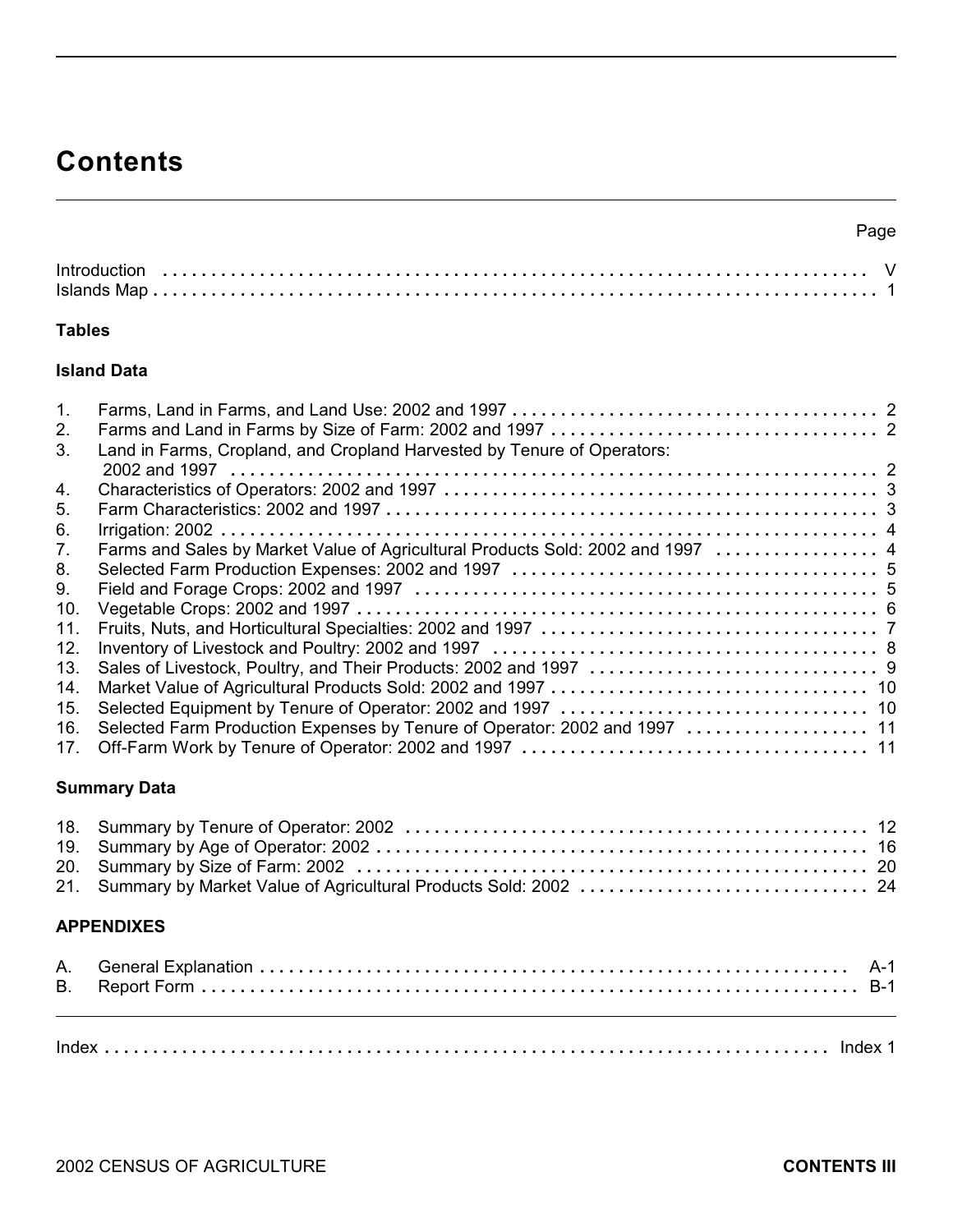### **INTRODUCTION**

#### **HISTORY**

 For more than 150 years, the U.S. Department of Commerce, Bureau of the Census, conducted the census of agriculture. However, the 1997 Appropriations Act transferred the responsibility from the Bureau of the Census to the U.S. Department of Agriculture (USDA), National Agricultural Statistics Service (NASS). The 2002 Census of Agriculture for the U.S. Virgin Islands is the second census in the U.S. Virgin Islands conducted by NASS.

The census of agriculture is taken to obtain agricultural statistics for each county, State (including territories and protectorates), and the Nation. The first U.S. agricultural census data were collected in 1840 as a part of the sixth decennial census. From 1840 to 1920, an agricultural census was taken as a part of each decennial census. Since 1920, a separate national agricultural census has been taken every 5 years.

 The 2002 census is the 14th census of agriculture of the U.S. Virgin Islands. The first, taken in 1920, was a special census authorized by the Secretary of Commerce. The next agriculture census was taken in 1930 in conjunction with the decennial census, a practice that continued every 10 years through 1960. The 1964 Census of Agriculture was the first quinquennial (5-year) census to be taken in the U.S. Virgin Islands. In 1976, Congress authorized the census of agriculture to be taken for 1978 and 1982 to adjust the datareference year to coincide with the 1982 Economic Censuses covering manufacturing, mining, construction, retail trade, wholesale trade, service industries, and selected transportation activities. After 1982, the agriculture census reverted to a 5-year cycle.

Data in this publication are for the calendar year 2002, and inventory data reflect what was on hand on December 31, 2002. This is a change from the past practice in the Virgin Islands of collecting data in the summer for the previous 12 months. The 1997 data referenced in the tables reflect data for the 12- month period of July 1, 1997 through June 30, 1998 and inventory on hand as of July 1, 1998.

#### **CENSUS USES**

The census of agriculture is the leading source of statistics about the U.S. Virgin Islands's agricultural production and the only source of consistent, comparable data at the island level. Census statistics are used to measure agricultural production and to identify trends in an ever changing agricultural sector. Many local programs use census data as a benchmark for designing and evaluating surveys. Private industry uses census statistics to provide a more effective production and distribution system for the agricultural community.

#### **AUTHORITY AND AREA COVERED**

 The census of agriculture is required by law under the "Census of Agriculture Act of 1997," Public Law 105-113 (Title 7, United States Code, Section 2204g). The law directs the Secretary of Agriculture to conduct a census of agriculture every five years, covering the years ending in 2 and 7. The census of agriculture includes each State, Puerto Rico, Guam, the U.S. Virgin Islands, and the Commonwealth of Northern Mariana Islands.

The census data for the U.S. Virgin Islands were collected in accordance with a Memorandum of Agreement approved by the Administrator of NASS and by the Commissioner of Agriculture of the U.S. Virgin Islands. It was conducted with the cooperation and assistance of the U.S. Virgin Islands Department of Agriculture.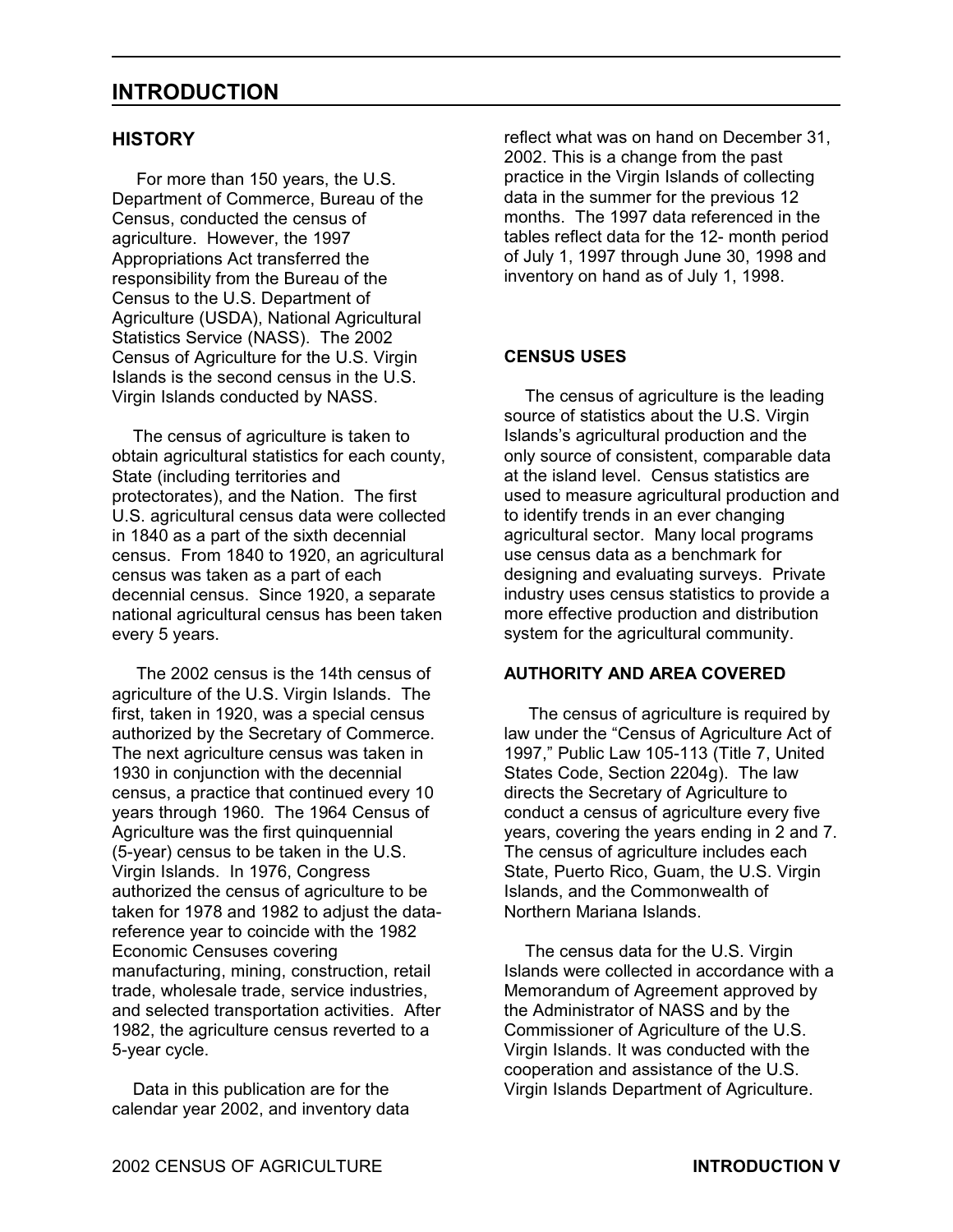#### **FARM DEFINITION**

 The statistics collected in the census relate to places with agricultural operations qualifying as farms according to the census definition. In the U.S. Virgin Islands, this included all places from which \$500 or more of agricultural products were produced and sold, or normally would have been sold, during the calendar year 2002. The farm definition is the same used in the previous census, except that the census year is the calendar year instead of the 12 month period from July 1 - June 30 used previously.

#### **COMPARABILITY OF DATA**

 In general, data from the 2002 census are comparable with those of previous censuses.

#### **TABULAR PRESENTATION**

 Tables 1 through 17 show detailed data for the Virgin Islands and for St. Croix and St. Thomas/St. John, accompanied by historic data from the previous census. Tables 17 through 21 provide 2002 island data cross-tabulated by tenure of operator, age of operator, size of farm, and value of agricultural products sold.

#### **SPECIAL TABULATIONS**

 Custom-designed tabulations can be developed to individual user specifications on a programming cost reimbursable basis. Inquiries about special tabulations should be directed to Data Lab Administrator, Marketing and Information Services Office, National Agricultural Statistics Service, U.S. Department of Agriculture, 1400 Independence Ave., S.W., Washington, DC 20250.

#### **DISCLOSURE RULES**

 In keeping with the provisions of Title 7, United States Code, no data are published that would disclose the operations of an individual farm. However, the number of farms in a given size category or other classification is not considered a disclosure, so this information may be given even though other information is withheld.

#### **DOLLAR VALUES**

 All dollar values presented in this report are in current dollars, i.e., 2002 data are in 2002 dollars and 1997 data in 1997 dollars. The dollar values have not been adjusted for changes in price levels between census years.

#### **REFERENCE PERIODS**

 Inventories of livestock, poultry, and machinery and equipment are the number on hand as of December 31, 2002. Crop production, crop and livestock sales, and expense data are for the calendar year 2002.

#### **ABBREVIATIONS AND SYMBOLS**

 The following abbreviations and symbols are used throughout the tables:

- Represents zero.
- (D) Withheld to avoid disclosing data for individual farms.
- (NA) Not available.
- (X) Not applicable.
- (Z) Less than half of the unit shown.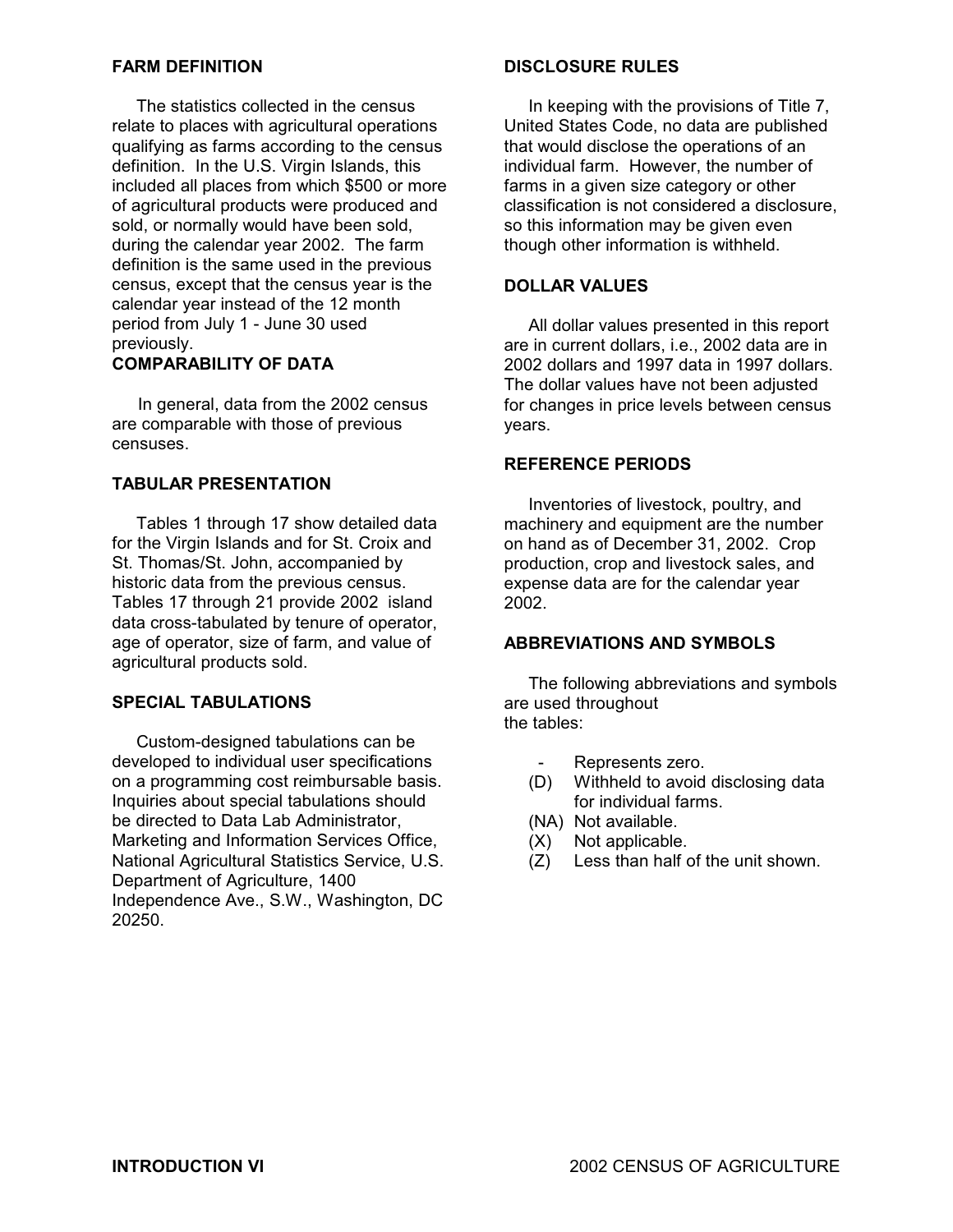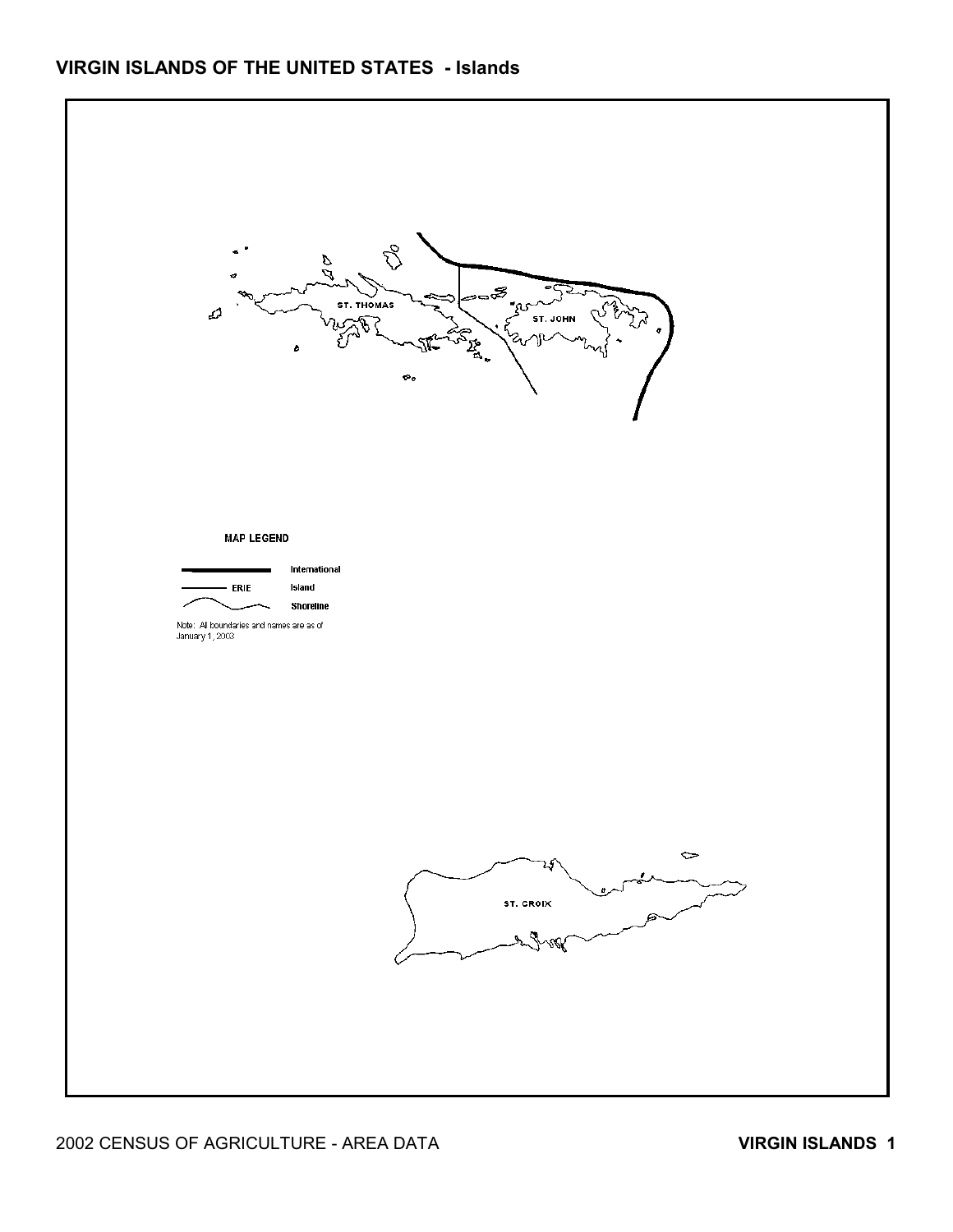#### Table 1. **Farms, Land in Farms, and Land Use: 2002 and 1997**

| [For enumeration periods, see appendix A; for meaning of abbreviations and symbols, see introductory text] |                          |                          |                        |                          |                             |                       |
|------------------------------------------------------------------------------------------------------------|--------------------------|--------------------------|------------------------|--------------------------|-----------------------------|-----------------------|
|                                                                                                            | Virgin Islands           |                          |                        | Saint Croix              | Saint John and Saint Thomas |                       |
| Farms                                                                                                      | 2002                     | 1997                     | 2002                   | 1997                     | 2002                        | 1997                  |
|                                                                                                            | 191<br>9 168<br>48.0     | 247<br>13 466<br>54.5    | 139<br>8 708<br>62.6   | 193<br>12 501<br>64.8    | 52<br>460<br>8.8            | 54<br>965<br>17.9     |
| acres                                                                                                      | 132<br>911<br>129<br>602 | 182<br>144<br>181<br>847 | 94<br>845<br>91<br>558 | 142<br>042<br>141<br>761 | 38<br>66<br>38<br>44        | 40<br>102<br>40<br>87 |
| acres<br>acres                                                                                             | 55<br>309                | 44<br>297                | 39<br>287              | 40<br>282                | 16<br>22                    | 15                    |
| acres                                                                                                      | 109<br>482               | 122<br>032<br>11         | 86<br>7 110            | 104<br>10 264            | 23<br>372                   | 18<br>768             |
|                                                                                                            | 13<br>541                | 13<br>782                | 531                    | 10<br>779                |                             |                       |
| acres<br>Other land<br>farms<br>acres                                                                      | 109<br>234               | 107<br>508               | 84<br>221              | 87<br>416                | 10<br>25<br>12              | 20<br>92              |

 $<sup>1</sup>$  Detail may not add to total due to rounding.</sup>

#### Table 2. **Farms and Land in Farms by Size of Farm: 2002 and 1997**

[For enumeration periods, see appendix A; for meaning of abbreviations and symbols, see introductory text]

|                                                                                               | Virgin Islands  |                  | Saint Croix     |                 | Saint John and Saint Thomas |                |  |  |
|-----------------------------------------------------------------------------------------------|-----------------|------------------|-----------------|-----------------|-----------------------------|----------------|--|--|
| Farms                                                                                         | 2002            | 1997             | 2002            | 1997            | 2002                        | 1997           |  |  |
| Farms.                                                                                        | 191<br>9 1 6 8  | 247<br>13 466    | 139<br>8 708    | 193<br>12 501   | 52<br>460                   | 54<br>965      |  |  |
| Farms by size:<br>Less than $3$ acres $\dots\dots\dots\dots\dots\dots\dots\dots\dots$ number. | 67              | 83               | 37              | 60              | 30                          | 23             |  |  |
| acres<br>acres                                                                                | 92<br>54<br>274 | 123<br>67<br>333 | 59<br>37<br>190 | 90<br>48<br>248 | 33<br>17<br>84              | 33<br>19<br>85 |  |  |
| number<br>acres                                                                               | 34<br>487       | 46<br>581        | 32<br>(D)       | 40<br>496       | (D)                         | 85             |  |  |
| number<br>acres<br>number                                                                     | 10<br>286<br>11 | 21<br>605<br>13  | (D)             | 18<br>525       | (D)                         |                |  |  |
| acres<br>100 to 174 acres<br>number                                                           | 845<br>6        | 890              | 845             | (D'             |                             | (D)            |  |  |
| acres<br>175 to 259 acres<br>number<br>acres                                                  | 747<br>700      | 792<br>(D)       | 747<br>(D)      | 792<br>(D'      | (D)                         |                |  |  |
| 260 to 499 acres<br>number<br>acres                                                           | (D)             | 425              | (D)             | 1425            |                             |                |  |  |
| number<br>acres                                                                               | (D)             | 2 0 6 9          | (D)             | (D)             |                             | (D)            |  |  |
| acres                                                                                         | (D)             |                  | (D)             | וח׳             |                             |                |  |  |

<sup>1</sup> Detail may not add to total due to rounding.

#### Table 3. **Land in Farms, Cropland, and Cropland Harvested by Tenure of Operators: 2002 and 1997**

|                                                           |         | Virgin Islands |          | Saint Croix |         | Saint John and Saint Thomas |      |
|-----------------------------------------------------------|---------|----------------|----------|-------------|---------|-----------------------------|------|
| Farms                                                     |         | 2002           | 1997     | 2002        | 1997    | 2002                        | 1997 |
|                                                           |         | 191            | 247      | 139         | 193     | 52                          | 54   |
|                                                           |         | 9 168          | 13 466   | 8 708       | 12 501  | 460                         | 965  |
|                                                           |         | 132            | 182      | 94          | 142     | 38                          | 40   |
|                                                           | acres   | 911            | 144      | 845         | 042     | 66                          | 102  |
|                                                           |         | 129            | 181      | 91          | 141     | 38                          | 40   |
|                                                           | acres   | 602            | 847      | 559         | 761     | 44                          | 87   |
|                                                           | . farms | 113            | 165      | 89          | 128     | 24                          | 37   |
|                                                           | acres   | 4 5 3 0        | 3 697    | 4 167       | 2 8 2 5 | 364                         | 872  |
|                                                           | . farms | 92             | 132      | 71          | 104     | 21                          | 28   |
|                                                           | acres   | 417            | 449      | 377         | 369     | 41                          | 80   |
|                                                           |         | 91             | 131      | 70          | 103     | 21                          | 28   |
|                                                           | acres   | 347            | 258      | 320         | 194     | 27                          | 65   |
|                                                           | farms   | 29             | 31       | 24          | 27      |                             |      |
|                                                           | acres   | 2 3 6 1        | 319<br>8 | 2 340       | 8 30 6  | 21                          | 13   |
|                                                           |         | 17             | 27       | 14          | 23      |                             |      |
|                                                           | acres   | 58             | 636      | 50          | 624     |                             |      |
| Harvested cropland                                        | . farms | 15             | 27       |             | 23      |                             |      |
|                                                           | acres   | 34             | 549      | 29          | 538     |                             | 12   |
|                                                           | . farms | 49             | 51       | 26          | 38      | 23                          | 13   |
|                                                           | acres   | 2 2 7 6        | 450      | 2 2 0 1     | 370     | 76                          | 80   |
|                                                           |         | 23             | 23       |             | 15      | 14                          |      |
|                                                           | acres   | 436            | 59       | 419         | 49      | 17                          | 10   |
| Harvested cropland                                        | farms   | 23             | 23       |             | 15      | 14                          |      |
| <sup>1</sup> Detail may not add to total due to rounding. | acres   | 222            | 40       | 211         | 30      | 12                          | 10   |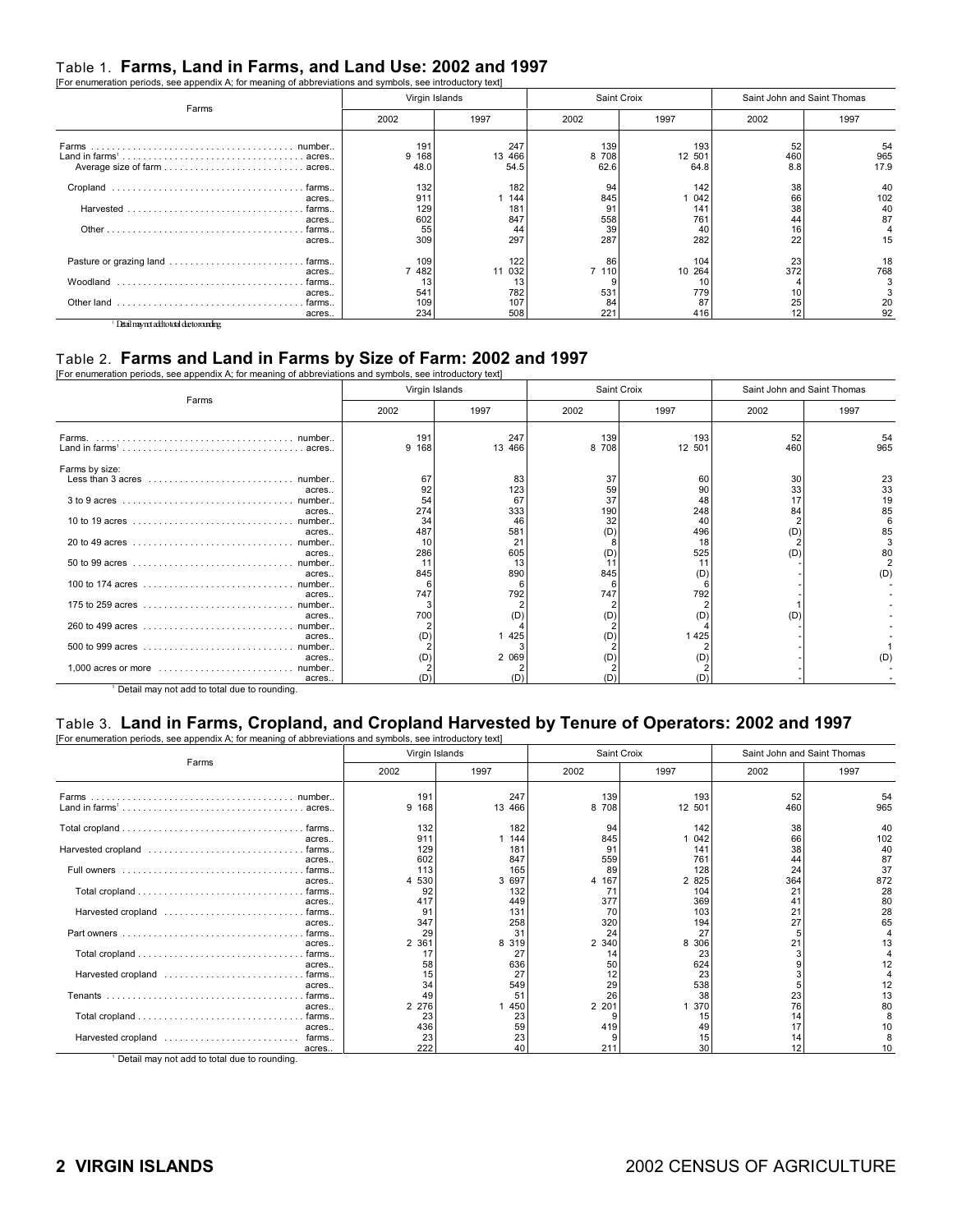## Table 4. **Characteristics of Operators: 2002 and 1997** [For enumeration periods, see appendix A; for meaning of abbreviations and symbols, see introductory text]

|                                     | Virgin Islands                    |                                         |                            | Saint Croix                 | Saint John and Saint Thomas |                |  |  |
|-------------------------------------|-----------------------------------|-----------------------------------------|----------------------------|-----------------------------|-----------------------------|----------------|--|--|
| Farms                               | 2002                              | 1997                                    | 2002                       | 1997                        | 2002                        | 1997           |  |  |
| Operators by place of residence:    | 105<br>86                         | 137<br>110                              | 82<br>57                   | 113<br>80                   | 23<br>29                    | 24<br>30       |  |  |
| Operators by years on present farm: | 16<br>19<br>29<br>127             | 10<br>32<br>49<br>156                   | 22<br>100                  | 30<br>38<br>117             | 27                          | 11<br>39       |  |  |
| Operators by age group:             | 10<br>30<br>50<br>41<br>60<br>56  | 11<br>43<br>47<br>85<br>61<br>56        | 16<br>29<br>37<br>52<br>58 | 28<br>65<br>54<br>58        | 14<br>21<br>49              | 15<br>20<br>51 |  |  |
| Operators by main occupation:       | 79<br>112                         | 143<br>104                              | 69<br>70                   | 114<br>79                   | 10<br>42                    | 29<br>25       |  |  |
| Operators by days of work off farm: | 60<br>131<br>27<br>12<br>10<br>73 | 85<br>162<br>28<br>19<br>21<br>12<br>82 | 55<br>84<br>26<br>11<br>33 | 70<br>123<br>22<br>15<br>58 | 47                          | 15<br>39<br>24 |  |  |

#### Table 5. **Farm Characteristics: 2002 and 1997**

[For enumeration periods, see appendix A; for meaning of abbreviations and symbols, see introductory text]

| Farms                                                                                                                                                                    | Virgin Islands                                         |                                                   |                                                  | Saint Croix                                       | Saint John and Saint Thomas                 |                                                           |  |  |
|--------------------------------------------------------------------------------------------------------------------------------------------------------------------------|--------------------------------------------------------|---------------------------------------------------|--------------------------------------------------|---------------------------------------------------|---------------------------------------------|-----------------------------------------------------------|--|--|
|                                                                                                                                                                          | 2002                                                   | 1997                                              | 2002                                             | 1997                                              | 2002                                        | 1997                                                      |  |  |
| <b>FARMS BY TYPE OF ORGANIZATION</b>                                                                                                                                     |                                                        |                                                   |                                                  |                                                   |                                             |                                                           |  |  |
| Individual                                                                                                                                                               | 168<br>9<br>11<br>3                                    | 203<br>27<br>13                                   | 118<br>$\overline{7}$<br>11                      | 157<br>21<br>12                                   | 50                                          | 46                                                        |  |  |
| <b>FARMS BY TYPE OF LAND OWNERSHIP</b>                                                                                                                                   |                                                        |                                                   |                                                  |                                                   |                                             |                                                           |  |  |
| Farms<br>Land in farms $\dots\dots\dots\dots\dots\dots\dots\dots\dots\dots\dots$ acres.<br>acres<br>.farms<br>acres<br>.farms<br>acres<br><b>LABOR STATUS</b>            | 191<br>9 168<br>142<br>4 576<br>79<br>4 687<br>5<br>95 | 247<br>13 466<br>196<br>(D)<br>82<br>7 600<br>(D) | 139<br>8 708<br>113<br>4 206<br>51<br>(D)<br>(D) | 193<br>12 501<br>155<br>(D)<br>65<br>7 512<br>(D) | 52<br>460<br>29<br>370<br>28<br>(D)<br>(D)  | 54<br>965<br>41<br>877<br>17<br>88                        |  |  |
| workers<br>workers<br>workers<br>workers                                                                                                                                 | 149<br>290<br>8<br>14<br>29<br>57<br>127<br>219        | 193<br>450<br>8<br>19<br>39<br>73<br>158<br>358   | 100<br>189<br>5<br>11<br>13<br>22<br>89<br>156   | 163<br>381<br>6<br>(D)<br>31<br>(D)<br>133<br>308 | 49<br>101<br>3<br>3<br>16<br>35<br>38<br>63 | 30<br>69<br>$\overline{2}$<br>(D)<br>8<br>(D)<br>25<br>50 |  |  |
| Hired farm labor $\ldots \ldots \ldots \ldots \ldots \ldots \ldots \ldots \ldots \ldots$ farms.<br>workers<br>workers<br>workers<br>workers<br><b>SELECTED EQUIPMENT</b> | 77<br>160<br>19<br>34<br>23<br>50<br>39<br>76          | 76<br>172<br>14<br>22<br>19<br>37<br>48<br>113    | 62<br>128<br>13<br>19<br>16<br>39<br>36<br>70    | 62<br>142<br>10<br>15<br>15<br>32<br>40<br>95     | 15<br>32<br>6<br>15<br>7<br>11<br>3<br>հ    | 14<br>30<br>4<br>$\overline{7}$<br>5<br>8<br>18           |  |  |
| number<br>number<br>number                                                                                                                                               | 54<br>92<br>134<br>174<br>78<br>94                     | 61<br>104<br>173<br>215<br>107<br>135             | 48<br>81<br>111<br>140<br>54<br>65               | 56<br>97<br>141<br>175<br>88<br>113               | 6<br>11<br>23<br>34<br>24<br>29             | 5<br>$\overline{7}$<br>32<br>40<br>19<br>22               |  |  |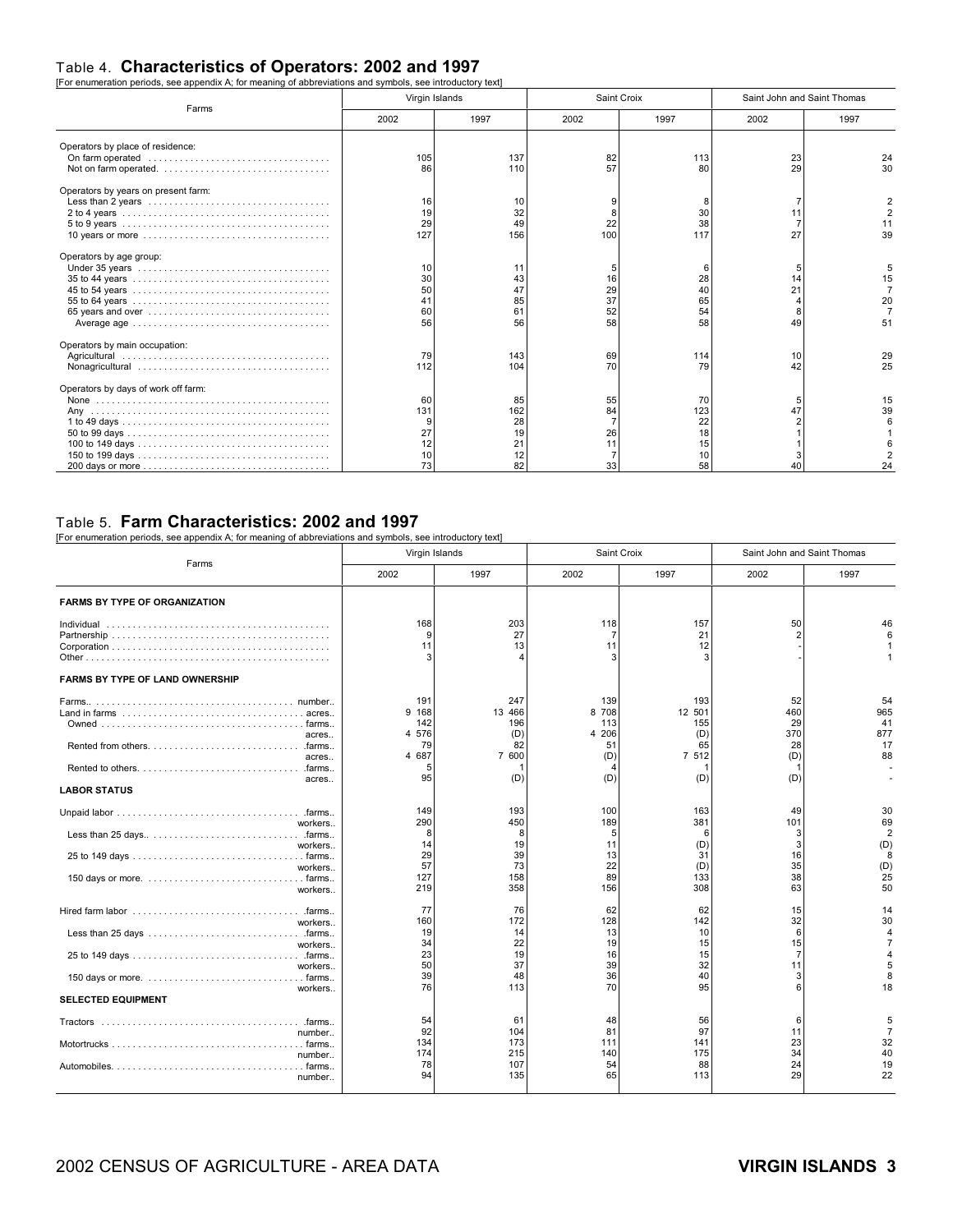Table 6. **Irrigation: 2002 and 1997** [For enumeration periods, see appendix A; for meaning of abbreviations and symbols, see introductory text]

| Farms                                | Virgin Islands |            | Saint Croix |            | Saint John and Saint Thomas |            |  |  |
|--------------------------------------|----------------|------------|-------------|------------|-----------------------------|------------|--|--|
|                                      | 2002           | 1997       | 2002        | 1997       | 2002                        | 1997       |  |  |
| acres.                               | 114<br>456     | N/A<br>N/A | 84<br>414   | N/A<br>N/A | 30<br>42                    | N/A<br>N/A |  |  |
| acres.                               | 93<br>389      | N/A<br>N/A | 67<br>353   | N/A<br>N/A | 26<br>36                    | N/A<br>N/A |  |  |
| acres.                               | 24<br>67       | N/A<br>N/A | 19<br>61    | N/A<br>N/A | 6                           | N/A<br>N/A |  |  |
| Farms by source of irrigation water: |                |            |             |            |                             |            |  |  |
|                                      | 77             | N/A        | 60          | N/A        | 17                          | N/A        |  |  |
|                                      |                | N/A<br>N/A |             | N/A        |                             | N/A<br>N/A |  |  |
|                                      | 12             | N/A        |             | N/A<br>N/A |                             | N/A        |  |  |
|                                      | 23             | N/A        | 19          | N/A        |                             | N/A        |  |  |
|                                      |                | N/A        |             | N/A        |                             | N/A        |  |  |

### Table 7. **Farms and Sales by Market Value of Agricultural Products Sold: 2002 and 1997** [For enumeration periods, see appendix A; for meaning of abbreviations and symbols, see introductory text]

|                          |           | Virgin Islands |           | Saint Croix | Saint John and Saint Thomas |         |  |  |  |
|--------------------------|-----------|----------------|-----------|-------------|-----------------------------|---------|--|--|--|
| Farms                    | 2002      | 1997           | 2002      | 1997        | 2002                        | 1997    |  |  |  |
| .farms                   | 191       | 247            | 139       | 193         |                             | 54      |  |  |  |
| dollars                  | 3 018 665 | 2 838 006      | 2 672 218 | 2 365 784   | 346 447                     | 472 222 |  |  |  |
|                          | 15 805    | 11 490         | 19 2 25   | 12 258      | 6 662                       | 8 7 4 5 |  |  |  |
| Farms by value of sales: |           |                |           |             |                             |         |  |  |  |
|                          | 50        | 104            | 34        | 79          | 16                          | 25      |  |  |  |
| dollars                  | 38 505    | 71 073         | 535<br>26 | 52 808      | 11 970                      | 18 265  |  |  |  |
|                          | 51        | 45             | 36        |             | 15                          |         |  |  |  |
| dollars                  | 85 511    | 74 361         | 62 736    | (D)         | 22 775                      | (D)     |  |  |  |
|                          | 28        | 42             | 2.        |             |                             | 10      |  |  |  |
| dollars                  | 91<br>131 | 145 352        | 68<br>429 | 112 911     | 22 702                      | 32 441  |  |  |  |
|                          | 18        | 19             |           |             |                             |         |  |  |  |
| dollars                  | 110 050   | 108 856        | 74 350    | (D)         | 35 700                      | (D)     |  |  |  |
|                          | 10        |                |           |             |                             |         |  |  |  |
| dollars                  | 80 713    | 26 210         | 80 713    | 26 210      |                             |         |  |  |  |
|                          | 34        | 34             | 26        |             |                             |         |  |  |  |
| dollars                  | 2 612 743 | 2 412 154      | 2 359 443 | 2 010 716   | 253 300                     | 401 438 |  |  |  |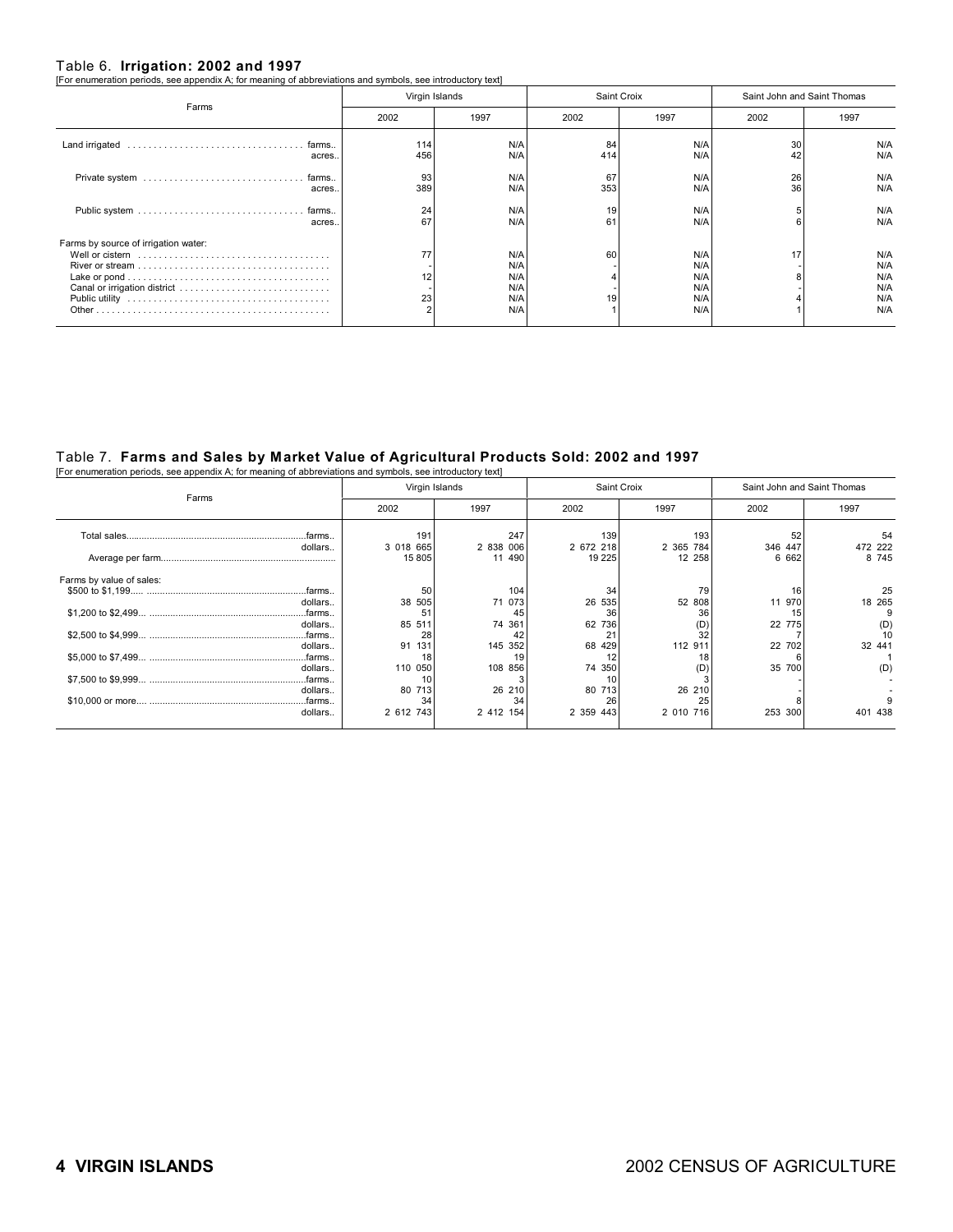## Table 8. **Selected Farm Production Expenses: 2002 and 1997** [For enumeration periods, see appendix A; for meaning of abbreviations and symbols, see introductory text]

| or channolatori portodo, ooo apportant h, for moaning or abbiteriations and eyimpole, ooo introductivity tont | Virgin Islands           |                     |                          | Saint Croix              | Saint John and Saint Thomas |                          |
|---------------------------------------------------------------------------------------------------------------|--------------------------|---------------------|--------------------------|--------------------------|-----------------------------|--------------------------|
| Farms                                                                                                         | 2002                     | 1997                | 2002                     | 1997                     | 2002                        | 1997                     |
| farms<br>dollars                                                                                              | 86                       | 107<br>143 071      | 73<br>506<br>91          | 98<br>98 751             | 13<br>19 745                | 9                        |
| dollars                                                                                                       | 111 251<br>81<br>110 981 | 98<br>142 486       | 68<br>236<br>91          | 89<br>98<br>166          | 13<br>19 745                | 44 320<br>9<br>44 320    |
| Hired farm labor $\ldots \ldots \ldots \ldots \ldots \ldots \ldots \ldots \ldots$<br>.farms                   | 74                       | 76                  | 60                       | 62                       | 14                          | 14                       |
| dollars                                                                                                       | 853 104<br>73            | 957 290<br>76       | 850 300<br>59<br>850 250 | 773 456<br>62<br>773 456 | 62 804<br>14                | 183 834<br>14<br>183 834 |
| dollars<br>Feed purchased for livestock poultry, and fish farms                                               | 853 054<br>95            | 957 290<br>107      | 68                       | 86                       | 62 804<br>27                | 21                       |
| dollars                                                                                                       | 450 872<br>92            | 711 327<br>100      | 403 283<br>65            | 679 363<br>81            | 47 589<br>27                | 31 964<br>19             |
| dollars                                                                                                       | 450 687                  | 710 918             | 403 098                  | 679 079                  | 47 589                      | 31 839                   |
| Insecticides, fungicides, and herbicides<br>farms<br>dollars<br>. farms                                       | 85<br>35 298<br>55       | 111<br>83 296<br>85 | 71<br>23<br>482<br>44    | 94<br>53 076<br>72       | 14<br>11 816<br>11          | 17<br>30 220<br>13       |
| dollars                                                                                                       | 33 695                   | 82 102              | 22 054                   | 52 047                   | 11 641                      | 30 055                   |
| Fertilizers and manure purchased<br>. farms<br>dollars                                                        | 68<br>27 122             | 91<br>55 691        | 51<br>13 955             | 75<br>796<br>38          | 17<br>13 167                | 16<br>16 895             |
| dollars                                                                                                       | 46<br>25 955             | 69<br>54 737        | 33<br>12 983             | 54<br>922<br>37          | 13<br>12 972                | 15<br>16 815             |
| Livestock, poultry, and fish purchased<br>. farms<br>dollars                                                  | 40<br>209 985            | 25<br>15 250        | 28<br>735<br>197         | 21<br>14 075             | 12<br>12 250                | 4<br>1 175               |
| dollars                                                                                                       | 38<br>209 890            | 22<br>15 065        | 26<br>197<br>640         | 19<br>13 940             | 12<br>12 250                | 1 1 2 5                  |
| . .farms                                                                                                      | 77                       | N/A                 | 55                       | N/A                      | 22                          | N/A                      |
| dollars<br>dollars.                                                                                           | 123 136<br>45<br>121 550 | N/A<br>N/A<br>N/A   | 113 943<br>32<br>112 742 | N/A<br>N/A<br>N/A        | 9 193<br>13<br>8 8 0 8      | N/A<br>N/A<br>N/A        |

### Table 9. **Field and Forage Crops: 2002 and 1997**

nbols, see introductory text]

| or onamoration ponoad, oud appointment is not modifing or approvidable and sympold, oud marodoury toxi | Virgin Islands               |                       |                    | Saint Croix        | Saint John and Saint Thomas           |                                        |  |
|--------------------------------------------------------------------------------------------------------|------------------------------|-----------------------|--------------------|--------------------|---------------------------------------|----------------------------------------|--|
| Farms                                                                                                  | 2002                         | 1997                  | 2002               | 1997               | 2002                                  | 1997                                   |  |
| . .farms.<br>acres<br>pounds harvested                                                                 | 23<br>5<br>5 8 5 0           | 54<br>12<br>18 760    | 17<br>3<br>3 3 9 0 | 46<br>11<br>17 565 | 6<br>3<br>2 460                       | 1 195                                  |  |
| acres<br>pounds harvested                                                                              | 12<br>1 290                  | 25<br>3 982           | 11<br>(D)<br>(D)   | 19<br>3 2 3 0      | (D)<br>(D)                            | 6<br>752                               |  |
| acres.<br>pounds harvested                                                                             | 17<br>5<br>7 105             | 41<br>10<br>9 9 3 2   | 12<br>5 280        | 32<br>8 450        | 5<br>1 825                            | 9<br>1 482                             |  |
| acres<br>pounds harvested                                                                              | $\overline{2}$<br>(D)<br>(D) | 8<br>513<br>1 509 986 | 2<br>(D)<br>(D)    | 6<br>(D)<br>(D)    |                                       | $\overline{2}$<br>$(D)$<br>$(D)$       |  |
| acres<br>pounds harvested                                                                              | (D)<br>(D)                   | (D)<br>(D)            | (D)<br>(D)         | (D)<br>(D)         |                                       |                                        |  |
| acres<br>pounds harvested                                                                              | 12<br>6<br>8 2 8 0           | 36<br>10<br>20 625    | 7 0 5 0            | 24<br>14 641       | 1 2 3 0                               | 12<br>5 984                            |  |
| acres<br>pounds harvested                                                                              | 18<br>11 980                 | 53<br>20 436          | 13<br>3<br>10 330  | 43<br>17 561       | 5<br>1 650                            | 10<br>$\overline{\mathbf{c}}$<br>2 875 |  |
| . farms<br>acres<br>pounds harvested                                                                   | 1 350                        | 17<br>2 0 6 5         | 3<br>(D)<br>(D)    | 13<br>1 200        | (D)<br>(D)                            | 865                                    |  |
| acres<br>pounds harvested                                                                              | 9<br>8 470                   | 23<br>22 922          | 7<br>(D)<br>(D)    | 21<br>(D)<br>(D)   | $\overline{\mathbf{c}}$<br>(D)<br>(D) | $\overline{2}$<br>(D)<br>(D)           |  |
| acres<br>pounds harvested                                                                              | 4 730                        | 14 698                | 1 630              | 4 500              | 3<br>3<br>3 100                       | 10 198                                 |  |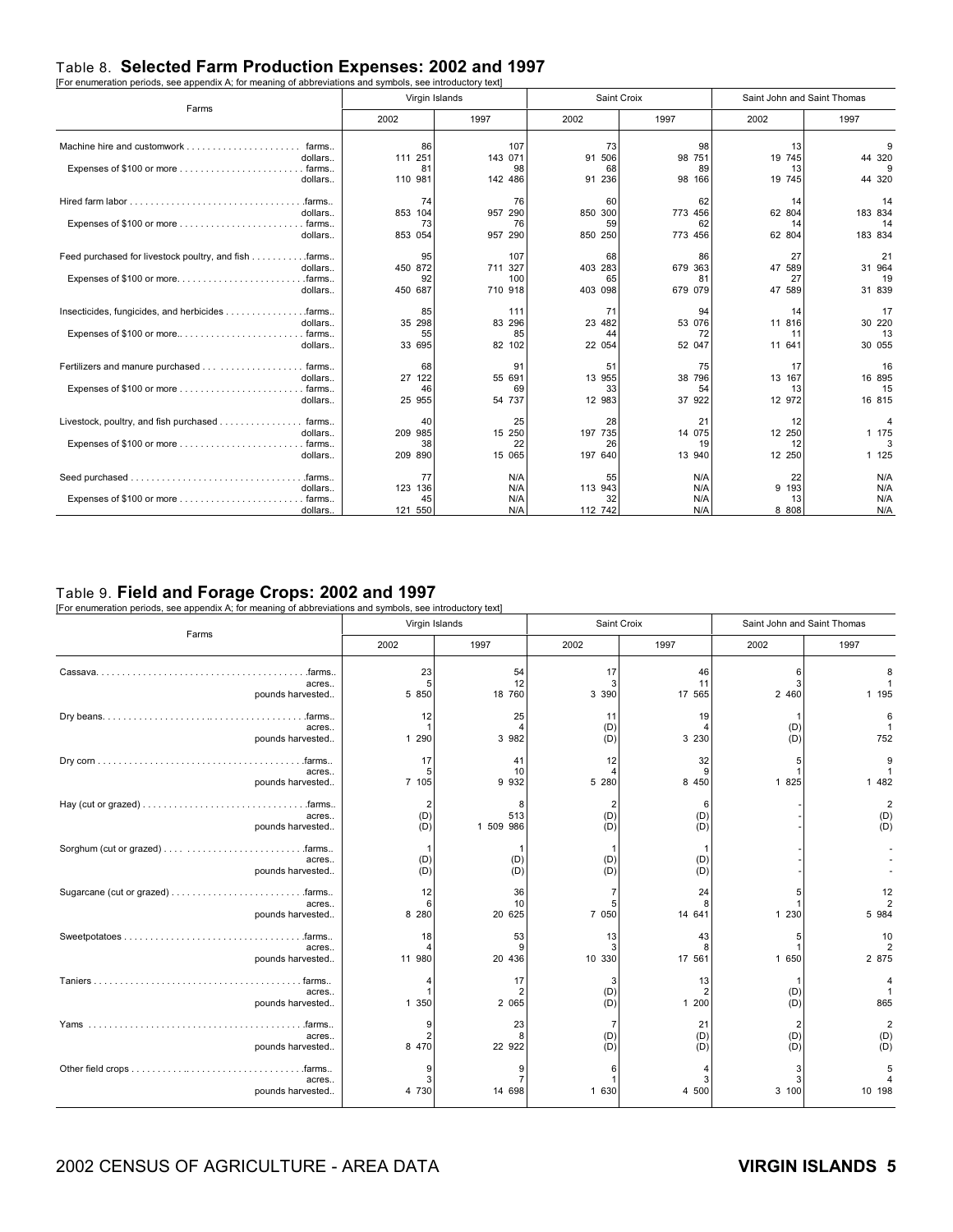Table 10. **Vegetable Crops: 2002 and 1997** [For enumeration periods, see appendix A; for meaning of abbreviations and symbols, see introductory text]

| Farms                     | Virgin Islands               |                                 |                | Saint Croix        | Saint John and Saint Thomas       |                                        |
|---------------------------|------------------------------|---------------------------------|----------------|--------------------|-----------------------------------|----------------------------------------|
|                           | 2002                         | 1997                            | 2002           | 1997               | 2002                              | 1997                                   |
|                           | 15                           | 24                              | 6              | 18                 | 9                                 | 6                                      |
| acres.                    | $\overline{2}$               | $\overline{4}$                  | $\overline{1}$ | 3                  | 1                                 | $\mathbf{1}$                           |
| pounds harvested          | 6 755                        | 4 260                           | 3 3 4 5        | 3 9 1 0            | 3 4 1 0                           | 350                                    |
|                           | $\overline{7}$               | 24                              | $\overline{4}$ | 19                 | 3                                 | 5                                      |
| acres                     | $\overline{1}$               | $\overline{4}$                  | $\mathbf{1}$   | З                  | $\mathbf{1}$                      | $\mathbf{1}$                           |
| pounds harvested          | 1 0 5 8                      | 3 0 3 5                         | 680            | 2 570              | 378                               | 465                                    |
| acres<br>pounds harvested | 14<br>2<br>2 100             | 29<br>$\overline{4}$<br>2 2 3 3 | 10<br>840      | 21<br>3<br>1 410   | 4<br>$\mathbf{1}$<br>1 260        | 8<br>$\mathbf{1}$<br>823               |
|                           | 41                           | 50                              | 26             | 43                 | 15                                | $\overline{7}$                         |
| acres                     | 24                           | 16                              | 21             | 15                 | 4                                 | $\mathbf{1}$                           |
| pounds harvested          | 161 640                      | 45 450                          | 146 525        | 41 820             | 15 115                            | 3 6 3 0                                |
| acres<br>pounds harvested | 40<br>6<br>19 495            | 50<br>6<br>7 572                | 24<br>13 940   | 36<br>4<br>5 4 2 5 | 16<br>$\overline{2}$<br>5 5 5 5 5 | 14<br>$\overline{\mathbf{c}}$<br>2 147 |
|                           | 16                           | 27                              | 10             | 20                 | 6                                 | $\overline{7}$                         |
| acres.                    | $\overline{2}$               | Δ                               | $\overline{2}$ | 3                  | 1                                 | 1                                      |
| pounds harvested          | 3 760                        | 4 9 6 3                         | 1 750          | 3 908              | 2 0 1 0                           | 1 0 5 5                                |
|                           | 8                            | 23                              | 5              | 21                 | 3                                 | $\overline{\mathbf{c}}$                |
| acres                     | 9                            | 12                              | 8              | (D)                | $\mathbf{1}$                      | (D)                                    |
| pounds harvested          | 38 660                       | 117 290                         | 34 400         | (D)                | 4 260                             | (D)                                    |
|                           | 40                           | 61                              | 25             | 48                 | 15                                | 13                                     |
| acres                     | -7                           | 8                               | 5              | 6                  | $\overline{2}$                    | $\boldsymbol{2}$                       |
| pounds harvested          | 21 980                       | 8 156                           | 18 430         | 6 045              | 3 550                             | 2 111                                  |
| acres<br>pounds harvested | $\overline{2}$<br>(D)<br>(D) | 12<br>-1<br>1 0 9 5             |                | 9<br>-1<br>700     | 2<br>(D)<br>(D)                   | $\frac{3}{(Z)}$<br>395                 |
|                           | 51                           | 71                              | 30             | 50                 | 21                                | 21                                     |
| acres                     | 8                            | 10                              | 5              | 7                  | 3                                 | 3                                      |
| pounds harvested          | 14 750                       | 11 079                          | 10 435         | 7 557              | 4 3 1 5                           | 3 5 2 2                                |
|                           | 11                           | 32                              |                | 20                 | 11                                | 12                                     |
| acres.                    | -1                           | $\overline{4}$                  |                | 3                  | 1                                 | $\mathbf{1}$                           |
| pounds harvested          | 2 475                        | 3 7 3 7                         |                | 2 5 3 7            | 2 475                             | 1 200                                  |
|                           | 16                           | 20                              | 11             | 14                 | 5                                 | 6                                      |
| acres                     | 3                            | 3                               | $\overline{2}$ | 2                  | 1                                 | $\mathbf{1}$                           |
| pounds harvested          | 6 9 4 5                      | 5 0 3 4                         | 4 0 7 5        | 2 457              | 2 870                             | 2 577                                  |
|                           | 38                           | 54                              | 27             | 42                 | 11                                | 12                                     |
| acres                     | 10                           | 10                              | $\overline{7}$ | 8                  | $\overline{2}$                    | $\overline{\mathbf{c}}$                |
| pounds harvested          | 42 975                       | 24 823                          | 24 730         | 21 543             | 18 245                            | 3 2 8 0                                |
|                           | 27                           | 38                              | 22             | 27                 | 5                                 | 11                                     |
| acres                     | 10                           | 19                              | $\overline{7}$ | 9                  | $\overline{2}$                    | 10                                     |
| pounds harvested          | 29 045                       | 33 190                          | 13 025         | 16 095             | 16 020                            | 17 095                                 |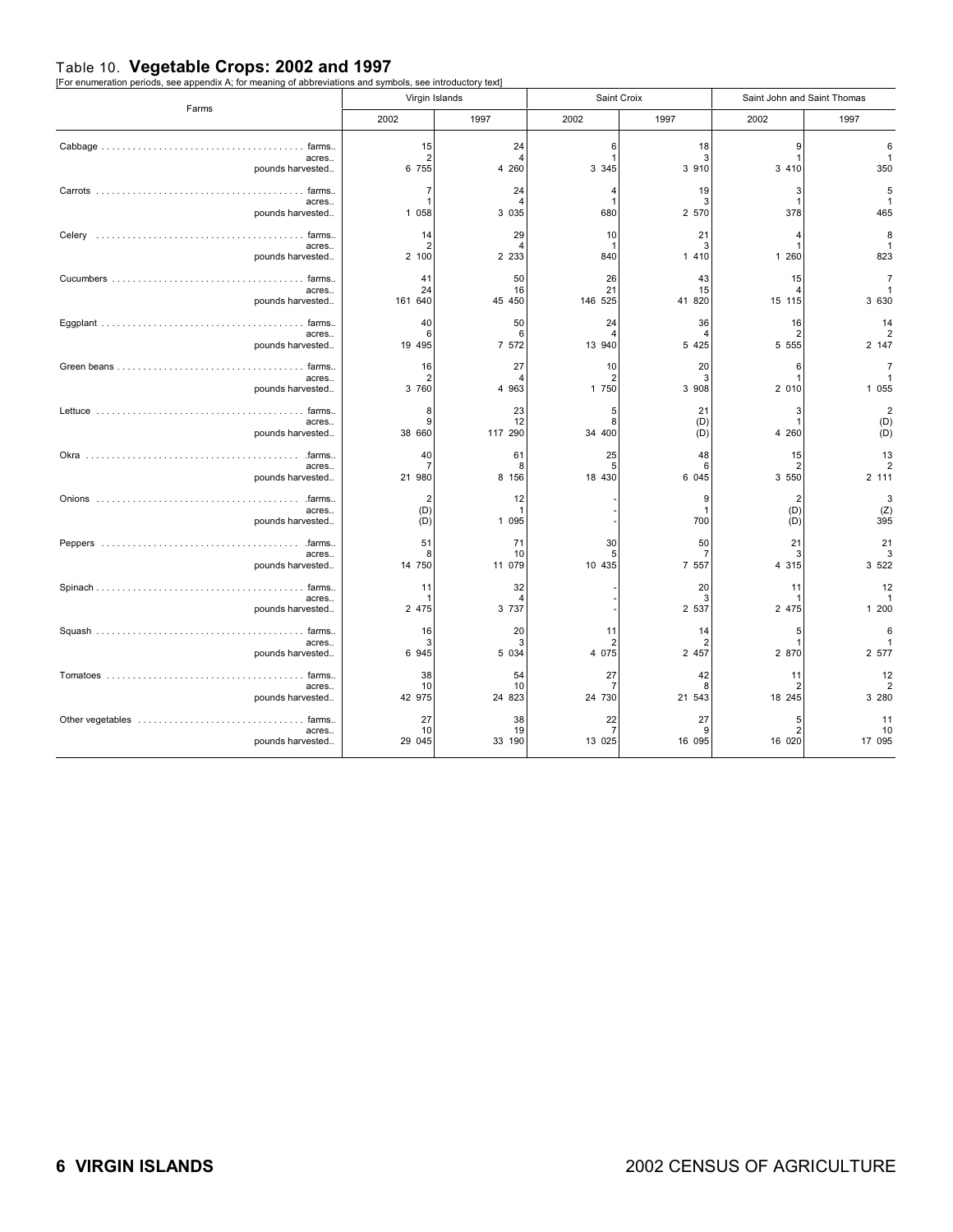### Table 11. **Fruits, Nuts, and Horticultural Specialties: 2002 and 1997**

| [For enumeration periods, see appendix A; for meaning of abbreviations and symbols, see introductory text] |  |
|------------------------------------------------------------------------------------------------------------|--|
|                                                                                                            |  |
|                                                                                                            |  |
|                                                                                                            |  |

| Farms                                                                                       | Virgin Islands             |                             |                          | Saint Croix                 | Saint John and Saint Thomas      |                                                    |
|---------------------------------------------------------------------------------------------|----------------------------|-----------------------------|--------------------------|-----------------------------|----------------------------------|----------------------------------------------------|
|                                                                                             | 2002                       | 1997                        | 2002                     | 1997                        | 2002                             | 1997                                               |
| Land in bearing and nonbearing fruit trees and<br>acres.                                    | 92<br>124                  | 163<br>232                  | 66<br>100                | 125<br>143                  | 26<br>24                         | 38<br>89                                           |
|                                                                                             | 40                         | 102                         | 30                       | 79                          | 10                               | 23                                                 |
| trees not of bearing age                                                                    | 231                        | 867                         | 139                      | 664                         | 92                               | 203                                                |
| trees of bearing age                                                                        | 251                        | 328                         | 196                      | 247                         | 55                               | 81                                                 |
| pounds harvested                                                                            | 8 4 4 0                    | 9 634                       | 7 040                    | 7 839                       | 1 400                            | 1 7 9 5                                            |
|                                                                                             | 59                         | 109                         | 37                       | 82                          | 22                               | 27                                                 |
| hills with trees of not bearing age                                                         | 1 980                      | 6 777                       | 1 311                    | 4 4 8 1                     | 669                              | 2 2 9 6                                            |
| hills with trees of bearing age                                                             | 3 645                      | 6 3 3 2                     | 2 3 9 2                  | 3 105                       | 1 253                            | 3 2 2 7                                            |
| pounds harvested                                                                            | 37 925                     | 105 071                     | 27 650                   | 71 233                      | 10 275                           | 33 838                                             |
|                                                                                             | 37                         | 70                          | 28                       | 54                          | <b>q</b>                         | 16                                                 |
| trees not of bearing age                                                                    | 106                        | 171                         | 76                       | 134                         | 30                               | 37                                                 |
| trees of bearing age                                                                        | 144                        | 540                         | 75                       | 97                          | 69                               | 443                                                |
| pounds harvested                                                                            | 5 875                      | 18 299                      | 3 505                    | 3 7 5 9                     | 2 370                            | 14 540                                             |
|                                                                                             | 44                         | 110                         | 35                       | 86                          | 9                                | 24                                                 |
| trees not of bearing age                                                                    | 1 2 9 1                    | 2 2 0 9                     | 1 174                    | 1 956                       | 117                              | 253                                                |
| trees of bearing age                                                                        | 882                        | 965                         | 748                      | 508                         | 134                              | 457                                                |
| pounds harvested                                                                            | 12 830                     | 26 945                      | 10 890                   | 11 572                      | 1 940                            | 15 373                                             |
| trees not of bearing age<br>trees of bearing age<br>pounds harvested                        | 23<br>44<br>254<br>4 9 9 7 | 60<br>353<br>149<br>4 8 5 1 | 19<br>37<br>230<br>4 275 | 51<br>346<br>137<br>4 5 6 6 | 4<br>$\overline{7}$<br>24<br>722 | $\begin{array}{c} 9 \\ 7 \end{array}$<br>12<br>285 |
|                                                                                             | 46                         | 112                         | 29                       | 86                          | 17                               | 26                                                 |
| trees not of bearing age                                                                    | 278                        | 912                         | 172                      | 781                         | 106                              | 131                                                |
| trees of bearing age                                                                        | 371                        | 598                         | 235                      | 484                         | 136                              | 114                                                |
| pounds harvested                                                                            | 6 4 3 0                    | 11 043                      | 3 8 4 5                  | 8 0 9 1                     | 2 585                            | 2 9 5 2                                            |
|                                                                                             | 59                         | 120                         | 40                       | 87                          | 19                               | 33                                                 |
| trees not of bearing age                                                                    | 480                        | 1 387                       | 321                      | 1 0 1 9                     | 159                              | 368                                                |
| trees of bearing age                                                                        | 1 177                      | 1 131                       | 985                      | 877                         | 192                              | 254                                                |
| pounds harvested                                                                            | 45 285                     | 61 621                      | 34 030                   | 40 580                      | 11 255                           | 21 041                                             |
|                                                                                             | 16                         | 72                          | 13                       | 58                          | 3                                | 14                                                 |
| trees not of bearing age                                                                    | 69                         | 519                         | 60                       | 470                         | $\boldsymbol{9}$                 | 49                                                 |
| trees of bearing age                                                                        | 320                        | 186                         | 316                      | 148                         | 4                                | 38                                                 |
| pounds harvested                                                                            | 3 8 8 8                    | 4 638                       | 3 7 4 5                  | 3 703                       | 143                              | 935                                                |
|                                                                                             | 42                         | 80                          | 27                       | 57                          | 15                               | 23                                                 |
| trees not of bearing age                                                                    | 1 2 1 8                    | 2 2 9 4                     | 552                      | 1 408                       | 666                              | 886                                                |
| trees of bearing age                                                                        | 1 2 9 7                    | 1 371                       | 613                      | 399                         | 684                              | 972                                                |
| pounds harvested                                                                            | 21 304                     | 13 505                      | 12 195                   | 5 890                       | 9 10 9                           | 7 615                                              |
|                                                                                             | 11                         | 31                          | $\overline{2}$           | 15                          | 9                                | 16                                                 |
| plants not of bearing age                                                                   | 2 135                      | 1 646                       | (D)                      | 418                         | (D)                              | 1 2 2 8                                            |
| plants of bearing age                                                                       | 5 2 4 4                    | 2 2 7 6                     | (D)                      | 2 003                       | (D)                              | 273                                                |
| pounds harvested                                                                            | 7 2 6 4                    | 4 5 4 7                     | (D)                      | 4 006                       | (D)                              | 541                                                |
|                                                                                             | 16                         | 57                          | 13                       | 42                          | 3                                | 15                                                 |
| hills with trees of not bearing age                                                         | 145                        | 1 2 2 1                     | 113                      | 522                         | 32                               | 699                                                |
| hills with trees of bearing age                                                             | 179                        | 1 448                       | 164                      | 1 383                       | 15                               | 65                                                 |
| pounds harvested                                                                            | 1 670                      | 23 808                      | 1 390                    | 22 728                      | 280                              | 1 080                                              |
|                                                                                             | 40                         | 75                          | 32                       | 55                          | 8                                | 20                                                 |
| trees not of bearing age                                                                    | 297                        | 2 4 3 6                     | 217                      | 853                         | 80                               | 1 583                                              |
| trees of bearing age                                                                        | 1 003                      | 1 627                       | 914                      | 958                         | 89                               | 669                                                |
| pounds harvested                                                                            | 15 885                     | 16 329                      | 14 315                   | 12 307                      | 1 570                            | 4 0 2 2                                            |
| Horticultural Specialties (including ornamental<br>sq. ft. under cover<br>acres in the open | 30<br>19 475<br>21         | 32<br>32 908<br>32          | 22<br>13 400<br>18       | 25<br>29 092<br>28          | 8<br>6 075<br>3                  | $\overline{7}$<br>3 8 1 6                          |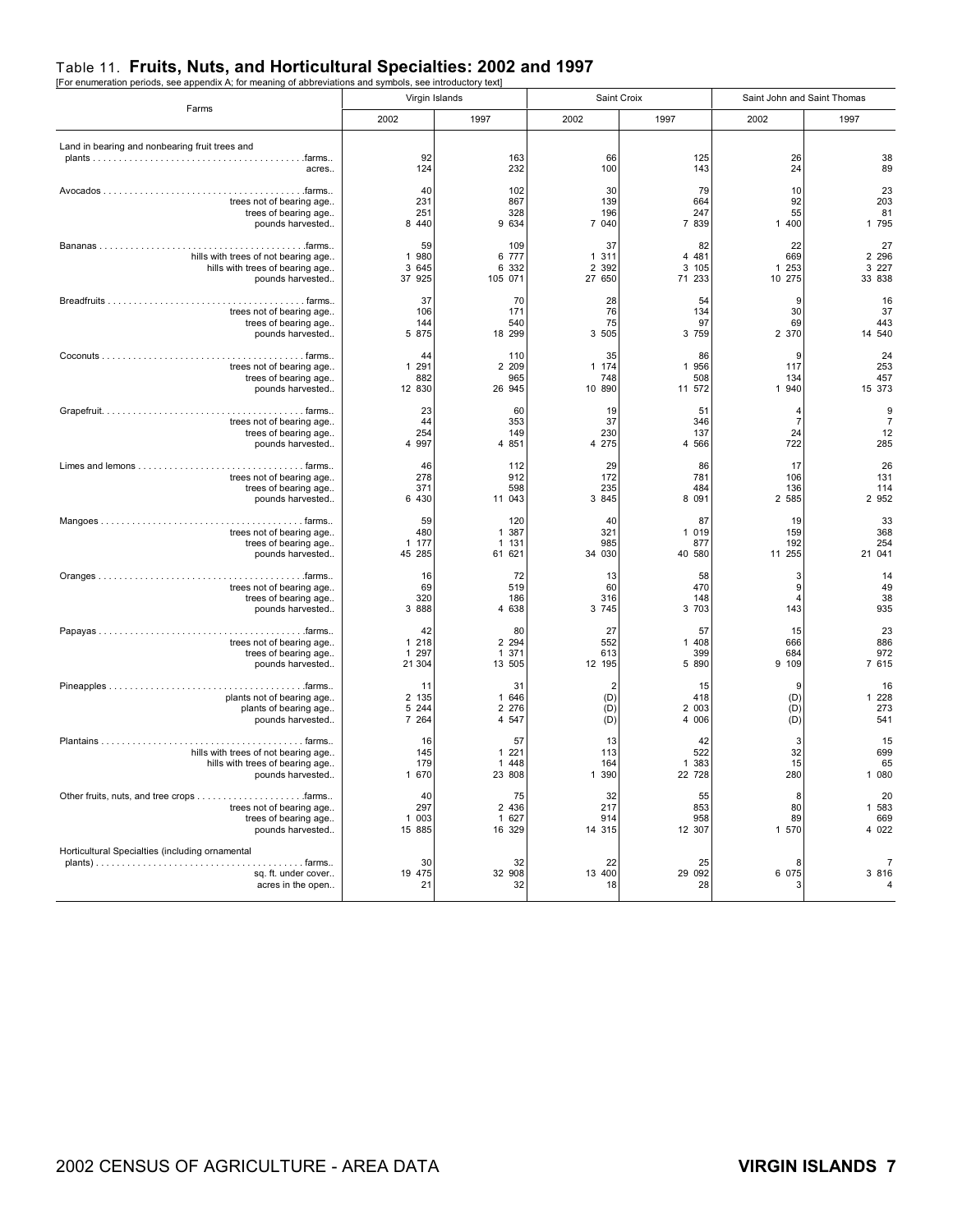## Table 12. **Inventory of Livestock and Poultry: 2002 and 1997** [For enumeration periods, see appendix A; for meaning of abbreviations and symbols, see introductory text]

|                                                                                | Virgin Islands |             |             | Saint Croix |                      | Saint John and Saint Thomas |
|--------------------------------------------------------------------------------|----------------|-------------|-------------|-------------|----------------------|-----------------------------|
| Farms                                                                          | 2002           | 1997        | 2002        | 1997        | 2002                 | 1997                        |
| <b>LIVESTOCK AND LIVESTOCK</b><br><b>PRODUCTS</b>                              |                |             |             |             |                      |                             |
|                                                                                | 56             | 75          | 47          | 64          | 9                    | 11                          |
| number                                                                         | 2 2 2 3        | 3 636       | 2 165       | 3 5 2 9     | 58                   | 107                         |
| . .farms<br>number                                                             | 46<br>1 080    | 68<br>1 832 | 39<br>1 055 | 59<br>1 769 | $\overline{7}$<br>25 | 9<br>63                     |
| Heifers and heifer calves 1 year old or older. farms.                          | 40             | 47          | 37          | 41          | 3                    | 6                           |
| number                                                                         | 469            | 734         | 457         | 718         | 12                   | 16                          |
| Bulls, bull calves, steers, and steer calves 1 year                            |                |             |             |             |                      |                             |
|                                                                                | 47             | 54          | 38          | 47          | 9                    | $\overline{7}$              |
| number                                                                         | 288            | 365         | 273         | 353         | 15                   | 12                          |
|                                                                                | 32             | 42          | 28          | 36          | $\overline{4}$       | 6                           |
| number                                                                         | 386            | 705         | 377         | 689         | 9                    | 16                          |
| Horses and colts, including ponies farms                                       | 18             | 29          | 17          | 26          | 1                    | 3                           |
| number                                                                         | 96             | 122         | (D)         | 113         | (D)                  | 9                           |
|                                                                                | 47             | 49          | 33          | 37          | 14                   | 12                          |
| number                                                                         | 2 389          | 3 0 7 4     | 1 885       | 2 664       | 504                  | 410                         |
|                                                                                | 59             | 66          | 42          | 54          | 17                   | 12                          |
| number                                                                         | 2 2 2 3        | 2 944       | 1 722       | 2 4 6 9     | 501                  | 475                         |
|                                                                                | 31             | 40          | 26          | 31          | 5                    | 9                           |
| number                                                                         | 1 085          | 1 4 3 6     | 841         | 1 0 2 1     | 244                  | 415                         |
|                                                                                | 28             | 34          | 23          | 26          | 5                    | 8                           |
| number                                                                         | 661            | 987         | 514         | 686         | 147                  | 301                         |
|                                                                                | 30             | 34          | 25          | 26          | 5                    | 8                           |
| number                                                                         | 424            | 449         | 327         | 335         | 97                   | 114                         |
| POULTRY AND POULTRY PRODUCTS                                                   |                |             |             |             |                      |                             |
|                                                                                | 29             | 42          | 16          | 32          | 13                   | 10                          |
| number                                                                         | 1 830          | 3 5 38      | 661         | 2 160       | 1 169                | 1 378                       |
| $5$ months old or older $\dots\dots\dots\dots\dots\dots\dots\dots\dots$ farms. | 29             | 36          | 16          | 28          | 13                   | 8                           |
| number                                                                         | 1 1 2 4        | 1 508       | 270         | 1 210       | 854                  | 298                         |
| Turkeys, ducks, geese, and other poultry<br>. . farms<br>number                | 7<br>106       | 22<br>694   | 5<br>(D)    | 18<br>590   | (D)                  | 4<br>104                    |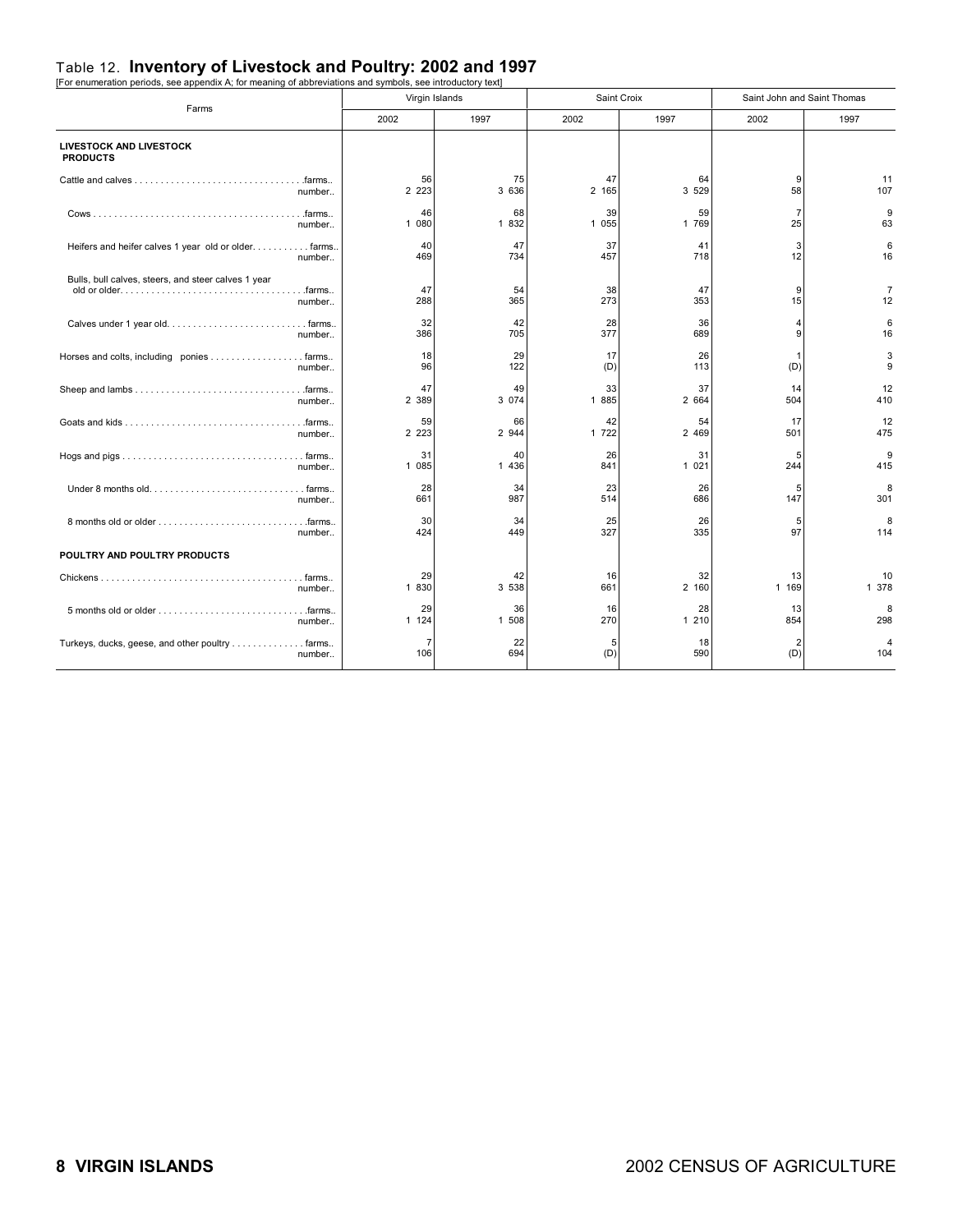## Table 13. **Sales of Livestock, Poultry, and Their Products: 2002 and 1997** [For enumeration periods, see appendix A; for meaning of abbreviations and symbols, see introductory text]

| Farms                                                         | Virgin Islands |             |                | Saint Croix    | Saint John and Saint Thomas |                       |
|---------------------------------------------------------------|----------------|-------------|----------------|----------------|-----------------------------|-----------------------|
|                                                               | 2002           | 1997        | 2002           | 1997           | 2002                        | 1997                  |
| <b>LIVESTOCK AND LIVESTOCK</b><br><b>PRODUCTS</b>             |                |             |                |                |                             |                       |
|                                                               | 44             | 62          | 38             | 53             | 6                           | 9                     |
| number                                                        | 1 060          | 672         | 1 045          | 652            | 15                          | 20                    |
|                                                               | 14             | 36          | 13             | 28             | $\mathbf{1}$                | 8                     |
| number                                                        | 334            | 214         | (D)            | 203            | (D)                         | 11                    |
| Heifers and heifer calves 1 year old or older farms           | 20             | 15          | 17             | 13             | 3                           | $\overline{2}$        |
| number                                                        | 283            | 95          | 278            | (D)            | 5                           | (D)                   |
| Bulls, bull calves, steers, and steer calves 1 year<br>number | 35<br>275      | 38<br>313   | 30<br>266      | 36<br>(D)      | 5<br>9                      | $\overline{2}$<br>(D) |
|                                                               | 15             | 12          | 14             | 12             | $\mathbf{1}$                |                       |
| number                                                        | 184            | 50          | (D)            | 50             | (D)                         |                       |
| Quarts                                                        | 3<br>(D)       | 2 338 634   | 3<br>(D)       | 2 338 634      |                             |                       |
| Horses and colts, including ponies farms                      | 3              | 6           | 3              | 5              |                             | 1                     |
| number                                                        | 5              | 10          | 5              | (D)            |                             | (D)                   |
|                                                               | 36             | 36          | 26             | 29             | 10                          | $\overline{7}$        |
| number                                                        | 664            | 1 240       | 502            | 1 063          | 162                         | 177                   |
|                                                               | 41             | 54          | 30             | 46             | 11                          | 8                     |
| number                                                        | 775            | 797         | 615            | 666            | 160                         | 131                   |
|                                                               | 25             | 33          | 20             | 27             | 5                           | 6                     |
| number                                                        | 1 011          | 666         | 471            | 362            | 540                         | 304                   |
|                                                               | 17             | 19          | 12             | 15             | 5                           | 4                     |
| number                                                        | 633            | 492         | 338            | 207            | 295                         | 285                   |
|                                                               | 18             | 24          | 15             | 20             | 3                           | 4                     |
| number                                                        | 378            | 174         | 133            | 155            | 245                         | 19                    |
| POULTRY AND POULTRY PRODUCTS                                  |                |             |                |                |                             |                       |
|                                                               | $\overline{7}$ | 20          | 3              | 15             | (D)                         | 5                     |
| number                                                        | (D)            | 5 306       | (D)            | 3 0 7 9        |                             | 2 2 2 7               |
| Turkeys, ducks, geese, and other poultryfarms                 | 3              | 3           | $\overline{2}$ | $\overline{2}$ | 1                           | (D)                   |
| number                                                        | (D)            | 359         | (D)            | (D)            | (D)                         |                       |
| farms<br>dozens                                               | (D)            | 10<br>2 473 | (D)            | 6<br>610       | $\overline{c}$<br>(D)       | 1 863                 |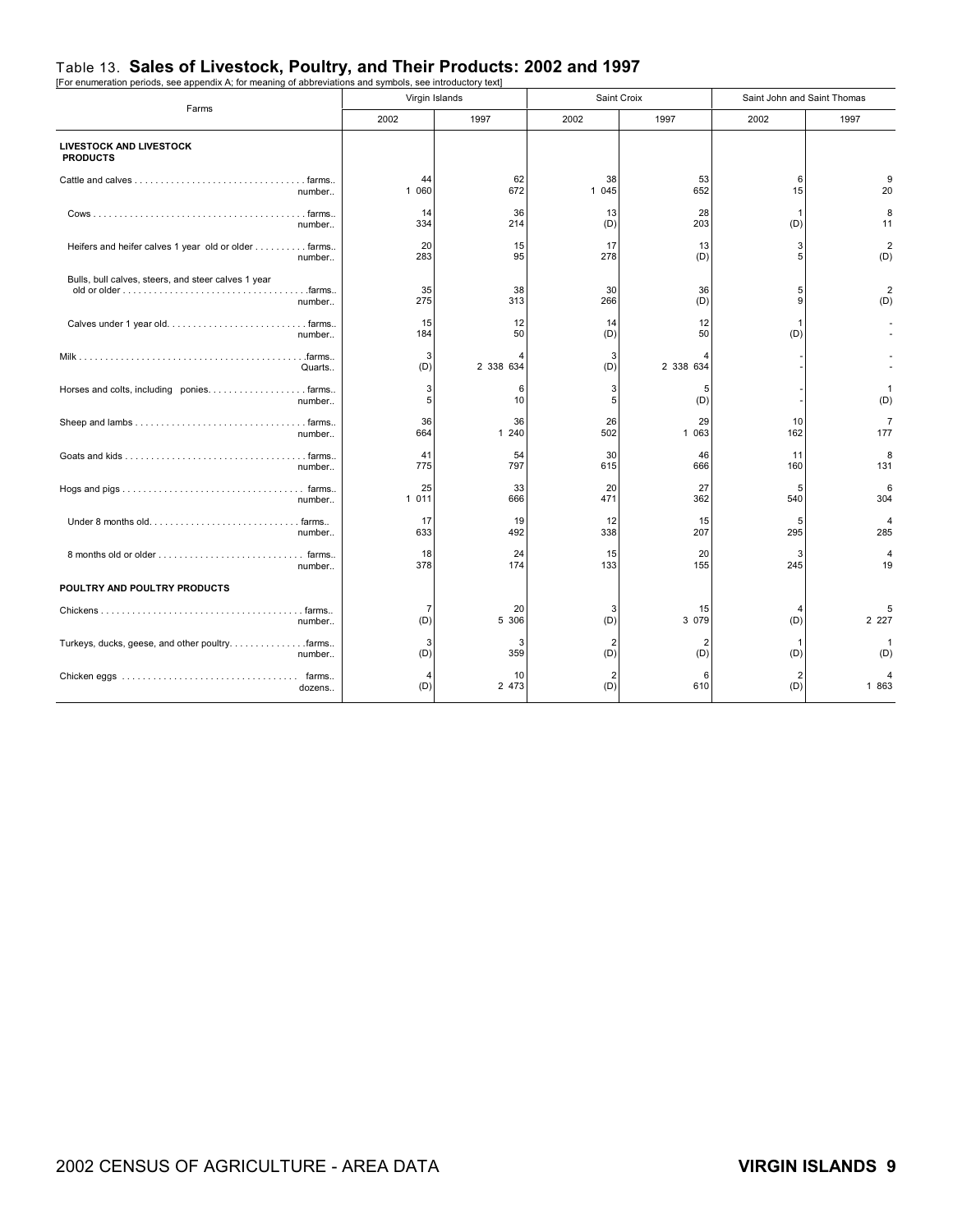## Table 14. **Market Value of Agricultural Products Sold: 2002 and 1997** [For enumeration periods, see appendix A; for meaning of abbreviations and symbols, see introductory text]

| Farms                                                                  | Virgin Islands               |                |               | Saint Croix   | Saint John and Saint Thomas |               |
|------------------------------------------------------------------------|------------------------------|----------------|---------------|---------------|-----------------------------|---------------|
|                                                                        | 2002                         | 1997           | 2002          | 1997          | 2002                        | 1997          |
| dollars                                                                | 28<br>45 877                 | 93<br>79 089   | 19<br>23 955  | 73<br>66 772  | 21 922                      | 20<br>12 317  |
| . .farms<br>dollars                                                    | 77<br>340 048                | 105<br>328 572 | 51<br>219 425 | 81<br>211 155 | 26<br>120 623               | 24<br>117 417 |
| . .farms<br>dollars                                                    | 87<br>130 784                | 144<br>185 380 | 64<br>101 629 | 109<br>87 923 | 23<br>29 155                | 35<br>97 457  |
| Horticultural Specialties - including ornamental<br>. farms<br>dollars | 32<br>799 090                | 32<br>362 830  | 24<br>721 363 | 25<br>194 655 | 77 727                      | 168 175       |
| .farms<br>dollars                                                      | 44<br>548 336                | 62<br>439 596  | 38<br>541 136 | 53<br>428 047 | 6<br>7 200                  | 9<br>11 549   |
| $. .$ farms $. .$<br>dollars                                           | 25<br>92 857                 | 33<br>46 243   | 20<br>54 607  | 27<br>30 783  | 38 250                      | 15 460        |
| dollars                                                                | 59<br>133 775                | 73<br>169 268  | 42<br>102 675 | 60<br>132 639 | 17<br>31 100                | 13<br>36 629  |
| Poultry - includes chickens, roosters, pullets,<br>dollars             | 10<br>(D)                    | 19<br>21 335   | 6<br>(D)      | 15<br>11 571  | (D)                         | 9 7 64        |
| dollars                                                                | $\boldsymbol{\Delta}$<br>(D) | 10<br>(D)      | (D)           | (D)           | (D)                         | 3 4 5 4       |
| dollars                                                                | 3<br>(D)                     | 1 262 862      | 3<br>(D)      | 1 262 862     |                             |               |
| . farms<br>dollars                                                     | (D)                          | (D)            | (D)           | (D)           |                             |               |

## Table 15. **Selected Equipment by Tenure of Operator: 2002 and 1997** [For enumeration periods, see appendix A; for meaning of abbreviations and symbols, see introductory text]

| Farms                                                                                              | Virgin Islands |            | Saint Croix |            | Saint John and Saint Thomas |                       |
|----------------------------------------------------------------------------------------------------|----------------|------------|-------------|------------|-----------------------------|-----------------------|
|                                                                                                    | 2002           | 1997       | 2002        | 1997       | 2002                        | 1997                  |
| . .farms<br>number                                                                                 | 54<br>92       | 61<br>104  | 48<br>81    | 56<br>97   | 6                           |                       |
| . farms<br>number                                                                                  | 38<br>65       | 41<br>63   | 35<br>58    | 37<br>(D)  |                             | (D)                   |
| number                                                                                             | 9<br>18        | 15<br>33   | (D)         | 15<br>33   | (D)                         |                       |
| . farms<br>number                                                                                  | q              |            | (D)         | (D)        | (D)                         | (D)                   |
| . farms<br>number                                                                                  | 134<br>174     | 173<br>215 | 111<br>140  | 141<br>175 | 23<br>34                    | 32<br>40              |
| . farms<br>number                                                                                  | 80<br>105      | 108<br>132 | 69<br>90    | 89<br>108  | 15                          | 19<br>24              |
| Part owners. $\dots \dots \dots \dots \dots \dots \dots \dots \dots \dots \dots$ . farms<br>number | 24<br>30       | 25<br>34   | 21<br>26    | 22<br>31   |                             | 3                     |
| . farms<br>number                                                                                  | 30<br>39       | 40<br>49   | 21<br>24    | 30<br>36   | 15                          | 10<br>13              |
| . .farms<br>number                                                                                 | 78<br>94       | 107<br>135 | 54<br>65    | 88<br>113  | 24<br>29                    | 19<br>22              |
| number                                                                                             | 45<br>54       | 70<br>93   | 36<br>45    | 57<br>78   | 9                           | 13<br>15              |
| . farms<br>number                                                                                  | 14<br>15       | 15<br>17   | 11<br>12    | 13<br>(D)  |                             | $\overline{2}$<br>(D) |
| $. .$ farms $. .$<br>number                                                                        | 19<br>25       | 22<br>25   |             | 18<br>(D)  | 12<br>17                    | (D)                   |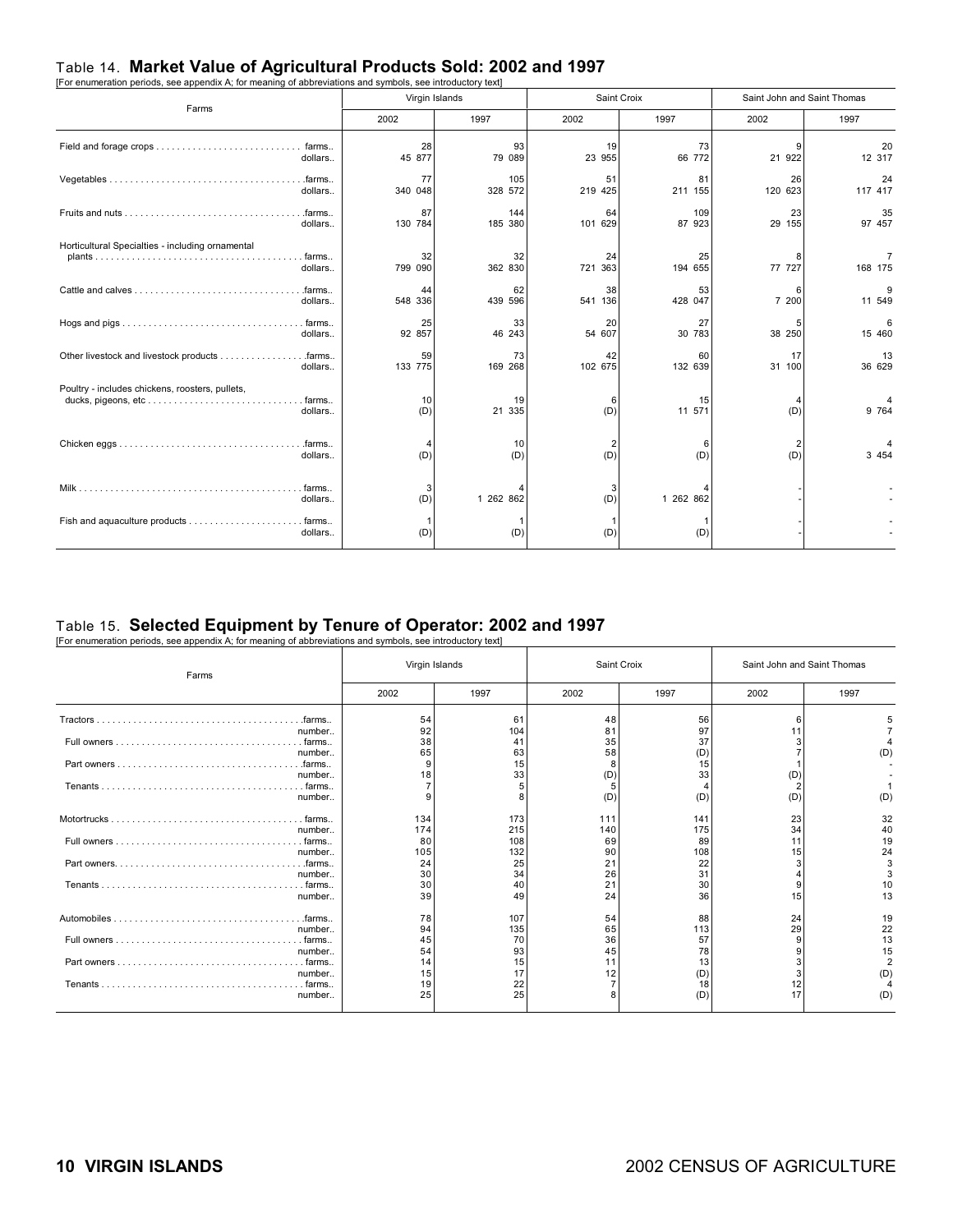### Table 16. **Selected Farm Production Expenses by Tenure of Operator: 2002 and 1997** [For enumeration periods, see appendix A; for meaning of abbreviations and symbols, see introductory text]

| r or chanciation penous, see appenaix A, for meaning or abbieviations and symbols, see introductory text | Virgin Islands |               | Saint Croix     |               | Saint John and Saint Thomas |               |
|----------------------------------------------------------------------------------------------------------|----------------|---------------|-----------------|---------------|-----------------------------|---------------|
| Farms                                                                                                    | 2002           | 1997          | 2002            | 1997          | 2002                        | 1997          |
|                                                                                                          | 86             | 107           | 73              | 98            | 13                          |               |
| dollars                                                                                                  | 111 251<br>50  | 143 071<br>70 | 506<br>91<br>46 | 98 751<br>63  | 19 745                      | 44 320        |
| dollars                                                                                                  | 85 671         | 96 803        | 74 051<br>14    | (D)           | 11 620                      | (D)           |
| dollars                                                                                                  | 13 055         | 21 673        | 9 455           | (D)           | 3 600                       |               |
| dollars                                                                                                  | 19<br>12 525   | 20<br>24 595  | 13<br>8 000     | 24 595        | 4 525                       |               |
|                                                                                                          | 74             | 76            | 60              |               |                             |               |
| dollars                                                                                                  | 853 104<br>44  | 957 290<br>50 | 790 300<br>38   | 773 456<br>40 | 62 804                      | 183 834<br>10 |
| dollars                                                                                                  | 523 746<br>14  | 490 472<br>17 | 511 242<br>11   | 327 988<br>15 | 12 504                      | 162 084       |
| dollars                                                                                                  | 148 450        | 327 918       | 144 050         | (D)           | 4 400                       | (D)           |
| dollars                                                                                                  | 16<br>180 908  | 139 300       | 11<br>135 008   | (D)           | 45 900                      | (D)           |
| Feed purchased for livestock, poultry and fish farms                                                     | 95             | 107           | 68              |               | 27                          | 21            |
| dollars                                                                                                  | 450 872<br>48  | 711 327<br>66 | 403 283         | 679 363       | 47 589<br>10                | 31 964<br>13  |
| dollars                                                                                                  | 247 597<br>17  | 294 968<br>16 | 240 805<br>14   | 270 119<br>15 | 6 792                       | 24 849        |
| dollars                                                                                                  | 21 425         | 239 390       | 14 925          | (D)           | 6 500                       | (D)           |
| dollars                                                                                                  | 30<br>181 850  | 176 969       | 16<br>147 553   | (D            | 34 297                      |               |
| Insecticides, fungicides, and herbicides farms                                                           | 85             | 111           | 71              |               | 14                          |               |
| dollars                                                                                                  | 35 298<br>58   | 83 296<br>82  | 23 482<br>50    | 53 076<br>69  | 11 816                      | 30 220<br>-13 |
| dollars                                                                                                  | 27 363<br>12   | 61 307<br>15  | 16 667<br>11    | 31 652<br>13  | 10 696                      | 29 655        |
| dollars                                                                                                  | 5 5 9 5        | 11 879        | (D)             | (D)           | (D)                         | (D)           |
| dollars                                                                                                  | 15<br>2 3 4 0  | 14<br>10 110  | 10<br>(D)       | (D)           | (D)                         | (D)           |
|                                                                                                          | 68             | 91            | 51              |               |                             | 16            |
| dollars<br>. . farms                                                                                     | 27 122<br>49   | 55 691<br>60  | 13 955<br>38    | 38 796<br>49  | 13 167<br>11                | 16 895<br>11  |
| dollars                                                                                                  | 17 395<br>12   | 41 452<br>18  | 9 781<br>11     | 26 307<br>15  | 7 614                       | 15 145        |
| dollars                                                                                                  | 3 854          | 6<br>309      | (D)             | (D'           | (D)                         | (D)           |
| dollars                                                                                                  | 5 873          | 13<br>7 930   | (D)             | (D)           | (D)                         | (D)           |
| dollars                                                                                                  | 40<br>209 985  | 25<br>15 250  | 28<br>197 735   | 14 075        | 12 250                      | 1 175         |
|                                                                                                          | 18             | 13            | 14              | 11            |                             |               |
| dollars                                                                                                  | 6 6 9 5        | 6 960         | 5 2 4 5         | (D)           | 1 450                       | (D)           |
| dollars                                                                                                  | 10 640         | (D'           | 10 640          | (D)           |                             |               |
| dollars                                                                                                  | 17<br>192 650  | (D)           | 181 850         | 7 570         | 10 800                      | (D)           |
| dollars                                                                                                  | 77<br>123 136  | N/A<br>N/A    | 55<br>113 943   | N/A<br>N/A    | 22<br>9 193                 | N/A<br>N/A    |
|                                                                                                          | 54             | N/A           |                 | N/A           | 13                          | N/A           |
| dollars                                                                                                  | 116 973        | N/A<br>N/A    | 109 233         | N/A<br>N/A    | 7 740                       | N/A<br>N/A    |
| dollars                                                                                                  | 3 160          | N/A           | 3 160           | N/A           |                             | N/A           |
| . farms<br>dollars                                                                                       | 14<br>3 003    | N/A<br>N/A    | 1 550           | N/A<br>N/A    | 1 453                       | N/A<br>N/A    |

### Table 17. **Off-Farm Work by Tenure of Operator: 2002 and 1997** [For enumeration periods, see appendix A; for meaning of abbreviations and symbols, see introductory text]

|                                       | Virgin Islands        |                                         |                            | Saint Croix                             | Saint John and Saint Thomas |                |
|---------------------------------------|-----------------------|-----------------------------------------|----------------------------|-----------------------------------------|-----------------------------|----------------|
| Farms                                 | 2002                  | 1997                                    | 2002                       | 1997                                    | 2002                        | 1997           |
| Operators by days of work off farm:   | 60<br>131<br>27<br>73 | 85<br>162<br>28<br>19<br>21<br>12<br>82 | 55<br>84<br>26<br>11<br>33 | 70<br>123<br>22<br>18<br>15<br>10<br>58 | 40                          | 15<br>39<br>24 |
| Full owners by days of work off farm: | 40<br>69<br>39        | -61<br>104<br>17<br>17<br>12<br>51      | 39<br>48<br>14<br>22       | 49<br>79<br>14<br>16<br>10<br>34        | 22                          | 12<br>25<br>17 |
| Part owners by days of work off farm: | 23                    | 10<br>21                                |                            | 10                                      |                             |                |
| Tenants by days of work off farm:     | 37<br>23              | 14<br>37<br>21                          |                            | 26                                      | 20<br>18                    | 11             |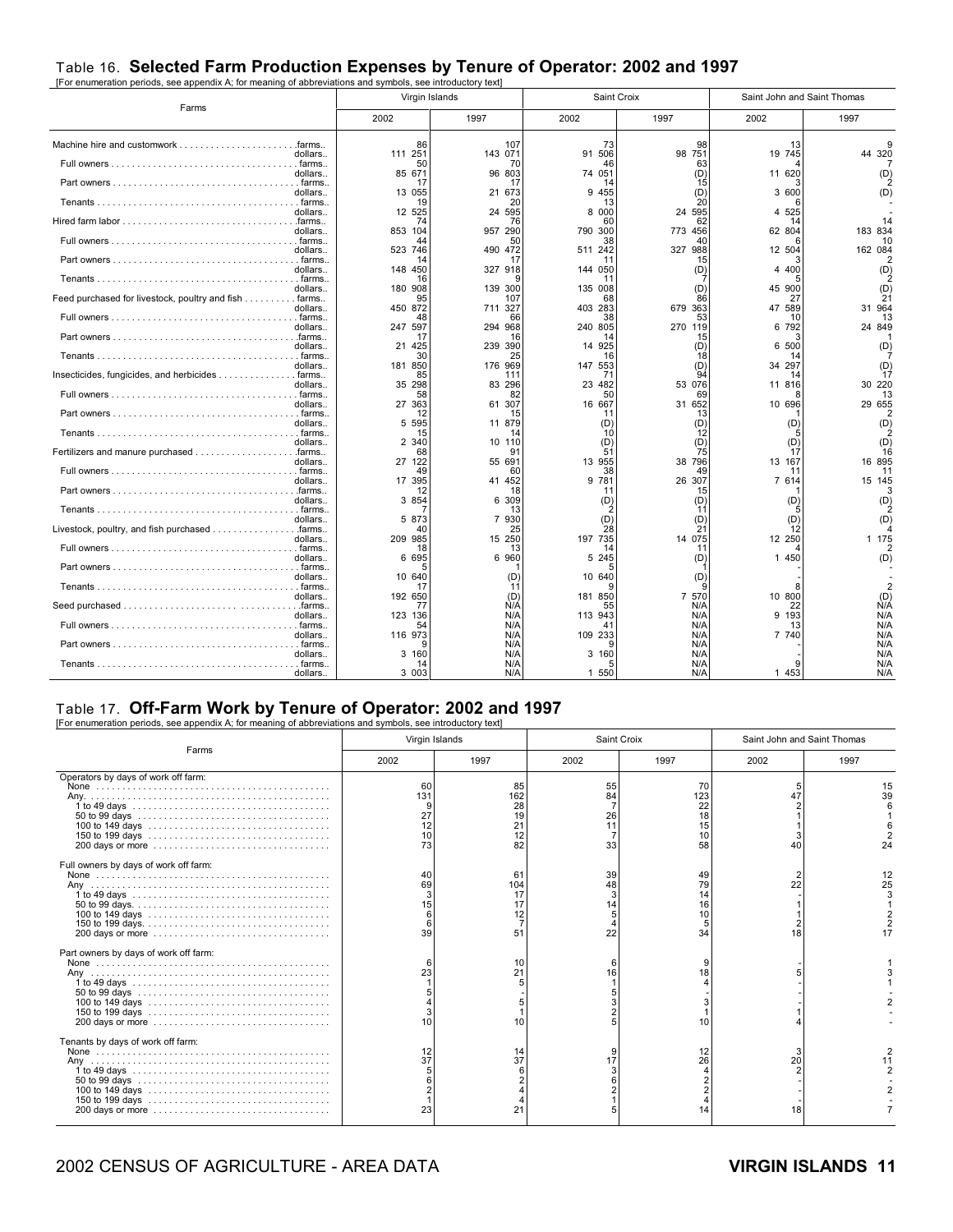### Table 18. **Summary by Tenure of Operator: 2002** [For enumeration periods, see appendix A; for meaning of abbreviations and symbols, see introductory text]

| Item<br><b>FARMS AND LAND IN FARMS</b>                                                                                                                                                                                                                                                                                                                | Total                              | Full owners                            | Part owners                                  | Tenants                                |
|-------------------------------------------------------------------------------------------------------------------------------------------------------------------------------------------------------------------------------------------------------------------------------------------------------------------------------------------------------|------------------------------------|----------------------------------------|----------------------------------------------|----------------------------------------|
| Farms                                                                                                                                                                                                                                                                                                                                                 | 191                                | 113                                    | 29                                           | 49                                     |
| Percent of farms entertainment of the contract of farms of the contract of farms and the contract of the contract of the contract of the contract of the contract of the contract of the contract of the contract of the contr<br>Land in farms                                                                                                       | 100.0<br>9168<br>100.0<br>48.0     | 59.2<br>4530<br>49.4<br>40.1           | 15.2<br>2361<br>25.8<br>81.4                 | 25.7<br>2276<br>24.8<br>46.5           |
| <b>LAND USE</b>                                                                                                                                                                                                                                                                                                                                       |                                    |                                        |                                              |                                        |
| acres.                                                                                                                                                                                                                                                                                                                                                | 129<br>602                         | 91<br>347                              | 15<br>34                                     | $\frac{23}{222}$                       |
| acres.                                                                                                                                                                                                                                                                                                                                                | 55<br>309                          | 33<br>71                               | 10<br>25                                     | $\frac{12}{213}$                       |
| acres.                                                                                                                                                                                                                                                                                                                                                | 109<br>7 482                       | 57<br>3938                             | 22<br>1894                                   | 30<br>1650                             |
| acres.                                                                                                                                                                                                                                                                                                                                                | 13<br>541<br>109                   | 78<br>74                               | 286<br>20                                    | 3<br>178                               |
| acres.<br><b>IRRIGATION</b>                                                                                                                                                                                                                                                                                                                           | 234                                | 98                                     | 123                                          | $\frac{15}{13}$                        |
|                                                                                                                                                                                                                                                                                                                                                       | 114                                | 78<br>348                              | 14                                           |                                        |
| acres.                                                                                                                                                                                                                                                                                                                                                | 456<br>93                          | 67                                     | 46<br>13                                     | 22<br>62<br>13<br>13<br>18             |
| acres.<br>acres.                                                                                                                                                                                                                                                                                                                                      | 389<br>24<br>67                    | 327<br>12<br>21                        | 43<br>3<br>3                                 | 9<br>44                                |
| <b>MAJOR SOURCE OF IRRIGATION WATER</b>                                                                                                                                                                                                                                                                                                               |                                    |                                        |                                              |                                        |
|                                                                                                                                                                                                                                                                                                                                                       | 77                                 | 58                                     | 10                                           |                                        |
|                                                                                                                                                                                                                                                                                                                                                       | 12                                 | 9                                      |                                              |                                        |
|                                                                                                                                                                                                                                                                                                                                                       | 23                                 | 11                                     |                                              | 10                                     |
| <b>TENURE OF OPERATOR</b>                                                                                                                                                                                                                                                                                                                             |                                    |                                        |                                              |                                        |
| acres.                                                                                                                                                                                                                                                                                                                                                | 191<br>9 168                       | 113<br>530<br>4                        | $\begin{array}{c} 29 \\ 2 \ 361 \end{array}$ | 49<br>2 2 7 6                          |
| Full owners<br>acres                                                                                                                                                                                                                                                                                                                                  | 113<br>4 530                       | 113<br>4 5 3 0                         |                                              |                                        |
| Part owners<br>acres<br>. farms                                                                                                                                                                                                                                                                                                                       | 29<br>2 3 6 1<br>49                |                                        | 29<br>2 361                                  | 49                                     |
| acres<br><b>FARMS BY SIZE</b>                                                                                                                                                                                                                                                                                                                         | 2 2 7 6                            |                                        |                                              | 2 2 7 6                                |
| Farms                                                                                                                                                                                                                                                                                                                                                 | 191                                |                                        |                                              |                                        |
|                                                                                                                                                                                                                                                                                                                                                       | 67<br>54                           | 43<br>37                               | 6                                            | $^{20}_{11}$                           |
|                                                                                                                                                                                                                                                                                                                                                       | 34<br>10<br>11                     | 12<br>6                                | 12<br>$\overline{2}$                         | 10<br>2                                |
|                                                                                                                                                                                                                                                                                                                                                       | 6<br>3                             | $\frac{8}{2}$                          |                                              |                                        |
|                                                                                                                                                                                                                                                                                                                                                       |                                    |                                        |                                              |                                        |
| <b>OPERATOR CHARACTERISTICS</b>                                                                                                                                                                                                                                                                                                                       |                                    |                                        |                                              |                                        |
| Operators by place of residence:                                                                                                                                                                                                                                                                                                                      |                                    |                                        |                                              |                                        |
|                                                                                                                                                                                                                                                                                                                                                       | 105<br>86                          | 84<br>$\overline{29}$                  | $\frac{13}{16}$                              | 41                                     |
| Operators by years on present farm:                                                                                                                                                                                                                                                                                                                   | 16                                 |                                        |                                              |                                        |
|                                                                                                                                                                                                                                                                                                                                                       | 19                                 | 10<br>15                               | 8                                            | 6<br>6                                 |
|                                                                                                                                                                                                                                                                                                                                                       | $^{29}_{127}$                      | 81                                     | 17                                           | 29                                     |
| Operators by age group:<br>Under 35 vears                                                                                                                                                                                                                                                                                                             | 30                                 | 13                                     | 4                                            | O                                      |
|                                                                                                                                                                                                                                                                                                                                                       | 50<br>41                           | 32                                     | 6<br>5                                       | $\frac{13}{12}$<br>9                   |
| 65 years or more <i>witch the content of the content of the series</i> of the content of the content of the content of the content of the content of the content of the content of the content of the content of the content of the<br>Average age in the contract of the contract of the contract of the contract of the contract of the contract of | 60<br>56                           | $\frac{27}{39}$<br>58                  | 12<br>56                                     | 9<br>50                                |
| Operators by main occupation:                                                                                                                                                                                                                                                                                                                         |                                    |                                        |                                              |                                        |
|                                                                                                                                                                                                                                                                                                                                                       | 79<br>112                          | 50<br>63                               | 12<br>17                                     | 17<br>32                               |
| Operators by days of work off farm:                                                                                                                                                                                                                                                                                                                   | 60                                 | 42                                     | 6                                            | 12                                     |
| Any.                                                                                                                                                                                                                                                                                                                                                  | 131<br>-9                          | 71<br>3                                | 23<br>$\overline{1}$                         | $\frac{37}{5}$                         |
|                                                                                                                                                                                                                                                                                                                                                       | $\frac{27}{12}$                    | $\begin{array}{c} 16 \\ 6 \end{array}$ | 5                                            | 6<br>$\overline{2}$                    |
|                                                                                                                                                                                                                                                                                                                                                       | 10<br>73                           | 6<br>40                                | 3<br>10                                      | 23                                     |
| <b>LABOR STATUS</b>                                                                                                                                                                                                                                                                                                                                   |                                    |                                        |                                              |                                        |
| workers.                                                                                                                                                                                                                                                                                                                                              | 149<br>290                         | 84<br>166                              | $^{24}_{49}$                                 |                                        |
| workers.                                                                                                                                                                                                                                                                                                                                              | 14                                 |                                        | 3<br>$\overline{10}$<br>5                    |                                        |
| workers.                                                                                                                                                                                                                                                                                                                                              | 29<br>57<br>127                    | 14<br>21<br>75                         | $\binom{D}{20}$<br>32                        | 41<br>75<br>2<br>(D)<br>10<br>32<br>46 |
| workers.                                                                                                                                                                                                                                                                                                                                              | 219                                | 141                                    |                                              |                                        |
| workers                                                                                                                                                                                                                                                                                                                                               | 77<br>160                          | 48<br>$^{89}_{12}$                     | 14<br>$\frac{27}{2}$                         | $15$<br>$44$<br>$5$                    |
| Less than 25 days<br>workers.                                                                                                                                                                                                                                                                                                                         | 19                                 | 18<br>13                               | (D)                                          | $\overrightarrow{D_6}$                 |
| workers.                                                                                                                                                                                                                                                                                                                                              | $\frac{34}{23}$<br>$\frac{50}{39}$ | $\frac{22}{27}$                        | $\binom{D}{8}$                               | $\overline{P_4}$                       |
| workers.                                                                                                                                                                                                                                                                                                                                              | 76                                 | 49                                     | 14                                           | 13                                     |

#### **12 VIRGIN ISLANDS** 2002 CENSUS OF AGRICULTURE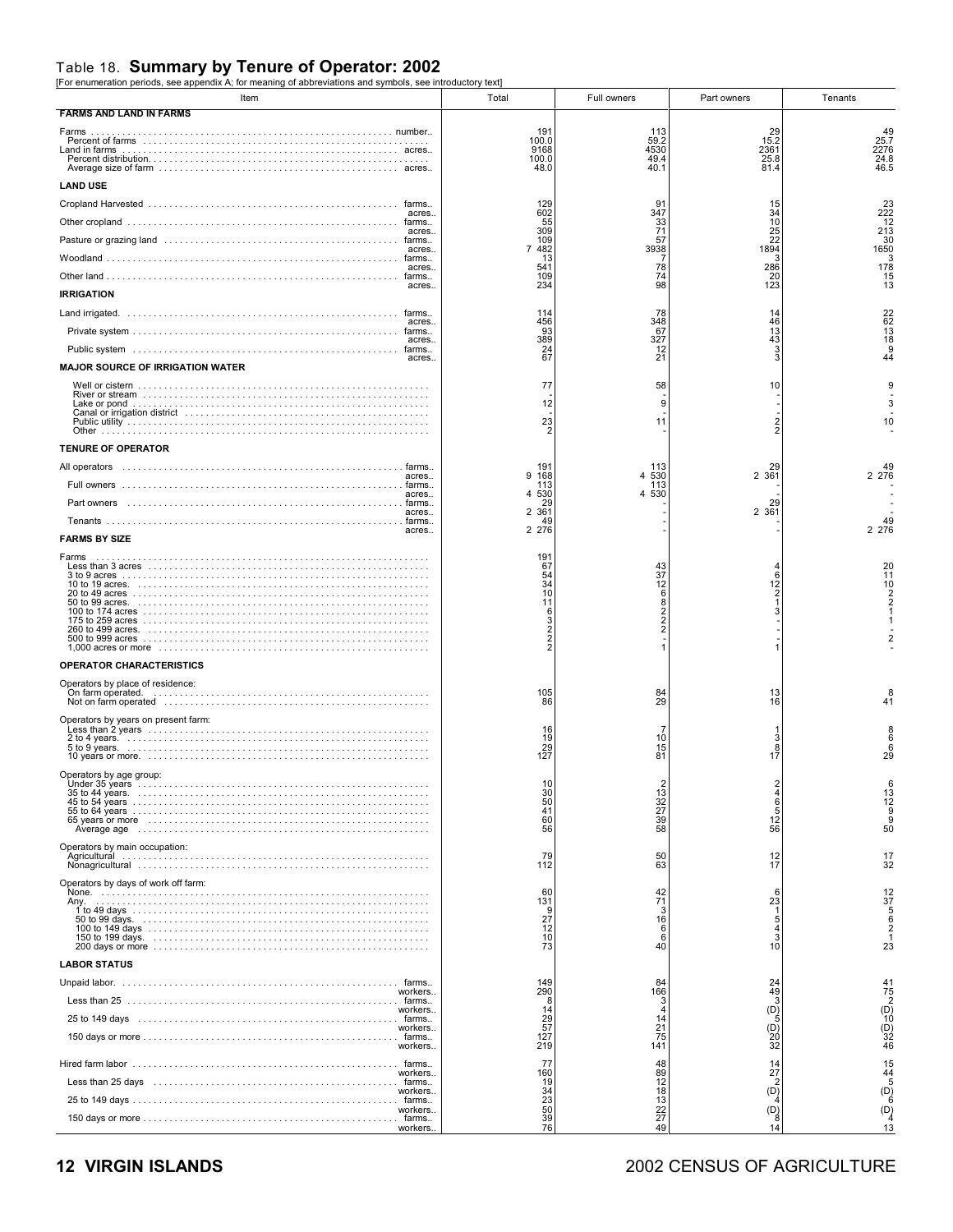### Table 18. **Summary by Tenure of Operator: 2002** - Con.<br>[For enumeration periods, see appendix A; for meaning of abbreviations and symbols, see introductory text]

| Item                                                                                                  | Total                     | Full owners           | Part owners           | Tenants                                        |
|-------------------------------------------------------------------------------------------------------|---------------------------|-----------------------|-----------------------|------------------------------------------------|
| <b>SELECTED EQUIPMENT</b>                                                                             |                           |                       |                       |                                                |
|                                                                                                       | 54                        | 38                    | 9                     | $\overline{7}$<br>9                            |
| number<br>Motortrucks                                                                                 | 92<br>134                 | 65<br>80              | 18<br>24              | 30                                             |
| number                                                                                                | 174<br>78                 | 105<br>45             | 30<br>14              | 39<br>19                                       |
| number<br>FARMS BY VALUE OF AGRICULTURAL PRODUCTS SOLD                                                | 94                        | 54                    | 15                    | 25                                             |
|                                                                                                       | 191                       | 113                   | 29                    |                                                |
| dollars.                                                                                              | 3 018 665<br>15 805       | 1 872 171<br>16 214   | 372 128<br>12 832     | 814 366<br>16 620                              |
| Farms by value of sales:                                                                              |                           |                       |                       |                                                |
| dollars                                                                                               | 50<br>38<br>505           | 33<br>25 305          | 3 650                 | 13<br>9 550                                    |
| dollars.                                                                                              | 51<br>85<br>511           | 27<br>45 608          | 12<br>20 303          | 12<br>19 600                                   |
| dollars.                                                                                              | 28<br>91<br>143           | 15<br>49 002          | 14 675                | 27 466                                         |
| dollars.                                                                                              | 18<br>110 050             | 12<br>73 250          | (D)                   | (D)                                            |
| dollars.                                                                                              | 10<br>80 713              | 49 063                | (D)                   | (D)                                            |
| dollars.                                                                                              | 34<br>2 612 743           | 20<br>1 589 943       | 319 900               | 702 900                                        |
| SALES BY COMMODITY GROUP OR PRODUCT                                                                   |                           |                       |                       |                                                |
| Field and Forage (and according to the control of the control of the control of the farms.<br>dollars | 28<br>45 877              | 16<br>9 177           | 13 700                | 23 000                                         |
| dollars.                                                                                              | $\prime\prime$<br>340 048 | 49<br>231 396         | 10<br>80 300          | 18<br>28 352                                   |
| dollars.                                                                                              | 87<br>130 784             | 67<br>116 067         | 10<br>9 9 6 7         | 10<br>4 750                                    |
| dollars.                                                                                              | 32<br>799 090             | 24<br>684 490         | 67 000                | 47 600                                         |
| dollars.                                                                                              | 99<br>774 968             | 50<br>285 633         | 20<br>185 461         | 29<br>303 874                                  |
| dollars.                                                                                              | (D)                       | (D)                   |                       | (D)                                            |
| dollars                                                                                               | 13<br>(D)                 | (D)                   | (D)                   | (D)                                            |
|                                                                                                       |                           |                       |                       |                                                |
| dollars.<br>SELECTED FARM PRODUCTION EXPENSES                                                         | (D)                       | (D)                   |                       |                                                |
| dollars                                                                                               | 86<br>111<br>251          | 50<br>85 671          | 17<br>13 055          | 12 525                                         |
|                                                                                                       | 74                        | 44                    | 14                    | 16                                             |
| dollars.                                                                                              | 853 104<br>95             | 523 746<br>48         | 148 450<br>17         | 180 908<br>30                                  |
| dollars.                                                                                              | 450 872<br>85             | 247 597<br>58         | 21 425<br>12          | 181 850<br>15                                  |
| dollars                                                                                               | 35<br>298<br>68           | 27<br>363<br>49       | 5 5 9 5<br>12         | 2 340                                          |
| dollars                                                                                               | 27<br>122<br>40           | 17 395<br>18          | 3 8 5 4               | 5 873<br>17                                    |
| dollars                                                                                               | 209 985<br>77             | 6 695<br>54           | 10 640                | 192 650<br>14                                  |
| dollars.                                                                                              | 123 136                   | 116 973               | 3 160                 | 3 003                                          |
| <b>FIELD CROPS</b>                                                                                    |                           |                       |                       |                                                |
| Casava<br>. farms.<br>acres.                                                                          | 23                        | 14                    |                       |                                                |
| pounds harvested                                                                                      | 5 850                     | 3 0 1 0               | 1 700                 | 1 140                                          |
| acres.                                                                                                | 12                        | 7                     | (D)                   | $\overline{4}$<br>(D)                          |
| pounds harvested                                                                                      | 1 290                     | 710                   | (D)                   | (D)                                            |
| acres.                                                                                                | 17<br>5                   | 11                    | (D)                   | 5<br>(D)<br>(D)                                |
| pounds harvested                                                                                      | 7 105                     | 3 7 0 5               | (D)                   |                                                |
| . farms<br>Hay<br>acres.                                                                              | $\overline{2}$<br>(D)     | (D)                   |                       | $\begin{array}{c} 1 \\ (D) \\ (D) \end{array}$ |
| pounds harvested                                                                                      | (D)                       | (D)                   |                       |                                                |
| acres.                                                                                                | -1<br>(D)                 | (D)                   |                       |                                                |
| pounds harvested                                                                                      | (D)                       | (D)                   |                       |                                                |
| acres                                                                                                 | 12<br>6                   | 6<br>5                | 5<br>(D)              | $\mathbf{1}$<br>(D)                            |
| pounds harvested                                                                                      | 8 2 8 0                   | 5 900                 | (D)                   | (D)                                            |
| acres.                                                                                                | 18                        | 11<br>2               |                       | 3                                              |
| pounds harvested                                                                                      | 11 980                    | 3 9 3 0               | 6 300                 | 1 750                                          |
| farms<br>Taniers<br>acres.                                                                            |                           | $\overline{2}$<br>(D) | (D)                   | $\mathbf{1}$<br>(D)                            |
| pounds harvested                                                                                      | 1 350                     | (D)                   | (D)                   | (D)                                            |
| Yams<br>farms<br>acres.                                                                               | 9                         | 3<br>(D)              | 4<br>$\overline{c}$   | $\begin{array}{c} 2 \\ (D) \\ (D) \end{array}$ |
| pounds harvested                                                                                      | 8 470                     | (D)                   | 6 600                 |                                                |
| Other field crops<br>. farms<br>acres.                                                                | 9<br>3                    | 3<br>(D)              | $\overline{2}$<br>(D) | 3                                              |
| pounds harvested                                                                                      | 4 730                     | (D)                   | (D)                   | 3 6 3 0                                        |

2002 CENSUS OF AGRICULTURE - AREA DATA **VIRGIN ISLANDS 13**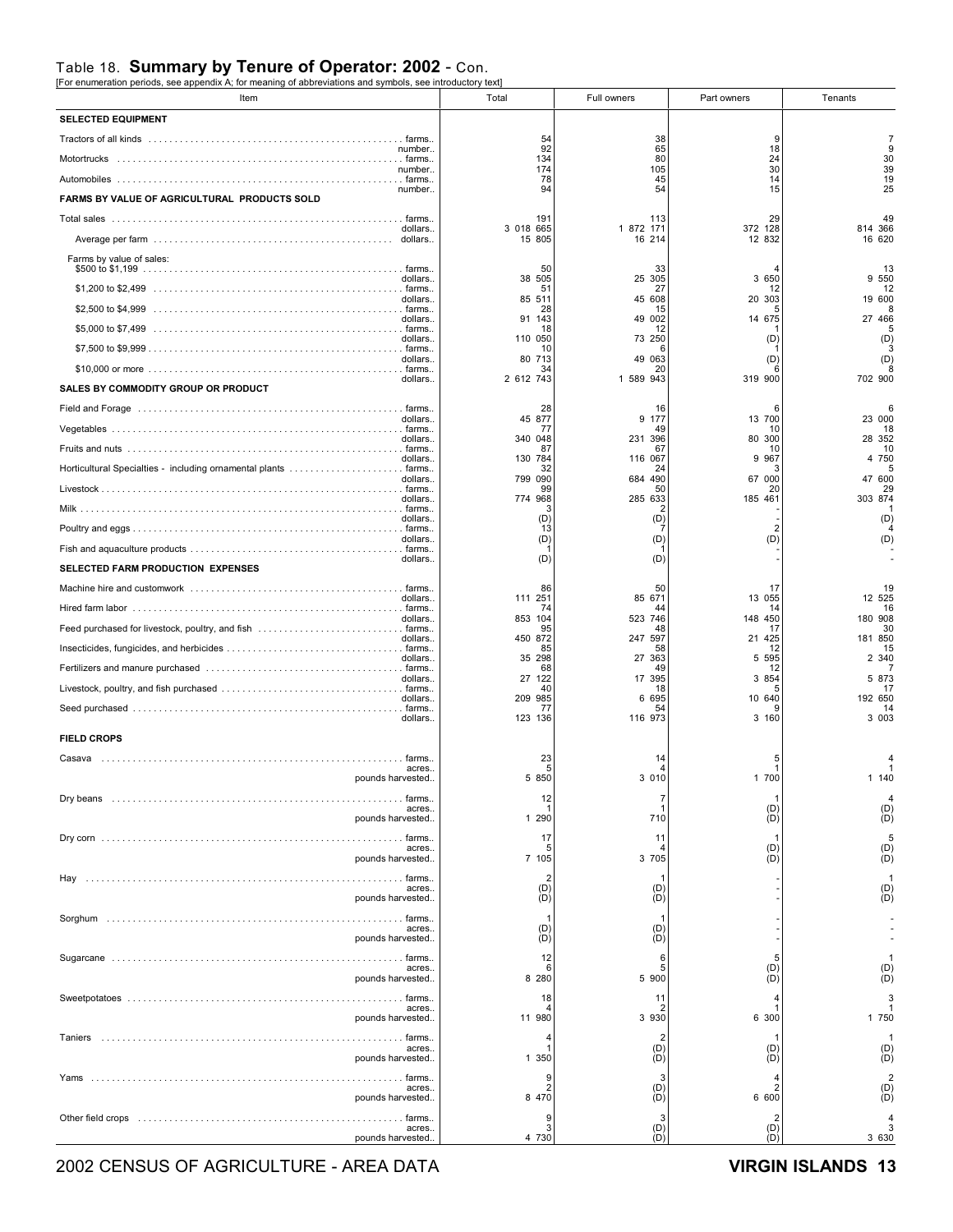#### Table 18. **Summary by Tenure of Operator: 2002** - Con.<br>**IFor enumeration periods, see appendix A:** for meaning of abbreviations and symbols, see introductory to for meaning of abbreviations and symbols, see introductory te

Item Total Full owners Part owners Tenants **VEGETABLE CROPS** Cabbage .. ... ... ... ... ... ... ... ... ... ... ... ... ... ... ... ... ... ... . farms.. acres.. pounds harvested.. Carrots .. ... ... ... ... ... ... ... ... ... ... ... ... ... ... ... ... ... ... ... farms.. acres.. pounds harvested.. Celery .. ... ... ... ... ... ... ... ... ... ... ... ... ... ... ... ... ... ... ... farms.. acres.. pounds harvested.. Cucumbers .. ... ... ... ... ... ... ... ... ... ... ... ... ... ... ... ... ... . . farms.. acres.. pounds harvested.. Eggplant .. ... ... ... ... ... ... ... ... ... ... ... ... ... ... ... ... ... ... . farms.. acres.. pounds harvested.. Green beans ... ... ... ... ... ... ... ... ... ... ... ... ... ... ... ... ... ... farms.. acres.. pounds harvested.. Lettuce .. ... ... ... ... ... ... ... ... ... ... ... ... ... ... ... ... ... ... ... farms.. farms.<br>acres. pounds harvested.. Okra .. ... ... ... ... ... ... ... ... ... ... ... ... ... ... ... ... ... ... ... . . farms.. acres.. pounds harvested.. Onions .. ... ... ... ... ... ... ... ... ... ... ... ... ... ... ... ... ... ... ... farms.. acres.. pounds harvested.. Peppers .. ... ... ... ... ... ... ... ... ... ... ... ... ... ... ... ... ... ... . . farms.. acres.. pounds harvested.. Spinach .. ... ... ... ... ... ... ... ... ... ... ... ... ... ... ... ... ... ... . . farms.. acres.. pounds harvested.. Squash .. ... ... ... ... ... ... ... ... ... ... ... ... ... ... ... ... ... ... . . farms.. acres.. pounds harvested.. Tomatoes .. ... ... ... ... ... ... ... ... ... ... ... ... ... ... ... ... ... ... . farms.. acres.. pounds harvested.. Other vegetables ... ... ... ... ... ... ... ... ... ... ... ... ... ... ... ... ... farms.. acres.. pounds harvested.. **SELECTED FRUITS, NUTS, AND TREE CROPS**<br>Land in bearing and nonbearing fruit trees and plants Land in bearing and nonbearing fruit trees and plants . . . . . . . . . . . . . . . . . . . . . . . farms.. acres.. Avocados ... ... ... ... ... ... ... ... ... ... ... ... ... ... ... ... ... ... ... farms.. trees not of bearing age.. trees of bearing age.. pounds harvested.. Bananas ... ... ... ... ... ... ... ... ... ... ... ... ... ... ... ... ... ... ... . farms.. hills with trees not of bearing age.. hills with trees of bearing age.. pounds harvested.. Breadfruit ... ... ... ... ... ... ... ... ... ... ... ... ... ... ... ... ... ... ... farms.. trees not of bearing age.. trees of bearing age.. pounds harvested.. Coconuts ... ... ... ... ... ... ... ... ... ... ... ... ... ... ... ... ... ... ... farms.. trees not of bearing age.. trees of bearing age.. pounds harvested.. Grapefruits ... ... ... ... ... ... ... ... ... ... ... ... ... ... ... ... ... ... . . farms.. trees not of bearing age.. trees of bearing age.. pounds harvested.. Limes and lemons . ... ... ... ... ... ... ... ... ... ... ... ... ... ... ... ... . . farms.. trees not of bearing age.. trees of bearing age.. pounds harvested.. Mangoes ... ... ... ... ... ... ... ... ... ... ... ... ... ... ... ... ... ... ... . farms.. trees not of bearing age.. trees of bearing age.. pounds harvested.. Oranges ... ... ... ... ... ... ... ... ... ... ... ... ... ... ... ... ... ... ... . farms.. trees not of bearing age.. trees of bearing age.. pounds harvested.. Papayas ... ... ... ... ... ... ... ... ... ... ... ... ... ... ... ... ... ... ... . farms.. trees not of bearing age.. trees of bearing age.. pounds harvested.. Pineapples ... ... ... ... ... ... ... ... ... ... ... ... ... ... ... ... ... ... . . farms.. trees not of bearing age.. trees of bearing age.. pounds harvested.. Plantains ... ... ... ... ... ... ... ... ... ... ... ... ... ... ... ... ... ... ... . farms.. trees not of bearing age.. trees of bearing age.. pounds harvested.. Other fruits and nuts ... ... ... ... ... ... ... ... ... ... ... ... ... ... ... ... . farms.. trees not of bearing age.. trees of bearing age.. pounds harvested.. Horticultural Specialties (including ornamental plants) . . . . . . . . . . . . . . . . . . . . . . farms.. sq. ft. under cover.. acres in the open. 15 2 6 755 7 1 1 058 14 2 2 100 41 24 161 640  $40$ 6 19 495 16 2 3 760 8 9 38 660  $4<sub>0</sub>$ 7 21 980 2 (D) (D)  $5<sup>7</sup>$ 8 14 750 11 1 2 475  $16$ 3 6 945 38 10 42 975 27 10 29 045 92 124 40 231 251  $8\,440$ 59 1 980 3 645 37 925 37 106 144 5 875 44 1 291 882 12 830 23 44 254 4 997 46<br>278<br>371<br>6 430 59 480 1 177 45 285 16 69 320 3 888 42 1 218 1 297 21 304 11 2 135 5 244 7 264 16 145 179 1 670 40 297 1 003 15 885 30 19 475 21 8 2 5 045 3 (D) (D)  $11$ 2 1 820 27 12 59 290 25 4 10 070 12 2 2 950 6 (D) (D) 24 4 6 035 2 (D) (D)  $3<sub>0</sub>$ 5 9 320 5 1 1 500 14 (D) (D) 25 7 36 850 19 6 25 105 70 106 34<br>202<br>213 6<br>725 43 1 368 2 628 32 165 32 97 130 5 495 36<br>1 212<br>500 50<br>9 440 19<br>37<br>229 4<br>137 38<br>233<br>315 55<br>555 5 48 399 1 014 39 285 13 67 314 3 633 33 1 023 1 110 16 604 7 2 078 5 143 7 194 11<br>96<br>155 -<br>130 - 1 30<br>285<br>753<br>12 080 23 11 800 15 3 1 600 3 1 730 2 (D) (D) 7 11 89 950 6 1 1 725 1 (D) (D) 2 (D) (D) 6 1 1 775 - - - 8 1 2 325 1 (D) (D) 2 (D) (D) 5 1 2 855 4 3 2 590 10 13 5 (D) (D) (D) 6 185 665 2 700 3 (D) (D) (D) 6 (D) (D) (D) 2 (D) (D) (D) 5 12 33 605 6<br>54<br>152<br>5 100 3 (Z) 6 255 5<br>120<br>1550<br>1550 1 (D) (D) (D) 3 (D) (D) (D) 4 3 152 1 175 3 3 300 4 4 (Z) 1 110 1 (D) (D) 1 (D) (D) 7 2 12 400 9 2 7 700 3 (D) (D) - - - 10 3 14 170 - - - 13 2 3 105 5 (D) (D) - - - 8 1 3 270 4 1 1 350 12 5 1 (D) (D) (D) 10<br>427<br>352<br>3 060 2 (D) (D) (D) 2 (D) (D) (D) 2 (D) (D) (D) 3 33 23 270 5 27 11 900 - - - - 4<br>75<br>87 3<br>150 3 3 (D) (D) (D) 2 (D) (D) (D) 6<br>98<br>630 2 4 4 375 2

#### **14 VIRGIN ISLANDS** 2002 CENSUS OF AGRICULTURE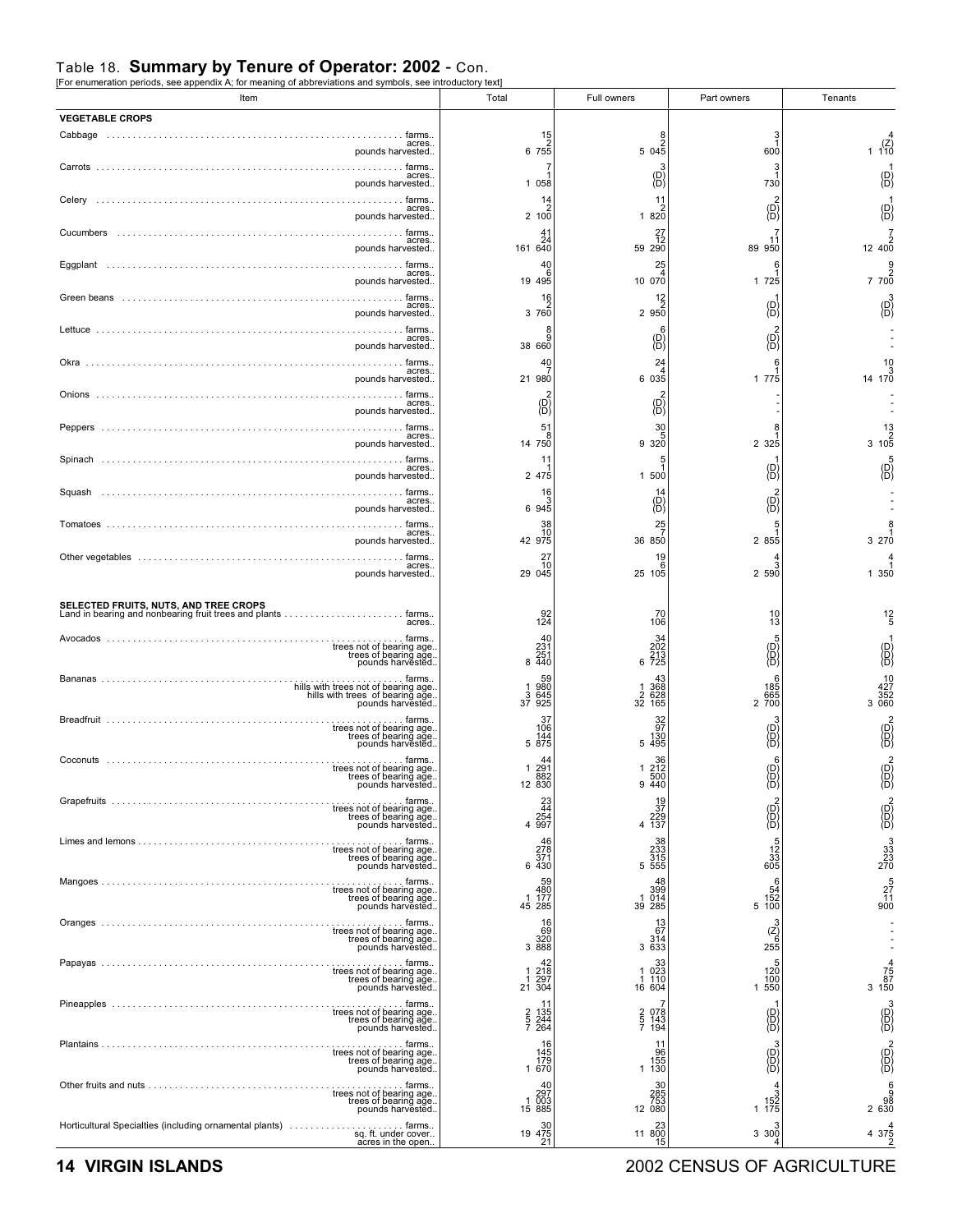## Table 18. **Summary by Tenure of Operator: 2002** - Con.<br>[For enumeration periods, see appendix A; for meaning of abbreviations and symbols, see introductory text]

| Item                                                                    | Total     | Full owners | Part owners          | Tenants        |
|-------------------------------------------------------------------------|-----------|-------------|----------------------|----------------|
| INVENTORY OF LIVESTOCK AND POULTRY                                      |           |             |                      |                |
|                                                                         | 56        | 25          | 14                   | 17             |
| number                                                                  | 2 2 2 3   | 1 043       | 467                  | 713            |
|                                                                         | 46        | 19          | 13                   | 14             |
| number                                                                  | 1 080     | 510         | 185                  | 385            |
|                                                                         | 40        | 16          | 12                   | 12             |
| number                                                                  | 469       | 220         | 93                   | 156            |
| Bulls, bull calves, steers, and steer calves 1 year old or older  farms | 47        | 19          | 12                   | 16             |
| number                                                                  | 288       | 129         | 70                   | 89             |
|                                                                         | 32        | 12          | 11                   | 9              |
| number                                                                  | 386       | 196         | 107                  | 83             |
|                                                                         | 31        | 12          | 7                    | 12             |
| number                                                                  | 1 085     | 305         | 196                  | 584            |
|                                                                         | 28        | 10          | 6                    | 12             |
| number                                                                  | 661       | 193         | 111                  | 357            |
|                                                                         | 30        | -12         | 6                    | 12             |
| number                                                                  | 424       | 112         | 85                   | 227            |
|                                                                         | 18        | 8           | 8                    | $\overline{2}$ |
| number                                                                  | 96        | 66          | (D)                  | (D)            |
|                                                                         | 47        | 24          | 8                    | 15             |
| number                                                                  | 2 389     | 1 293       | 660                  | 436            |
|                                                                         | 59        | 33          | -7                   | 19             |
| number                                                                  | 2 2 2 3   | 1 485       | 117                  | 621            |
|                                                                         | 29        | 16          | 6                    |                |
| number                                                                  | 1 830     | 908         | 639                  | 283            |
|                                                                         | 7         | 5           |                      | -1             |
| number<br>SALES OF LIVESTOCK, POULTRY AND THEIR PRODUCTS                | 106       | (D)         | (D)                  | (D)            |
|                                                                         | 44        | 17          | 13                   | 14             |
| number sold                                                             | 1 060     | 413         | 177                  | 470            |
|                                                                         | -14       | 5           | $\overline{2}$       | 229            |
| number sold                                                             | 334       | (D)         | (D)                  |                |
|                                                                         | 20        | 8           | 7                    | 5              |
| number sold                                                             | 283       | 71          | 80                   | 132            |
|                                                                         | 35        | 13          | 11                   | 11             |
| number sold                                                             | 275       | 142         | 64                   | 69             |
|                                                                         | 15        | 8           | 6                    | 40             |
| number sold                                                             | 184       | 110         | 34                   |                |
|                                                                         | 25        | 8           | 6                    | 11             |
| number sold                                                             | 1 011     | 156         | 31                   | 824            |
|                                                                         | 17<br>633 | 6<br>78     | $\overline{4}$<br>21 | 534            |
| number sold                                                             | 18        | 7<br>78     | 3<br>10              | 8              |
| number sold.                                                            | 378<br>3  |             |                      | 290<br>2       |
| number sold                                                             | 5         | 19          | (D)                  | (D)            |
|                                                                         | 36        |             | 7                    | 10             |
| number sold                                                             | 664       | 380         | 108                  | 176            |
|                                                                         | 41        | 25          | 3                    | 13             |
| number sold                                                             | 775<br>3  | 564<br>2    | 20                   | 191            |
| quarts sold                                                             | (D)       | (D)         |                      | (D)            |
|                                                                         | 7         | 3           |                      | 3              |
| number sold.                                                            | (D)<br>3  | (D)<br>2    | (D)                  | (D)            |
| number sold                                                             | (D)<br>4  | (D)<br>3    |                      | (D)            |
| dozens sold                                                             | (D)       | (D)         | (D)                  |                |
| pounds sold.                                                            | (D)       | (D)         |                      |                |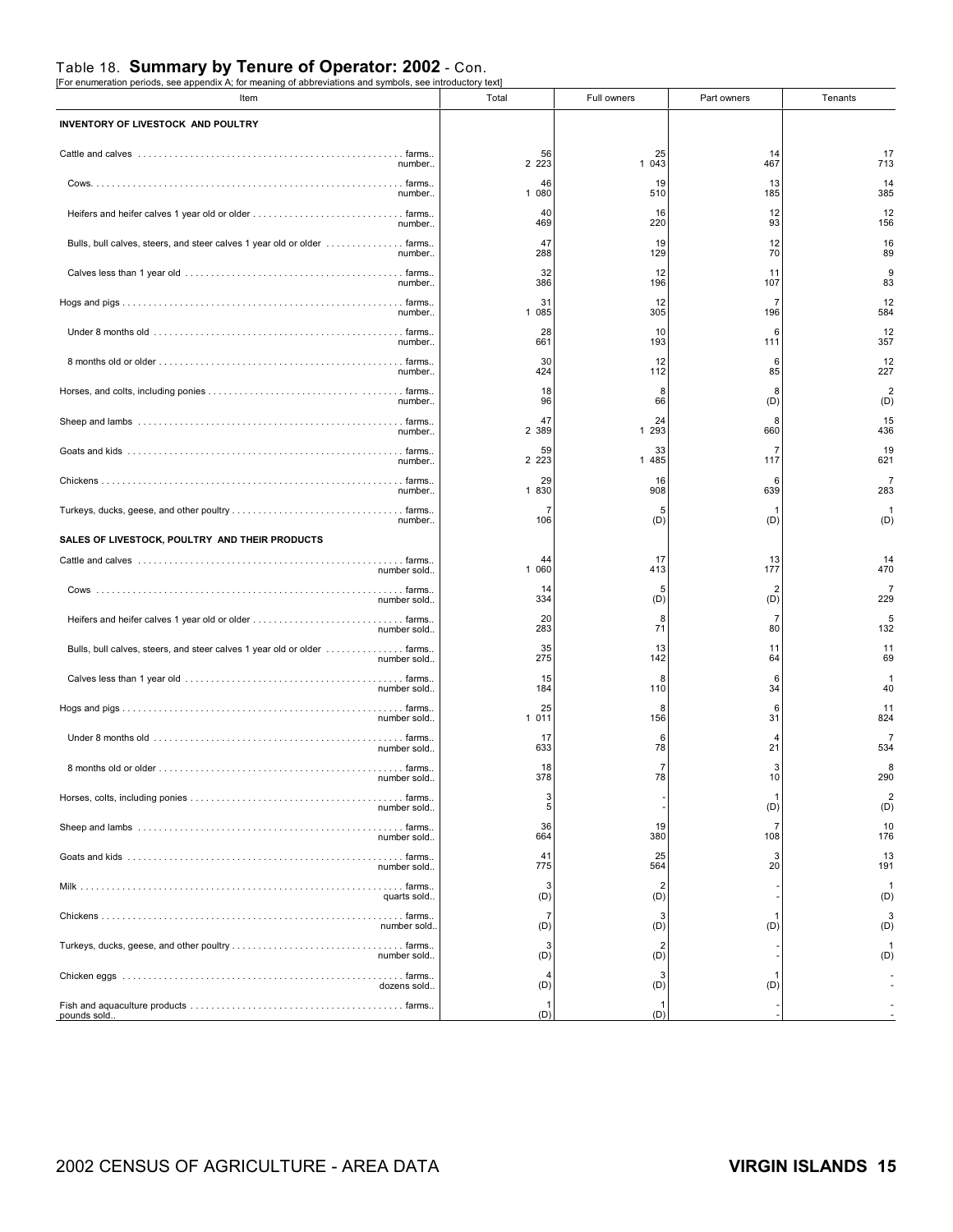### Table 19. **Summary by Age of Operator: 2002** [For enumeration periods, see appendix A; for meaning of abbreviations and symbols, see introductory text]

| $\mu$ or enameration periods, see appendix $\mu$ , for meaning or abbreviations and symbols, see introductor,<br>Item                                                                                                             | וטאי<br>Total                                          | Under 35<br>years             | 35 to 44<br>years                                  | 45 to 54<br>years                             | 55 to 64<br>years                             | Under 35<br>years                     |
|-----------------------------------------------------------------------------------------------------------------------------------------------------------------------------------------------------------------------------------|--------------------------------------------------------|-------------------------------|----------------------------------------------------|-----------------------------------------------|-----------------------------------------------|---------------------------------------|
| <b>FARMS AND LAND IN FARMS</b>                                                                                                                                                                                                    |                                                        |                               |                                                    |                                               |                                               |                                       |
| Farms<br>Land in farms                                                                                                                                                                                                            | 191<br>100.0<br>9168<br>100.0<br>48.0                  | 10<br>5.2<br>43<br>0.5<br>4.3 | 30<br>15.7<br>1204<br>13.1<br>40.1                 | 50<br>26.2<br>1887<br>20.6<br>37.7            | 41<br>21.5<br>573<br>6.2<br>14.0              | 60<br>31.4<br>5461<br>59.6<br>91.0    |
| <b>LAND USE</b>                                                                                                                                                                                                                   |                                                        |                               |                                                    |                                               |                                               |                                       |
| acres.                                                                                                                                                                                                                            | 129<br>602                                             | 10                            | 20<br>23                                           | 36<br>271                                     | 24<br>36                                      | 42<br>263                             |
| acres.                                                                                                                                                                                                                            | 55<br>309                                              | 6<br>10                       |                                                    | 15<br>220                                     | 10<br>18                                      | 17<br>49                              |
| acres.                                                                                                                                                                                                                            | 109<br>7 482                                           | 19                            | $^{12}_{17}$<br>1134                               | 26<br>1221                                    | 26<br>482                                     | 37<br>4625                            |
| acres.                                                                                                                                                                                                                            | 13<br>541                                              | (D)                           | (D)                                                | 159                                           |                                               | 6<br>368                              |
| acres.                                                                                                                                                                                                                            | 109<br>234                                             |                               | 19<br>22                                           | 25<br>16                                      | 23<br>36                                      | 37<br>157                             |
| <b>IRRIGATION</b>                                                                                                                                                                                                                 |                                                        |                               |                                                    |                                               |                                               |                                       |
| acres.                                                                                                                                                                                                                            | 114<br>456                                             | 6<br>11                       | 17<br>$\begin{array}{c} 30 \\ 15 \end{array}$      | $\begin{array}{c} 31 \\ 79 \\ 27 \end{array}$ | $\begin{array}{c} 25 \\ 87 \end{array}$<br>20 | 35<br>250<br>28                       |
| acres.                                                                                                                                                                                                                            | 93<br>389<br>24                                        |                               | 27                                                 | 74                                            | 40<br>-6                                      | 241<br>8                              |
| acres.<br><b>MAJOR SOURCE OF IRRIGATION WATER</b>                                                                                                                                                                                 | 67                                                     |                               | 3                                                  | 6                                             | 46                                            | 10                                    |
|                                                                                                                                                                                                                                   | 77                                                     | з                             | 12                                                 | 21                                            | 17                                            | 24                                    |
|                                                                                                                                                                                                                                   | $\Omega$<br>12<br>0<br>23                              |                               | 3<br>$\overline{2}$                                | 5<br>3                                        | 2                                             |                                       |
| <b>TENURE OF OPERATOR</b>                                                                                                                                                                                                         |                                                        |                               |                                                    |                                               |                                               |                                       |
| All operators in the content of the content of the content of the content of the content of the content of the<br>acres                                                                                                           | 191<br>9<br>168                                        | 10<br>43                      | 30<br>1 204                                        | 50<br>887                                     | 41<br>573<br>27                               | 60<br>5 4 6 1                         |
| acres                                                                                                                                                                                                                             | 113<br>530<br>4                                        | (D)                           | 13<br>(D)                                          | 32<br>833                                     | 385                                           | 39<br>2 901                           |
| Part owners<br>acres                                                                                                                                                                                                              | 29<br>2 3 6 1                                          | (D)                           | (D)                                                | 6<br>124                                      | 5<br>92                                       | 12<br>2 104                           |
| . farms<br>acres<br><b>FARMS BY SIZE</b>                                                                                                                                                                                          | 49<br>2 2 7 6                                          | 16                            | 13<br>779                                          | 12<br>930                                     | 9<br>95                                       | 457                                   |
| Farms                                                                                                                                                                                                                             | 191                                                    | 10                            | 30                                                 | 50                                            | 41                                            | 60                                    |
|                                                                                                                                                                                                                                   | 67<br>54<br>34<br>10<br>11<br>6<br>3<br>$\overline{2}$ |                               | 11<br>9<br>$\overline{4}$<br>2<br>$\overline{2}$   | 19<br>17<br>8<br>$\overline{2}$<br>2          | $\frac{15}{10}$<br>9<br>5<br>$\overline{2}$   | 17<br>14<br>12                        |
| <b>OPERATOR CHARACTERISTICS</b>                                                                                                                                                                                                   |                                                        |                               |                                                    |                                               |                                               |                                       |
| Operators by place of residence:                                                                                                                                                                                                  | 105                                                    | 3                             |                                                    | 26                                            | 21                                            | 40                                    |
|                                                                                                                                                                                                                                   | 86                                                     |                               | $\frac{15}{15}$                                    | 24                                            | 20                                            | 20                                    |
| Operators by years on present farm:                                                                                                                                                                                               | 16<br>19<br>29<br>127                                  |                               | 7<br>9<br>$\overline{4}$<br>10                     | 5<br>34                                       | 9<br>29                                       | 53                                    |
| Operators by age group:<br>Under 35 years                                                                                                                                                                                         | 10                                                     |                               |                                                    |                                               |                                               |                                       |
|                                                                                                                                                                                                                                   | 30<br>50                                               |                               | 30                                                 | 50                                            |                                               |                                       |
| 65 years or more<br>Average age in interaction in the context of the context of the context of the context of the context of the context of the context of the context of the context of the context of the context of the contex | 41<br>60                                               |                               |                                                    |                                               | 41                                            | 60                                    |
| Operators by main occupation:                                                                                                                                                                                                     | 56<br>79<br>112                                        | 30<br>6                       | 40<br>7<br>23                                      | 50<br>$\frac{16}{34}$                         | 58<br>15<br>26                                | 72<br>37<br>23                        |
| Operators by days of work off farm:                                                                                                                                                                                               |                                                        |                               |                                                    |                                               |                                               |                                       |
| Any.                                                                                                                                                                                                                              | 60<br>131<br>$27^9$<br>$\frac{12}{10}$<br>73           | 3                             | $\frac{3}{27}$<br>$\mathbf 1$<br>5<br>1<br>3<br>17 | $\frac{12}{38}$<br>$_8^3$<br>3<br>23          | 10<br>31<br>9<br>$\frac{6}{2}$<br>13          | 32<br>28<br>4<br>$\overline{2}$<br>15 |
| <b>LABOR STATUS</b>                                                                                                                                                                                                               |                                                        |                               |                                                    |                                               |                                               |                                       |
| workers                                                                                                                                                                                                                           | 149<br>290                                             | 21                            | $26$<br>$55$<br>$2$<br>$(D)$                       | 40<br>82                                      | 34<br>70                                      | 40<br>62                              |
| workers                                                                                                                                                                                                                           | 14                                                     | (D)                           |                                                    | (D)                                           | 5                                             | (D)                                   |
| workers<br>workers                                                                                                                                                                                                                | $\frac{29}{57}$<br>127<br>219                          | (D)<br>19                     | 8<br>18<br>$\frac{21}{31}$                         | $\binom{D}{33}$<br>64                         | $\frac{3}{9}$<br>31<br>56                     | 9<br>$\binom{D}{33}$<br>49            |
|                                                                                                                                                                                                                                   | 77                                                     |                               | 9                                                  | $^{21}_{54}$                                  | 15                                            | 30                                    |
| workers<br>Less than 25 days (all contains and container and container all contains and farms<br>workers                                                                                                                          | 160<br>19<br>34                                        | (D)                           | 21<br>6<br>13                                      |                                               | $\binom{D}{2}$                                | 49<br>6<br>10                         |
| workers.                                                                                                                                                                                                                          | $\frac{23}{50}$                                        | (D)                           | 3<br>8                                             | $\overline{10}$<br>24                         | $\overline{P_2}$                              | 6<br>8                                |
| workers.                                                                                                                                                                                                                          | 39<br>76                                               | (D)                           |                                                    | 9<br>(D)                                      | $\overline{11}$<br>17                         | 18<br>31                              |

### **16 VIRGIN ISLANDS** 2002 CENSUS OF AGRICULTURE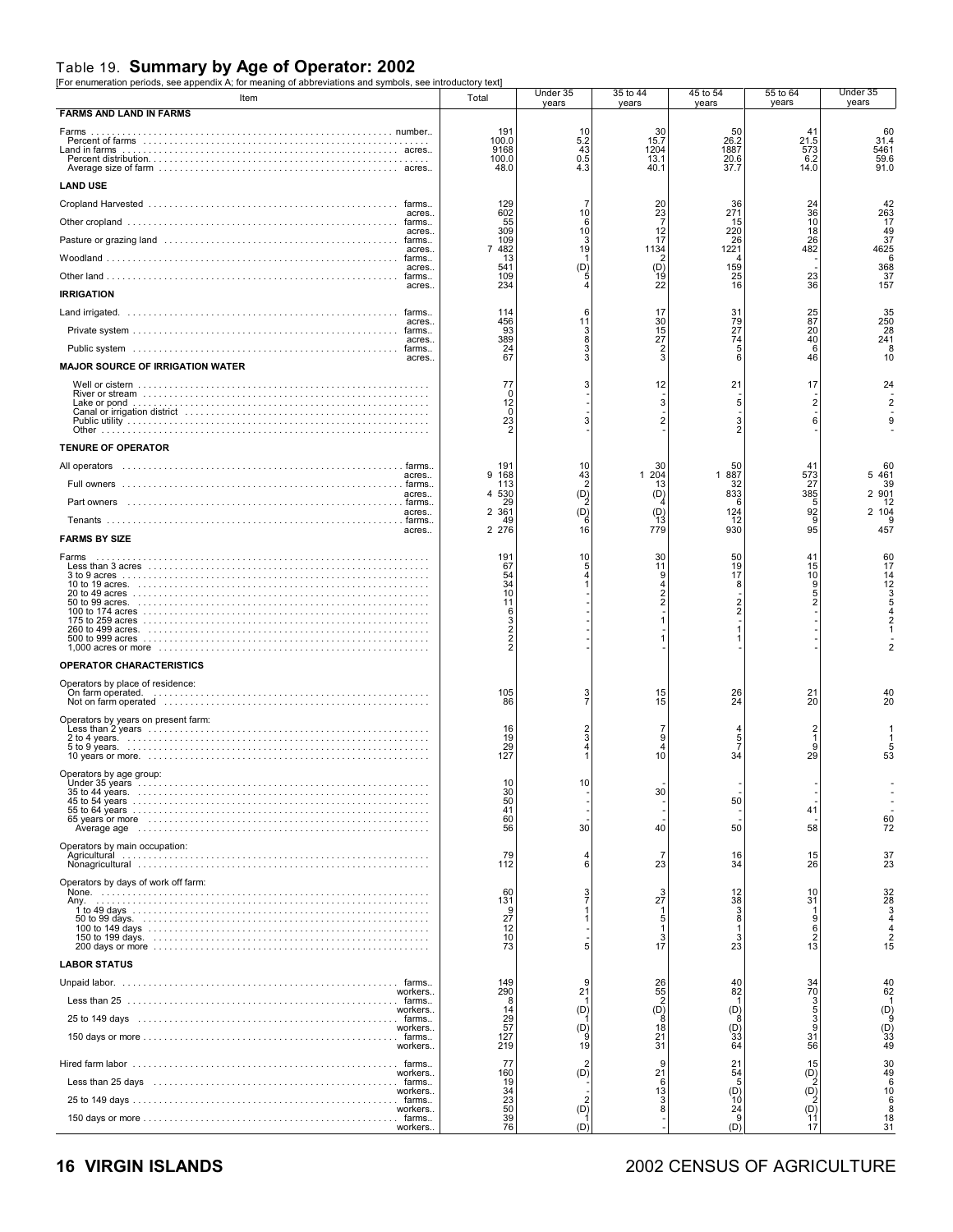### Table 19. **Summary by Age of Operator: 2002** - Con.<br>[For enumeration periods, see appendix A; for meaning of abbreviations and symbols, see introductory text]

| r or enameration penous, see appenaix A, ior meaning or abbreviations and symbols, see introductory text<br>Item | Total                   | Under 35<br>years                      | 35 to 44<br>years                      | 45 to 54<br>years | 55 to 64<br>years | 65 years<br>and over |
|------------------------------------------------------------------------------------------------------------------|-------------------------|----------------------------------------|----------------------------------------|-------------------|-------------------|----------------------|
| <b>SELECTED EQUIPMENT</b>                                                                                        |                         |                                        |                                        |                   |                   |                      |
|                                                                                                                  | 54<br>92                |                                        | 9                                      | 13                | 14                | 15<br>34             |
| number<br>number                                                                                                 | 134<br>174              |                                        | 14<br>17<br>20                         | 21<br>35<br>46    | 19<br>33<br>47    | 45<br>56             |
| number                                                                                                           | 78<br>94                |                                        | 19<br>25                               | 19<br>20          | 15<br>21          | 21<br>22             |
| FARMS BY VALUE OF AGRICULTURAL PRODUCTS SOLD                                                                     |                         |                                        |                                        |                   |                   |                      |
| dollars                                                                                                          | 191<br>3 018 665        | 10<br>72 250                           | 30<br>296 181                          | 50<br>1 158 170   | 41<br>677 552     | 60<br>814 500        |
|                                                                                                                  | 15 805                  | 7 225                                  | 9 873                                  | 23 163            | 16 526            | 13 575               |
| Farms by value of sales:<br>dollars                                                                              | 50<br>38 505            | 2 550                                  | 4 650                                  | 14<br>9 7 5 5     | 15<br>12 555      | 11<br>8 9 9 5        |
| dollars                                                                                                          | 51<br>85 511            | 4 200                                  | 14 656                                 | 17 792            | 12 043            | 21<br>36 820         |
| \$2,500 to \$4,999<br>dollars                                                                                    | 28<br>91 131            | (D)                                    | 15 625                                 | 16 022            | (D)               | 27 390               |
| dollars                                                                                                          | 18<br>110 050           |                                        | 22 250                                 | 25 500            | 19 500            | 42 800               |
| dollars                                                                                                          | 10<br>80 713            | (D)                                    | (D)                                    | 23 580            | (D)               | 23 343               |
| dollars                                                                                                          | 34<br>2 612 743         | (D)                                    | (D)                                    | 13<br>1 065 521   | 591 070           | 10<br>675 152        |
| SALES BY COMMODITY GROUP OR PRODUCT                                                                              |                         |                                        |                                        |                   |                   |                      |
| Field and Forage (and according to the control of the control of the control of the farms.<br>dollars            | 28<br>45 877            | (D)                                    | 17 822                                 | 13<br>18 230      | 2 500             | (D)                  |
| dollars                                                                                                          | 77<br>340 048           | 61 900                                 | 12<br>14 751                           | 22<br>209 972     | 14<br>15 905      | 22<br>37 520         |
| dollars.                                                                                                         | 87<br>130 784           | 1 150                                  | 12<br>9 4 5 5                          | 22<br>53 997      | 17<br>24 995      | 33<br>41 187         |
| dollars.                                                                                                         | 32<br>799 090           | (D)                                    | з<br>(D)                               | 110 400           | 525 190           | -14<br>108 173       |
| dollars                                                                                                          | 99<br>774 968           | 4 950                                  | 15<br>202 036                          | 23<br>86 300      | 25<br>95<br>134   | 33<br>386 548        |
| dollars.                                                                                                         | (D)                     |                                        |                                        | (D)               |                   | (D)                  |
| dollars                                                                                                          | 13<br>(D)               |                                        | 3<br>(D)                               | (D)               | 5<br>(D)          |                      |
| dollars.<br>SELECTED FARM PRODUCTION EXPENSES                                                                    | (D)                     |                                        |                                        |                   | (D)               |                      |
|                                                                                                                  | 86                      |                                        | 12                                     | 20                | 19                | 28                   |
| dollars                                                                                                          | 111 251<br>74           | 5 060                                  | 7 190                                  | 28 760<br>20      | 870<br>50<br>14   | 19 371<br>29         |
| dollars.                                                                                                         | 853 104<br>95           | (D)                                    | (D)<br>17                              | 281 682<br>24     | 204 050<br>20     | 299 818<br>31        |
| dollars.                                                                                                         | 450 872<br>85           | 1 600                                  | 66 085<br>12                           | 197 319<br>20     | 39 861<br>19      | 146 007<br>29        |
| dollars                                                                                                          | 35 298<br>68            | 850                                    | 2 1 2 9                                | 14 995<br>23      | 3 300<br>17       | 14 024<br>15         |
| dollars.                                                                                                         | 27 122<br>40            | 3 135                                  | 2 2 7 1                                | 12 460<br>14      | 3 2 2 5           | 6 0 3 1              |
| dollars.                                                                                                         | 209 985<br>77           | (D)                                    | (D)<br>12                              | 183 290<br>24     | 6 645<br>15       | 4 300<br>22          |
| dollars.<br><b>FIELD CROPS</b>                                                                                   | 123 136                 | (D)                                    | 2 3 3 0                                | 9 0 8 4           | 102 625           | 7 740                |
| Casava                                                                                                           | 23<br>5                 |                                        |                                        |                   |                   |                      |
| acres.<br>pounds harvested.                                                                                      | 5 850                   |                                        | 1 210                                  | 1 600             | 540               | 2 500                |
| Dry beans<br>farms.<br>acres.                                                                                    | 12<br>-1                |                                        | (D)                                    | (Z)               | (D)               |                      |
| pounds harvested                                                                                                 | 1 290                   |                                        | (D)                                    | 550               | (D)               | 330                  |
| acres.                                                                                                           | 17<br>5                 | $\begin{pmatrix} D \\ D \end{pmatrix}$ | 3<br>$\binom{Z}{125}$                  | 6<br>3            | 3<br>(D)          | 4                    |
| pounds harvested.                                                                                                | 7 105                   |                                        |                                        | 3 3 2 5           | (D)               | 2 950                |
| Hay<br>acres.                                                                                                    | $\overline{2}$<br>(D)   |                                        |                                        | (D)               |                   | $(D)$<br>$(D)$       |
| pounds harvested                                                                                                 | (D)                     |                                        |                                        | (D)               |                   |                      |
| acres.<br>pounds harvested.                                                                                      | (D)<br>(D)              |                                        |                                        | (D)<br>(D)        |                   |                      |
| . farms.                                                                                                         | 12                      |                                        | $\overline{2}$                         | 6                 |                   | 3                    |
| acres.<br>pounds harvested                                                                                       | 6<br>8 2 8 0            |                                        | (D)<br>(D)                             | 6 530             | (D)<br>(D)        | $(\frac{z}{1})$      |
| farms.                                                                                                           | 18                      |                                        | $\overline{2}$                         | 7                 | 5                 | $\overline{4}$       |
| acres.<br>pounds harvested                                                                                       | 11 980                  |                                        | $\begin{pmatrix} D \\ D \end{pmatrix}$ | 8 680             | $(D)$<br>$(D)$    | 1 500                |
|                                                                                                                  | 4                       |                                        |                                        | 3                 |                   |                      |
| acres.<br>pounds harvested                                                                                       | 1<br>1 350              |                                        |                                        | (D)<br>(D)        | (D)<br>(D)        |                      |
|                                                                                                                  | 9                       |                                        | -1                                     |                   | $\overline{2}$    | $\overline{2}$       |
| acres.<br>pounds harvested                                                                                       | $\overline{2}$<br>8 470 |                                        | (D)<br>(D)                             | 6 770             | (D)<br>(D)        | $(D)$<br>$(D)$       |
| acres.                                                                                                           | 9<br>3                  |                                        | $\overline{2}$                         | 2                 | $\overline{2}$    | $\overline{2}$       |
| pounds harvested.                                                                                                | 4 730                   | $(D)$<br>$(D)$                         | $(D)$<br>$(D)$                         | (D)<br>(D)        | $(D)$<br>$(D)$    | $(D)$<br>$(D)$       |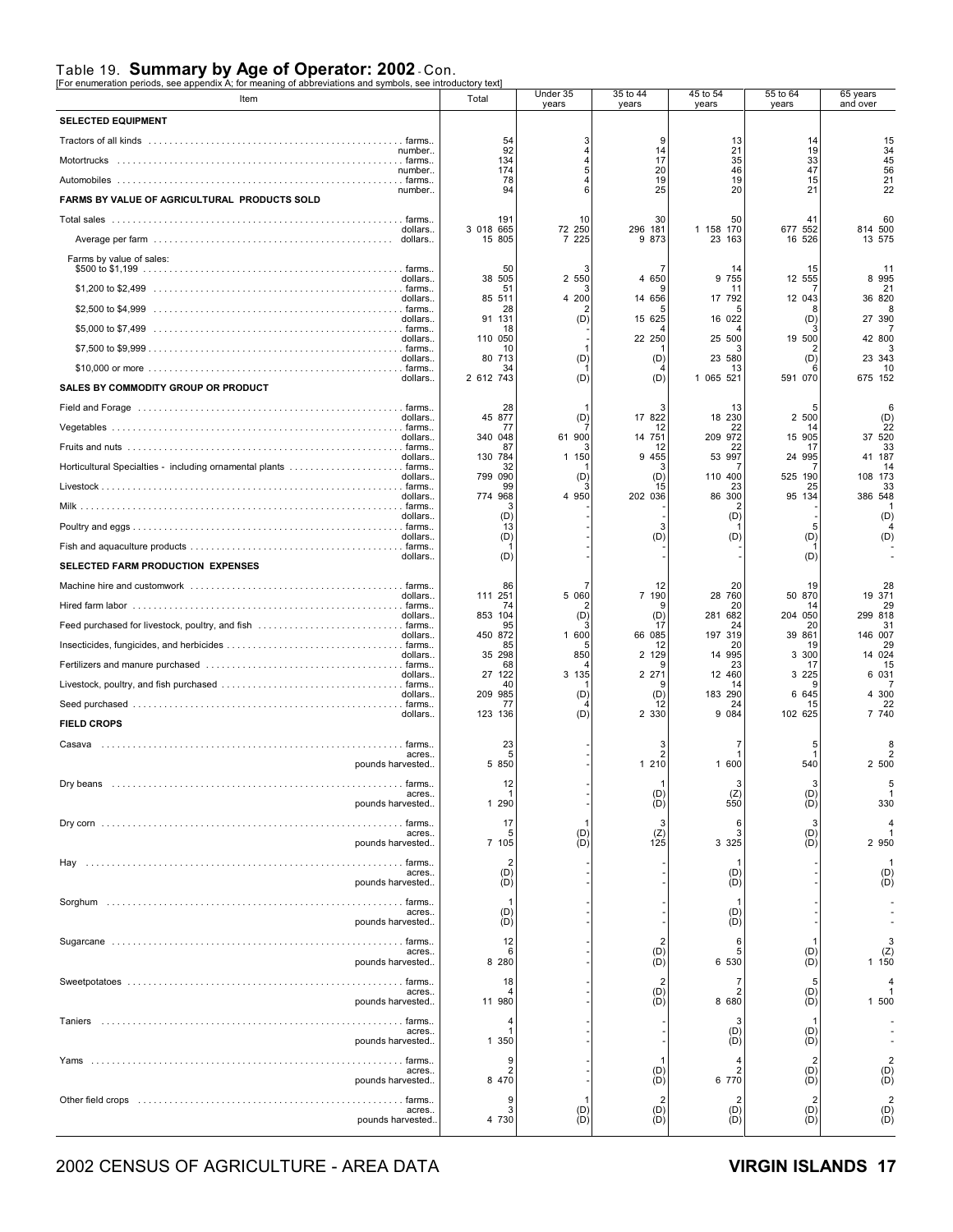### Table 19. **Summary by Age of Operator: 2002** - Con.<br>[For enumeration periods, see appendix A; for meaning of abbreviations and symbols, see introductory text]

| Item                                                                                                                                                               | Total                                                                  | Under 35<br>years                                     | 35 to 44<br>years                                                                      | 45 to 54<br>years                                            | 55 to 64<br>years                                           | 65 years<br>and over                                                          |
|--------------------------------------------------------------------------------------------------------------------------------------------------------------------|------------------------------------------------------------------------|-------------------------------------------------------|----------------------------------------------------------------------------------------|--------------------------------------------------------------|-------------------------------------------------------------|-------------------------------------------------------------------------------|
| <b>VEGETABLE CROPS</b>                                                                                                                                             |                                                                        |                                                       |                                                                                        | 6                                                            |                                                             |                                                                               |
| farms.<br>acres.<br>pounds harvested                                                                                                                               | $\begin{array}{c} 15 \\ 2 \\ 6 \ \ 755 \end{array}$<br>7               | $\overline{B}$                                        | $\overline{\mathcal{B}}$                                                               | 3 060                                                        | $\binom{7}{415}$                                            | 3 080                                                                         |
| acres.<br>pounds harvested                                                                                                                                         | 1 0 5 8                                                                | $\overline{\mathcal{C}}$                              | $\overline{\mathcal{C}}$                                                               | $\left\{ \begin{matrix} D \\ D \end{matrix} \right\}$        | $\overline{D}^2$                                            | (pī<br>∂D                                                                     |
| Celery<br>acres.<br>pounds harvested                                                                                                                               | 14<br>2,100                                                            |                                                       | $\widehat{\mathcal{B}}$                                                                | 1 250                                                        | 5<br>540                                                    | $\overline{D}$                                                                |
| Cucumbers<br>farms.<br>acres.<br>pounds harvested.                                                                                                                 | 41<br>24<br>161 640                                                    | 15 500                                                | 6<br>7 140                                                                             | 17<br>16<br>124 350                                          | $\frac{6}{2}$<br>5025                                       | 9 625                                                                         |
| farms.<br>acres.<br>pounds harvested                                                                                                                               | 40<br>19 495                                                           | 7 150                                                 | 1 290                                                                                  | 12<br>6 675                                                  | 565                                                         | 1 <sub>3</sub><br>3 8 1 5                                                     |
| Green beans<br>farms.<br>acres.<br>pounds harvested                                                                                                                | 16<br>3 760                                                            | 1 710                                                 | $\overline{\text{B}}$                                                                  | 1 400                                                        | $\overline{\text{D}}$                                       | $\frac{\sqrt{2}}{250}$                                                        |
| acres.<br>pounds harvested                                                                                                                                         | 8<br>38 660                                                            | $\overline{D}$                                        |                                                                                        | $\overline{B}$                                               | $\overline{CD}$                                             | 2 2 3 5                                                                       |
| Okra<br>farms.<br>acres.<br>pounds harvested                                                                                                                       | 40<br>21 980                                                           | م<br>Pi<br>D                                          | $\widetilde{\mathbb{D}}^8_2$                                                           | $\frac{12}{3}$<br>8 0 6 5                                    | 8<br>2 675                                                  | 10<br>1 470                                                                   |
| $\ldots$ . farms.<br>acres.<br>pounds harvested                                                                                                                    | $\overline{\textsf{B}}$                                                |                                                       |                                                                                        | $\overline{(\mathsf{D})}$                                    |                                                             | (D<br>(D                                                                      |
| acres.<br>pounds harvested                                                                                                                                         | 51<br>8<br>14 750                                                      | 325<br>$\mathbf{1}$                                   | 11<br>3, 120                                                                           | 15<br>3 040                                                  | 7<br>1 0 3 5                                                | 15<br>6 230                                                                   |
| acres.<br>pounds harvested                                                                                                                                         | 11<br>2 475                                                            |                                                       | $\binom{D}{D}$                                                                         | 1 795                                                        |                                                             | $\overline{D}$                                                                |
| Squash<br>acres.<br>pounds harvested                                                                                                                               | 16<br>6 945                                                            |                                                       | $\overline{\mathcal{B}}$                                                               | 2 875                                                        | $\left(\begin{smallmatrix} 0 \\ 0 \end{smallmatrix}\right)$ | 3 370                                                                         |
| farms.<br>acres.<br>pounds harvested                                                                                                                               | 38<br>10<br>42 975                                                     | 5 940                                                 | 1 580                                                                                  | 11<br>26 400                                                 | 6<br>1 880                                                  | 13<br>7 175                                                                   |
| acres.<br>pounds harvested                                                                                                                                         | 27<br>$\frac{70}{29}$ 045                                              | 1650                                                  | $(2)$<br>1 595                                                                         | 20 700                                                       | 7<br>2850                                                   | 2 250                                                                         |
| <b>SELECTED FRUITS, NUTS, AND TREE CROPS</b><br>Land in bearing and nonbearing fruit trees and plants $\ldots \ldots \ldots \ldots \ldots \ldots$ farms.<br>acres. | $\frac{92}{124}$                                                       |                                                       | $^{14}_{12}$                                                                           | 24<br>38                                                     | 17<br>28                                                    | $\frac{34}{45}$                                                               |
| Avocados<br>farms<br>trees not of bearing age.<br>trees of bearing age.<br>pounds harvested.                                                                       | 40<br>$\frac{231}{251}$<br>440<br>8                                    | $\begin{matrix} 0 \\ 0 \\ 0 \end{matrix}$             | $\widetilde{\mathbb{B}}$                                                               | 9<br>52<br>46<br>1 910                                       | 10<br>64<br>$2\frac{63}{265}$                               | $\begin{array}{c} 15 \\ 77 \\ 119 \\ 3 \ \ 735 \end{array}$                   |
| pounds harvested.                                                                                                                                                  | 59<br>980<br>645<br>925<br>$\begin{array}{c} 1 \\ 3 \\ 37 \end{array}$ | $\overline{\mathcal{C}}$                              | 9<br>(B)<br>(D)                                                                        | 16<br>737<br>992<br>19 710                                   | $\frac{12}{243}$<br>290                                     | 20<br>690<br>328<br>230<br>8                                                  |
| Breadfruit<br>trees of bearing age.<br>pounds harvested.                                                                                                           | 37<br>106<br>144<br>5 875                                              | $\begin{matrix} 0 \\ 0 \\ 0 \end{matrix}$             | (D)<br>(D)<br>(D)                                                                      | 8<br>18<br>31<br>1 725                                       | 11<br>16<br>48<br>1 680                                     | $\begin{array}{c} 14 \\ 61 \\ 60 \\ 2 \ 240 \end{array}$                      |
| Coconuts                                                                                                                                                           | 291<br>-1<br>882<br>12 830                                             | (D)<br>(D)                                            | (B)<br>(B)                                                                             | 272<br>408<br>3 740                                          | 555<br>940<br>3                                             | 18<br>342<br>209<br>385<br>3                                                  |
| Grapetruits<br>farms<br>trees not of bearing age.<br>trees of bearing age.<br>pounds harvested.                                                                    | 23<br>44<br>254<br>997<br>4                                            | $\begin{pmatrix} 0 \\ 0 \\ 0 \end{pmatrix}$           | $\begin{pmatrix} 0 \\ 0 \\ 0 \end{pmatrix}$                                            | $1\frac{4}{7}$<br>$39$<br>1 450                              | $\begin{array}{c} 6 \\ 10 \\ 28 \\ 780 \end{array}$         | $\begin{array}{c} 10 \\ 13 \\ 182 \\ 2 \ 617 \end{array}$                     |
| trees not of bearing age.<br>trees of bearing age.<br>pounds harvested.                                                                                            | 46<br>278<br>371<br>6 430                                              | $\overline{CD}$                                       | $\widetilde{\mathbb{B}}$                                                               | $^{12}_{61}$<br>97<br>2 140                                  | 11<br>68<br>58<br>1 485                                     | $\begin{array}{c} 17 \\ 102 \\ 169 \\ 2 \ 105 \end{array}$                    |
| trees of bearing age.<br>pounds harvested.                                                                                                                         | 480<br>177<br>$^{1}_{45}$                                              | $\mathcal{B}^{(D)}$                                   | $\widetilde{\mathbb{D}}^3_0$                                                           | 130<br>10 $\frac{254}{875}$                                  | 132<br>137<br>280<br>9                                      | 25<br>141<br>684<br>22  200                                                   |
| trees not of bearing age.<br>trees of bearing age.<br>pounds harvested.                                                                                            | $^{16}_{69}$<br>320<br>3888                                            |                                                       | $\begin{pmatrix} D \\ D \end{pmatrix}$                                                 | (D)<br>$\overline{\mathcal{L}}$                              | $\begin{array}{c} 6 \\ 10 \\ 28 \\ 490 \end{array}$         | $\begin{smallmatrix} & & & & 5\\ & & & 30\\ & 276\\ 2& 655 \end{smallmatrix}$ |
| trees not of bearing age.<br>trees of bearing age.<br>pounds harvested.                                                                                            | 42<br>$\begin{array}{c} 1 \ 218 \\ 1 \ 297 \\ 21 \ 304 \end{array}$    | $\begin{pmatrix} 0 \\ 0 \end{pmatrix}$                | $\widetilde{\Theta}^5$                                                                 | 12<br>602<br>822<br>13 450                                   | 323<br>178<br>2 100                                         | 104<br>$\frac{231}{320}$                                                      |
| trees of bearing age.<br>pounds harvested.                                                                                                                         | 11<br>$\frac{135}{244}$<br>244<br>$\frac{2}{5}$                        | $\begin{pmatrix} 0 \\ 0 \\ 0 \end{pmatrix}$           | (B)<br>(D)<br>(D)                                                                      | $\begin{array}{c} 2 & 081 \\ 5 & 095 \\ 7 & 095 \end{array}$ |                                                             | $\begin{array}{c} 3 \\ 21 \\ 104 \\ 104 \end{array}$                          |
| trees of bearing age.<br>pounds harvested.                                                                                                                         | 16<br>145<br>179<br>1 670                                              | $\begin{pmatrix} 0 \\ 0 \\ 0 \end{pmatrix}$           | $\widetilde{\widetilde{\Theta}}$                                                       | $\frac{30}{21}$<br>350                                       | $\begin{array}{c} 16 \\ 86 \\ 540 \end{array}$              | $\begin{array}{c}\n 4 \\  \times 14 \\  \hline\n 280\n \end{array}$           |
| trees of bearing age.<br>pounds harvested.                                                                                                                         | $^{40}_{297}$<br>$^{003}_{003}$<br>15 885                              | $\begin{pmatrix} 0 \\ 0 \end{pmatrix}$                | $\begin{smallmatrix}5\cr\text{0}\cr\text{0}\cr\text{0}\cr\text{0}\cr\end{smallmatrix}$ | 8<br>16<br>120<br>3 0 5 0                                    | 19<br>253<br>2 830                                          | 18<br>257<br>539<br>7 475                                                     |
| Horticultural Specialties (including ornamental plants)<br>farms<br>sq. ft. under cover<br>acres in the open                                                       | 19 475<br>21                                                           | $\left\{ \begin{matrix} D \\ D \end{matrix} \right\}$ | $\widetilde{B}$                                                                        | 4 675                                                        | 1 100                                                       | $12 \begin{array}{c} 13 \\ 700 \\ 9 \end{array}$                              |

#### **18 VIRGIN ISLANDS** 2002 CENSUS OF AGRICULTURE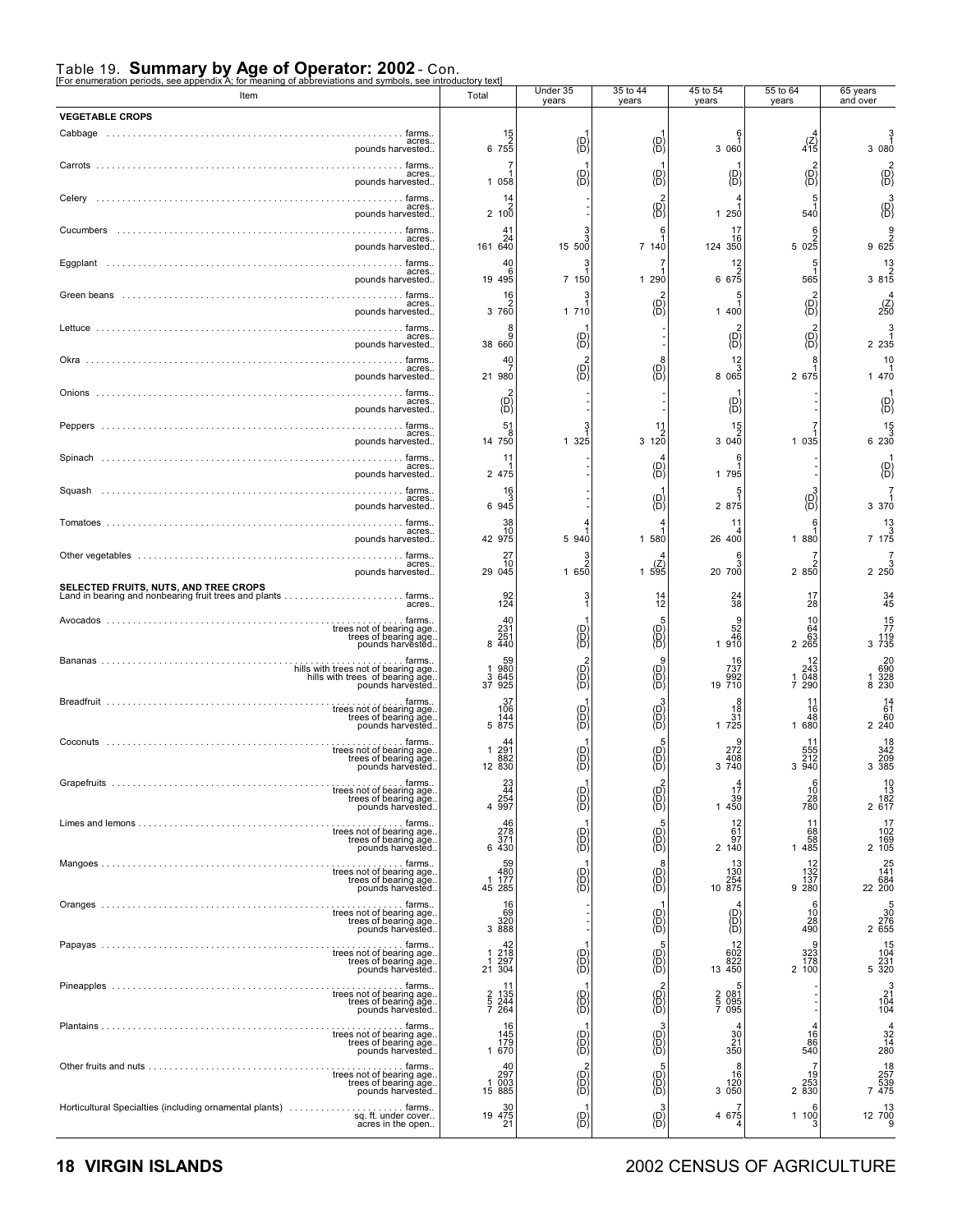### Table 19. **Summary by Age of Operator: 2002** - Con. [For enumeration periods, see appendix A; for meaning of abbreviations and symbols, see introductory text]

| r or enameration penous, see appenuix A, ior meaning or abbreviations and symbols, see introductor<br>Item | ישע<br>Total  | Under 35<br>years     | 35 to 44<br>years     | 45 to 54<br>years | 55 to 64<br>years | 65 years<br>and over |
|------------------------------------------------------------------------------------------------------------|---------------|-----------------------|-----------------------|-------------------|-------------------|----------------------|
| INVENTORY OF LIVESTOCK AND POULTRY                                                                         |               |                       |                       |                   |                   |                      |
| number                                                                                                     | 56<br>2 2 2 3 | $\overline{2}$<br>(D) | 8<br>(D)              | 13<br>734         | 13<br>177         | 20<br>1 143          |
| number                                                                                                     | 46<br>1 080   | -1<br>(D)             | 5<br>(D)              | 11<br>423         | 12<br>85          | 17<br>545            |
| number                                                                                                     | 40<br>469     | (D)                   | (D)                   | 9<br>145          | 8<br>28           | 18<br>243            |
| number                                                                                                     | 47<br>288     | (D)                   | 8<br>(D)              | 11<br>61          | 9<br>22           | 18<br>130            |
| number                                                                                                     | 32<br>386     | $\overline{2}$<br>(D) | (D)                   | 7<br>116          | 9<br>43           | 10<br>210            |
| number                                                                                                     | 31<br>1 085   | (D)                   | 5<br>(D)              | 212               | 11<br>456         | 10<br>215            |
| number                                                                                                     | 28<br>661     | -1<br>(D)             | 5<br>(D)              | Δ<br>137          | 10<br>289         | 8<br>115             |
| number                                                                                                     | 30<br>424     | (D)                   | 5<br>(D)              | 75                | 11<br>167         | 9<br>100             |
| number                                                                                                     | 18<br>96      | (D)                   | 2<br>(D)              | 3<br>49           | 12                | 7<br>27              |
| number                                                                                                     | 47<br>2 3 8 9 | $\overline{2}$<br>(D) | 8<br>541              | 12<br>675         | 12<br>737         | 13<br>(D)            |
| number                                                                                                     | 59<br>2 2 2 3 | (D)                   | 9<br>(D)              | 15<br>627         | 17<br>606         | 17<br>760            |
| number                                                                                                     | 29<br>1 830   |                       | 234                   | 711               | 7<br>273          | 612                  |
| number.                                                                                                    | 7<br>106      |                       |                       |                   | 3<br>49           | 57                   |
| SALES OF LIVESTOCK, POULTRY AND THEIR PRODUCTS                                                             |               |                       |                       |                   |                   |                      |
| number sold.                                                                                               | 44<br>1 060   | (D)                   | 6<br>350              | Я<br>142          | 9<br>32           | 19<br>530            |
| number sold.                                                                                               | 14<br>334     | (D)                   | (D)                   | 2<br>(D)          | 2<br>(D)          | 8<br>107             |
| number sold                                                                                                | 20<br>283     | (D)                   | 3<br>114              | 3<br>(D)          | (D)               | 12<br>157            |
| number sold.                                                                                               | 35<br>275     | $\overline{2}$<br>(D) | 5<br>41               | 8<br>53           | 8<br>16           | 12<br>161            |
| number sold                                                                                                | 15<br>184     | (D)                   | (D)                   | 3<br>48           | (D)               | 8<br>120             |
| number sold                                                                                                | 25<br>1 011   | (D)                   | 355                   | 3<br>(D)          | 10<br>360         | 7<br>129             |
| number sold.                                                                                               | 17<br>633     | (D)                   | 4<br>(D)              | 3<br>(D)          | 5<br>274          | 58                   |
| number sold.                                                                                               | 18<br>378     |                       | (D)                   | 2<br>(D)          | 9<br>86           | 6<br>71              |
| number sold                                                                                                | 3<br>5        |                       | $\overline{2}$<br>(D) |                   |                   | (D)                  |
| number sold                                                                                                | 36<br>664     | $\overline{2}$<br>(D) | 158                   | 7<br>(D)          | 11<br>254         | 113                  |
| number sold                                                                                                | 41<br>775     |                       | 7<br>76               | 12<br>141         | 11<br>150         | 11<br>408            |
| quarts sold                                                                                                | 3<br>(D)      |                       |                       | (D)               |                   | (D)                  |
| number sold.                                                                                               | (D)           |                       | 3<br>(D)              |                   | (D)               | (D)                  |
| number sold                                                                                                | 3<br>(D)      |                       |                       |                   | (D)               | (D)                  |
| dozens sold                                                                                                | (D)           |                       |                       | (D)               | (D)               | (D)                  |
| pounds sold.                                                                                               | (D)           |                       |                       |                   | 1<br>(D)          |                      |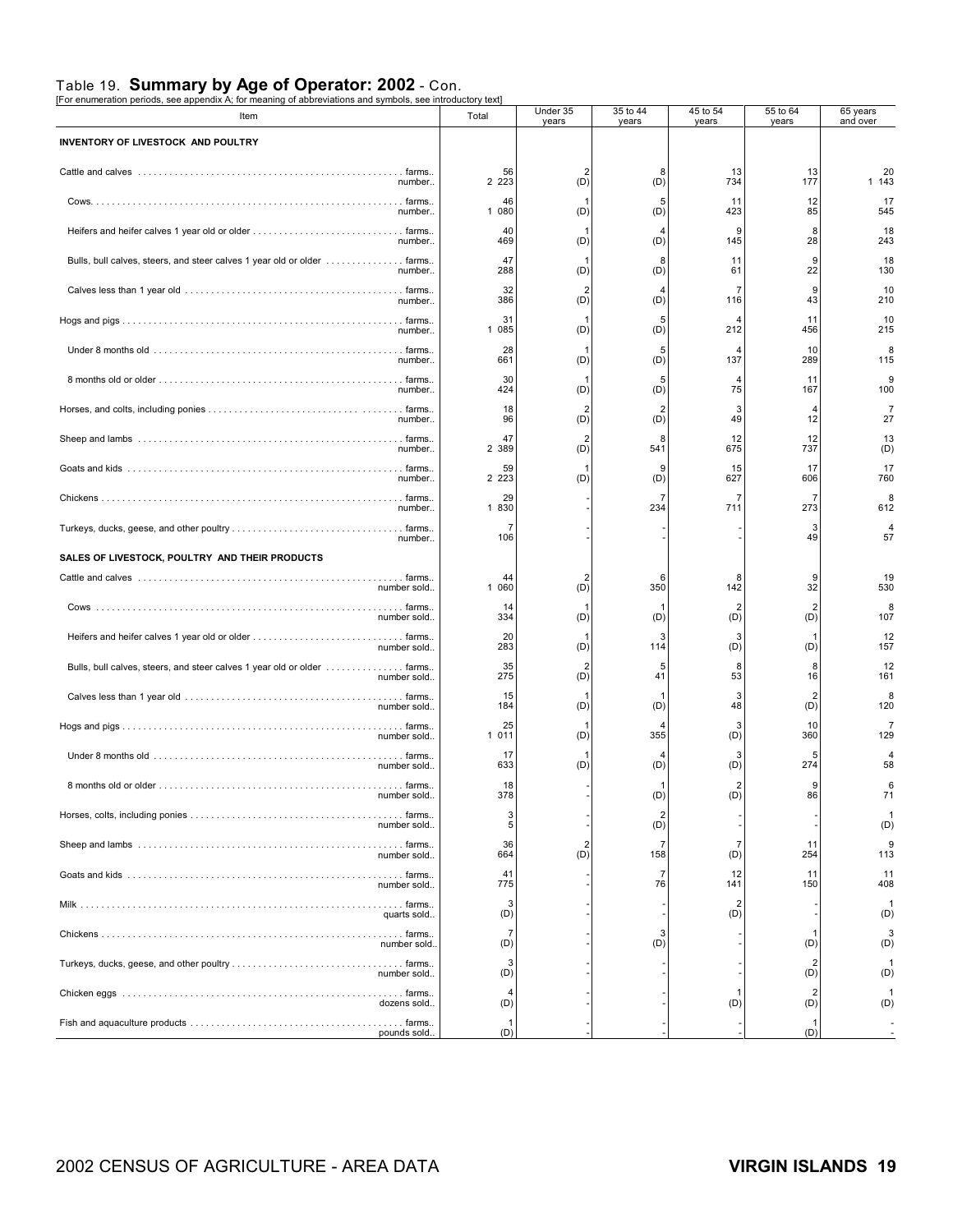### Table 20. **Summary by Size of Farm: 2002** [For enumeration periods, see appendix A; for meaning of abbreviations and symbols, see introductory text]

| Item                                                                                                                                                        | Total                                                                                         | Less<br>than 3<br>acres                                          | 3 to<br>9<br>acres                                      | 10 to<br>19<br>acres                                                            | $20$ to<br>49<br>acres                             | 50 to<br>99<br>acres                         | 100 to<br>174<br>acres                                   | 175 to<br>259<br>acres            | 260 to<br>499<br>acres        | 500 to<br>999<br>acres                       | 1,000<br>acres or<br>more      |
|-------------------------------------------------------------------------------------------------------------------------------------------------------------|-----------------------------------------------------------------------------------------------|------------------------------------------------------------------|---------------------------------------------------------|---------------------------------------------------------------------------------|----------------------------------------------------|----------------------------------------------|----------------------------------------------------------|-----------------------------------|-------------------------------|----------------------------------------------|--------------------------------|
| <b>FARMS AND LAND IN FARMS</b>                                                                                                                              |                                                                                               |                                                                  |                                                         |                                                                                 |                                                    |                                              |                                                          |                                   |                               |                                              |                                |
| Land in farms<br>acres                                                                                                                                      | 191<br>100.0<br>9 168<br>100.0<br>48.0                                                        | 67<br>35.1<br>92<br>1.0<br>1.4                                   | 54<br>28.3<br>274<br>3.0<br>5.1                         | 34<br>17.8<br>487<br>5.3<br>14.3                                                | 10<br>5.2<br>286<br>3.1<br>28.6                    | 11<br>5.8<br>845<br>9.2<br>76.8              | 6<br>3.1<br>747<br>8.1<br>124.4                          | 3<br>1.6<br>700<br>7.6<br>233.3   | (D)<br>$\widetilde{P}$<br>ÌDÍ | (D)<br>$\widetilde{P}(\widetilde{D})$<br>ÌDÍ | $\widetilde{D}(\widetilde{D})$ |
| <b>LAND USE</b><br>acres<br>acres                                                                                                                           | 129<br>602<br>55<br>309                                                                       | 61<br>$\frac{54}{15}$<br>11                                      | 38<br>76<br>22<br>49<br>27                              | 18<br>$\begin{array}{c} 43 \\ 8 \end{array}$<br>19                              | 14<br>5<br>(D)                                     | 5<br>13<br>2                                 | (D)<br>(D)                                               | (D)                               |                               | (D)<br>(D)                                   | (D'                            |
| acres.<br>acres.<br>acres.                                                                                                                                  | 109<br>482<br>$\overline{7}$<br>13<br>541<br>109<br>234                                       | 15<br>(D)<br>(D)<br>ΆÓ<br>15                                     | 114<br>$\binom{D}{33}$<br>(D)                           | 32<br>377<br>4<br>$^{28}_{14}$<br>21                                            | 227<br>(D)<br>22                                   | $\binom{D}{1}$<br>757<br>(D)<br>8<br>27      | 6<br>602<br>(D)<br>111                                   | 692<br>1<br>(D)                   | $\overline{2}$<br>(D)         | (D)<br>(D)                                   | (D)<br>(D)<br>(D)              |
| <b>IRRIGATION</b><br>acres.<br>acres.                                                                                                                       | 114<br>456<br>93<br>389<br>24                                                                 | 49<br>50<br>37<br>$38$<br>$12$<br>$12$                           | 38<br>$\frac{73}{32}$<br>(D)                            | 17<br>95<br>14<br>59<br>$\frac{4}{36}$                                          | 5<br>18<br>5<br>(D)                                | 3<br>12<br>3<br>12                           | (D)<br>(D)                                               |                                   |                               |                                              | (D<br>(D)                      |
| acres.<br><b>MAJOR SOURCE OF IRRIGATION WATER</b>                                                                                                           | 67                                                                                            |                                                                  | (D)                                                     |                                                                                 | (D)                                                |                                              |                                                          |                                   |                               |                                              |                                |
| Canal or irrigation district                                                                                                                                | 77<br>$\mathbf 0$<br>12<br>$\mathbf 0$<br>23                                                  | 32<br>5<br>12                                                    | 26<br>5<br>6<br>1                                       | 13<br>4                                                                         | 4<br>1                                             |                                              |                                                          |                                   |                               |                                              |                                |
| <b>TENURE OF OPERATOR</b>                                                                                                                                   |                                                                                               |                                                                  |                                                         |                                                                                 |                                                    |                                              |                                                          |                                   |                               |                                              |                                |
| acres<br>acres                                                                                                                                              | 191<br>168<br>9<br>113<br>530<br>4<br>29                                                      | 67<br>$\frac{92}{43}$<br>62<br>4                                 | 54<br>$\frac{274}{37}$<br>196<br>6                      | 34<br>487<br>12<br>163<br>12                                                    | 10<br>286<br>ĥ<br>183                              | 11<br>845<br>8<br>632                        | 6<br>747<br>(D)                                          | 3<br>700<br>2<br>(D)              | $\binom{D}{2}$<br>(D)         | (D)                                          | (D)<br>(D)                     |
| acres<br>acres<br><b>FARMS BY SIZE</b>                                                                                                                      | 2<br>361<br>49<br>2 2 7 6                                                                     | 8<br>$2\bar{0}$<br>22                                            | $\frac{32}{11}$<br>47                                   | 172<br>10<br>153                                                                | $\binom{D}{2}$<br>(D)                              | $\binom{D}{2}$<br>(D)                        | 398<br>(D)                                               | (D)                               |                               | (D)                                          | (D)                            |
| Farms<br>Less than 3 acres<br>$1,000$ acres or more $\ldots \ldots \ldots \ldots \ldots \ldots \ldots \ldots \ldots$                                        | 191<br>67<br>54<br>$\frac{34}{10}$<br>11<br>6<br>$\begin{array}{c}\n3 \\ 2 \\ 2\n\end{array}$ | 67<br>67                                                         | 54<br>54                                                | 34<br>34                                                                        | 10<br>10                                           | 11<br>11                                     | 6<br>6                                                   | 3<br>3                            | 2<br>2                        | 2<br>$\overline{2}$                          |                                |
| <b>OPERATOR CHARACTERISTICS</b>                                                                                                                             |                                                                                               |                                                                  |                                                         |                                                                                 |                                                    |                                              |                                                          |                                   |                               |                                              |                                |
| Operators by place of residence:<br>On farm operated.<br>Not on farm operated                                                                               | 105<br>86                                                                                     | 40<br>27                                                         | 35<br>19                                                | 12<br>22                                                                        | 3<br>$\overline{7}$                                | 9<br>$\overline{2}$                          | 2<br>$\Delta$                                            | 3                                 |                               |                                              |                                |
| Operators by years on present farm:<br>10 years or more.                                                                                                    | 16<br>19<br>29<br>127                                                                         | 10<br>7<br>42                                                    | 6<br>13<br>33                                           | 7<br>22                                                                         | 1<br>8                                             | 9                                            |                                                          |                                   |                               |                                              |                                |
| Operators by age group:<br>65 years or more                                                                                                                 | 10<br>$\substack{30\\50}$<br>41<br>60<br>56                                                   | 5<br>11<br>19<br>15<br>17<br>54                                  | 9<br>$1\bar{7}$<br>10<br>14<br>54                       | 8<br>9<br>$\frac{12}{57}$                                                       | $\overline{2}$<br>5<br>3<br>59                     | 2<br>2<br>2<br>5<br>$6\bar{3}$               | $\overline{\mathbf{c}}$<br>$\overline{\mathbf{4}}$<br>63 | $\overline{2}$<br>$5\overline{9}$ | (D)                           | (D)                                          | (D)                            |
| Operators by main occupation:                                                                                                                               | 79<br>112                                                                                     | $^{25}_{42}$                                                     | $\frac{23}{31}$                                         | 14<br>20                                                                        | $\frac{3}{7}$                                      | 6<br>5                                       | 2<br>4                                                   | 3                                 | 2                             | $\overline{2}$                               |                                |
| Operators by days of work off farm:<br>Any.<br>200 days or more                                                                                             | 60<br>131<br>$2^{9}$<br>12<br>10<br>73                                                        | 24<br>43<br>$\frac{3}{3}$<br>5<br>$\overline{c}$<br>30           | $\frac{16}{38}$<br>$\frac{2}{8}$<br>$\frac{4}{2}$<br>22 | 10<br>24<br>0<br>11<br>$\frac{2}{3}$<br>8                                       | $\frac{2}{8}$<br>1<br>$\overline{\mathbf{c}}$<br>5 | 3<br>8<br>$\frac{2}{3}$<br>3                 | 1<br>5<br>1<br>1                                         | 3<br>3                            | 2                             |                                              |                                |
| <b>LABOR STATUS</b>                                                                                                                                         |                                                                                               |                                                                  |                                                         |                                                                                 |                                                    |                                              |                                                          |                                   |                               |                                              |                                |
| workers.<br>workers<br>25 to 149 days (and all contains a state of the state of the state of the state of the state of the state of t<br>workers<br>workers | 149<br>290<br>8<br>14<br>29<br>57<br>127<br>219                                               | 54<br>88<br>$\overline{13}$<br>10<br>$\overline{10}$<br>48<br>66 | 45<br>99<br>$\overline{D}^2$<br>$\frac{(D)}{37}$<br>76  | $^{27}_{51}$<br>1<br>(D)<br>6<br>$\begin{array}{c} (D) \\ 23 \\ 34 \end{array}$ | 32<br>$\overline{D}^2$<br>$\overline{D}^2$<br>26   | 8<br>14<br>$\overline{2}$<br>(D)<br>6<br>(D) | (D)<br>3<br>(D)                                          | (D)<br>3<br>(D)                   |                               |                                              |                                |
| Hired farm labor  farms<br>workers                                                                                                                          | 77<br>160                                                                                     | 20<br>31                                                         | 20<br>51                                                | 15<br>30                                                                        | 5                                                  | $\overline{7}$<br>10                         | 3<br>$\overline{7}$                                      | (D)                               | $\overline{2}$<br>(D)         | $\overline{2}$<br>(D)                        | (D)                            |
| Less than $25 \text{ days} \dots \dots \dots \dots \dots \dots \dots \dots$ farms<br>workers                                                                | 19<br>34                                                                                      | 7<br>12                                                          | 6<br>$\begin{array}{c} 13 \\ 5 \end{array}$             | 6<br>9                                                                          |                                                    |                                              |                                                          |                                   |                               |                                              |                                |
| workers<br>workers                                                                                                                                          | 23<br>50<br>50<br>76<br>76                                                                    | 6<br>ž<br>8<br>12                                                | 17<br>10<br>21                                          | 5<br>12<br>5<br>ğ                                                               | $\mathbf{1}$<br>$\binom{D}{3}$<br>(D)              | $\overline{2}$<br>(D)<br>5<br>(D)            | 1<br>$\binom{D}{2}$<br>(D)                               | (D)<br>(D)                        | (D)<br>(D)                    | (D)<br>(D)                                   | $\overline{2}$<br>(D)          |

#### **20 VIRGIN ISLANDS** 2002 CENSUS OF AGRICULTURE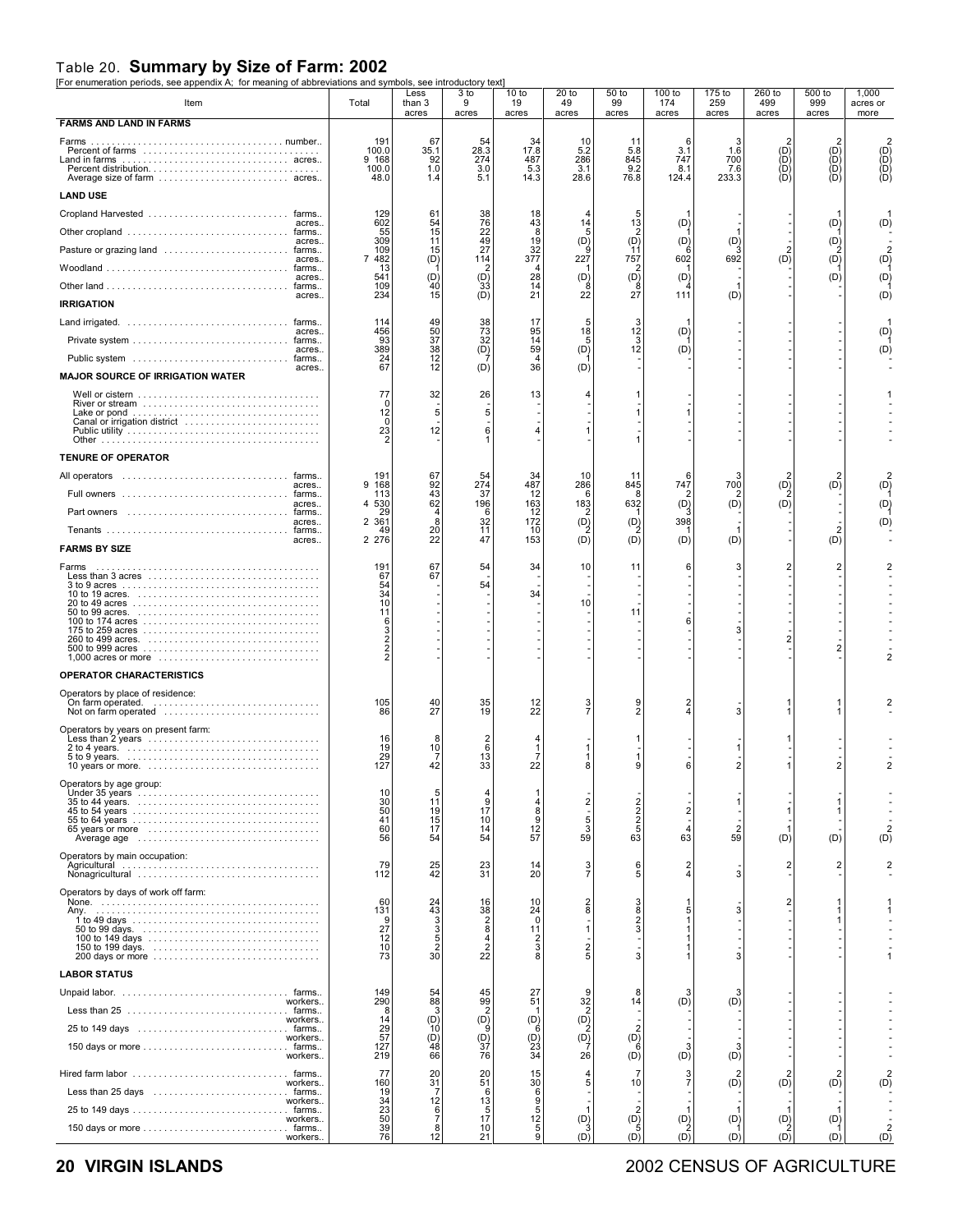### Table 20. **Summary by Size of Farm: 2002** - Con. [For enumeration periods, see appendix A; for meaning of abbreviations and symbols, see introductory text]

| For enumeration periods, see appendix A, Tor meaning or abbreviations and symbols, see introductory text |                              |                         |                         |                      |                                              |                                        |                        |                        |                        |                        |                           |
|----------------------------------------------------------------------------------------------------------|------------------------------|-------------------------|-------------------------|----------------------|----------------------------------------------|----------------------------------------|------------------------|------------------------|------------------------|------------------------|---------------------------|
| Item                                                                                                     | Total                        | Less<br>than 3<br>acres | 3 to<br>9<br>acres      | 10 to<br>19<br>acres | $20$ to<br>49<br>acres                       | 50 to<br>99<br>acres                   | 100 to<br>174<br>acres | 175 to<br>259<br>acres | 260 to<br>499<br>acres | 500 to<br>999<br>acres | 1,000<br>acres or<br>more |
| <b>SELECTED EQUIPMENT</b>                                                                                |                              |                         |                         |                      |                                              |                                        |                        |                        |                        |                        |                           |
|                                                                                                          | 54                           | 11                      | 16                      |                      |                                              |                                        |                        |                        |                        |                        |                           |
| number.<br>Motortrucks  farms                                                                            | 92<br>134                    | 12<br>31                | 27<br>41                | 17<br>30             | $\overline{7}$<br>8                          | 11<br>11                               | 9<br>5                 | (D)                    | (D)<br>2               | (D)                    | (D)                       |
| number                                                                                                   | 174<br>78                    | 39<br>29                | 54<br>23                | 37<br>15             | 15<br>3                                      | 12<br>5                                | (D)                    |                        | (D)                    | (D)                    | (D)                       |
| number.<br>FARMS BY VALUE OF AGRICULTURAL PRODUCTS SOLD                                                  | 94                           | 39                      | 25                      | 17                   |                                              | 6                                      |                        | (D)                    | (D)                    | (D)                    |                           |
| dollars.                                                                                                 | 191<br>3 018 653             | 67<br>276 040           | 54<br>861 350           | 34<br>259 832        | 10<br>152<br>68                              | 11<br>151 206                          | 43 700                 | 17 800                 | $\overline{2}$<br>(D)  | $\overline{2}$<br>(D)  | (D)                       |
|                                                                                                          | 15 805                       | 4 120                   | 15 951                  | 7 642                | 6 815                                        | 13 746                                 | 7 283                  | 5 9 9 3                | (D)                    | (D)                    | (D)                       |
| Farms by value of sales:                                                                                 | 50                           | 25                      | 16                      | 6                    | $\overline{2}$                               |                                        |                        |                        |                        |                        |                           |
| dollars.                                                                                                 | 38 505<br>51                 | 19 230<br>18            | 12 010<br>12            | 4 785<br>14          | (D)                                          | (D)                                    | 2                      |                        |                        |                        |                           |
| dollars.                                                                                                 | 85 511<br>28                 | 28 048<br>6             | 21 340<br>9             | 24 728<br>8          | 5 400                                        | (D)                                    | (D)                    | (D)                    |                        |                        |                           |
| dollars.                                                                                                 | 91<br>131<br>18              | 20 722<br>9             | 27 370<br>З             | 27 419               | (D)                                          | (D)                                    | (D)                    |                        |                        |                        |                           |
| dollars.                                                                                                 | 110 050<br>10                | (D)                     | 18 100                  | (D)                  | $\mathbf{1}$                                 | 25 750                                 |                        | (D)                    |                        |                        |                           |
| dollars.<br>\$10,000 or more $\ldots \ldots \ldots \ldots \ldots \ldots \ldots \ldots$ farms             | 80<br>713<br>34              | (D)                     | 31 630<br>10            | (D)                  | (D)                                          | (D)<br>2                               | $\overline{2}$         |                        | $\overline{2}$         |                        |                           |
| dollars.<br>SALES BY COMMODITY GROUP OR PRODUCT                                                          | 2 612 743                    | 136 100                 | 750 900                 | 189 300              | (D)                                          | (D)                                    | (D)                    | (D)                    | (D)                    | (D)                    | (D)                       |
| Field and Forage  farms                                                                                  | 28                           | 11                      |                         | 5                    |                                              |                                        |                        |                        |                        |                        |                           |
| dollars.                                                                                                 | 45 877<br>77                 | 7 880<br>41             | 24 272<br>22            | (D)<br>8             | (D)                                          | (D)                                    |                        |                        |                        |                        |                           |
| dollars.                                                                                                 | 340 048<br>87                | 53 027<br>39            | 108 591<br>26<br>53 580 | 104 600<br>14        | 6 130                                        | (D)                                    | (D)                    |                        |                        |                        |                           |
| dollars.<br>Horticultural Specialties - including ornamental plants<br>farms.<br>dollars.                | 130 784<br>32<br>799<br>090  | (D)<br>15<br>117 570    | 10<br>597 827           | 20 342<br>79 312     | 9 4 6 2<br>(D)                               | 6 300<br>(D)                           | (D)                    |                        |                        |                        |                           |
| dollars.                                                                                                 | 99<br>774 968                | 13<br>52 555            | 26<br>57 013            | 25<br>48 465         | 39 760                                       | 11<br>72 275                           | 6<br>36 200            | 17 800                 | $\overline{2}$         | (D)                    |                           |
| dollars.                                                                                                 | 3<br>(D)                     |                         |                         |                      |                                              |                                        |                        |                        | $\binom{D}{2}$<br>(D)  | (D)                    |                           |
| dollars.                                                                                                 | 13<br>(D)                    | 5<br>(D)                | 6<br>(D)                | (D)                  | (D)                                          |                                        |                        |                        |                        |                        |                           |
| dollars.                                                                                                 | (D)                          |                         |                         |                      | (D)                                          |                                        |                        |                        |                        |                        |                           |
| SELECTED FARM PRODUCTION EXPENSES                                                                        |                              |                         |                         |                      |                                              |                                        |                        |                        |                        |                        |                           |
| Machine hire and customwork  farms<br>dollars.                                                           | 86<br>111 251                | 26<br>14 255            | 25<br>60 057            | 20<br>20 580         | 3 510                                        | 10 449                                 | (D)                    | (D)                    |                        |                        |                           |
| dollars.                                                                                                 | 74<br>853 104                | 20<br>42 690            | 19<br>274 754           | 15<br>102 550        | 33 650                                       | 21 308                                 | (D)                    | (D)                    | $\overline{2}$<br>(D)  | (D)                    | (D)                       |
| Feed purchased for livestock, poultry, and fish  farms<br>dollars.                                       | 95<br>450 872                | 17<br>32 339            | 25<br>31 853            | 27<br>22 340         | 13 187                                       | 15 713                                 | 6 750                  | (D)                    | (D)                    | (D)                    | (D)                       |
| Insecticides, fungicides, and herbicides  farms<br>dollars.                                              | 85<br>35 298                 | 38<br>7 868             | 21<br>5 4 9 0<br>24     | 13<br>11 410<br>9    | 1 360                                        | 1 470                                  | (D)                    |                        |                        |                        | (D)                       |
| Fertilizers and manure purchased  farms<br>dollars.<br>Livestock, poultry, and fish purchased  farms     | 68<br>27<br>122<br>40        | 29<br>6 855             | 10 518                  | 7 749<br>13          | (D)                                          | 850<br>3                               | (D)                    |                        |                        |                        |                           |
| dollars.<br>Seed purchased  farms                                                                        | 209 985<br>77                | 11<br>7 145<br>44       | 7 000<br>19             | 14 990               | 1 950                                        | (D)                                    |                        |                        |                        | (D)                    |                           |
| dollars.<br><b>FIELD CROPS</b>                                                                           | 123 136                      | 10 419                  | 105 287                 | 6 4 6 0              | (D)                                          | (D)                                    | (D)                    |                        |                        |                        |                           |
| Casava<br>farms.                                                                                         | 23                           | 12                      |                         |                      |                                              |                                        |                        |                        |                        |                        |                           |
| acres.<br>pounds harvested.                                                                              | 5<br>5 8 5 0                 | 2<br>1 790              | 2 460                   | (D)<br>(D)           |                                              | (D)<br>(D)                             |                        |                        |                        |                        |                           |
| Dry beans                                                                                                | 12                           | 8                       |                         | 2                    |                                              |                                        |                        |                        |                        |                        |                           |
| acres.<br>pounds harvested                                                                               | -1<br>1 290                  | $\mathbf{1}$<br>790     | $\binom{D}{D}$          | $\binom{D}{D}$       |                                              |                                        |                        |                        |                        |                        |                           |
|                                                                                                          | 17                           | 9                       | 5                       | 3                    |                                              |                                        |                        |                        |                        |                        |                           |
| acres.<br>pounds harvested                                                                               | 5<br>7 105                   | 3<br>4 130              | $\overline{2}$<br>1 675 | 1 300                |                                              |                                        |                        |                        |                        |                        |                           |
| Hay<br>acres.                                                                                            | $\overline{2}$<br>(D)        |                         |                         |                      |                                              |                                        |                        |                        |                        | (D)                    |                           |
| pounds harvested.                                                                                        | (D)                          |                         |                         |                      |                                              |                                        |                        |                        |                        | (D)                    | $(D)$<br>$(D)$            |
| Sorghum<br>farms<br>acres.                                                                               | -1<br>(D)                    | -1<br>(D)               |                         |                      |                                              |                                        |                        |                        |                        |                        |                           |
| pounds harvested                                                                                         | (D)                          | (D)                     |                         |                      |                                              |                                        |                        |                        |                        |                        |                           |
| acres.                                                                                                   | 12<br>6                      | (D)                     | 6<br>5                  | 2<br>(D)             |                                              |                                        |                        |                        |                        |                        |                           |
| pounds harvested                                                                                         | 8 2 8 0                      | (D)                     | 5 780                   | (D)                  |                                              |                                        |                        |                        |                        |                        |                           |
| acres.                                                                                                   | 18                           | 8<br>-1                 | 5                       | 3                    | -1<br>$\begin{pmatrix} D \\ D \end{pmatrix}$ | $\begin{pmatrix} D \\ D \end{pmatrix}$ |                        |                        |                        |                        |                           |
| pounds harvested                                                                                         | 11 980                       | 2 3 3 0                 | 1 400                   | 2 850                |                                              |                                        |                        |                        |                        |                        |                           |
| acres.                                                                                                   | 4                            | (D)                     | -1<br>(D)               | 2<br>(D)             |                                              |                                        |                        |                        |                        |                        |                           |
| pounds harvested                                                                                         | 1 350                        | (D)                     | (D)                     | (D)                  |                                              |                                        |                        |                        |                        |                        |                           |
| farms<br>acres.<br>pounds harvested                                                                      | 9<br>$\overline{2}$<br>8 470 | 1 570                   | 3<br>-1<br>800          | (D)<br>(D)           |                                              | 1<br>(D)<br>(D)                        |                        |                        |                        |                        |                           |
|                                                                                                          | 9                            | 5                       |                         |                      |                                              |                                        |                        |                        |                        |                        |                           |
| acres.<br>pounds harvested.                                                                              | 3<br>4 730                   | $\mathbf{1}$<br>1 800   | 3<br>2 9 3 0            |                      |                                              |                                        |                        |                        |                        |                        |                           |
|                                                                                                          |                              |                         |                         |                      |                                              |                                        |                        |                        |                        |                        |                           |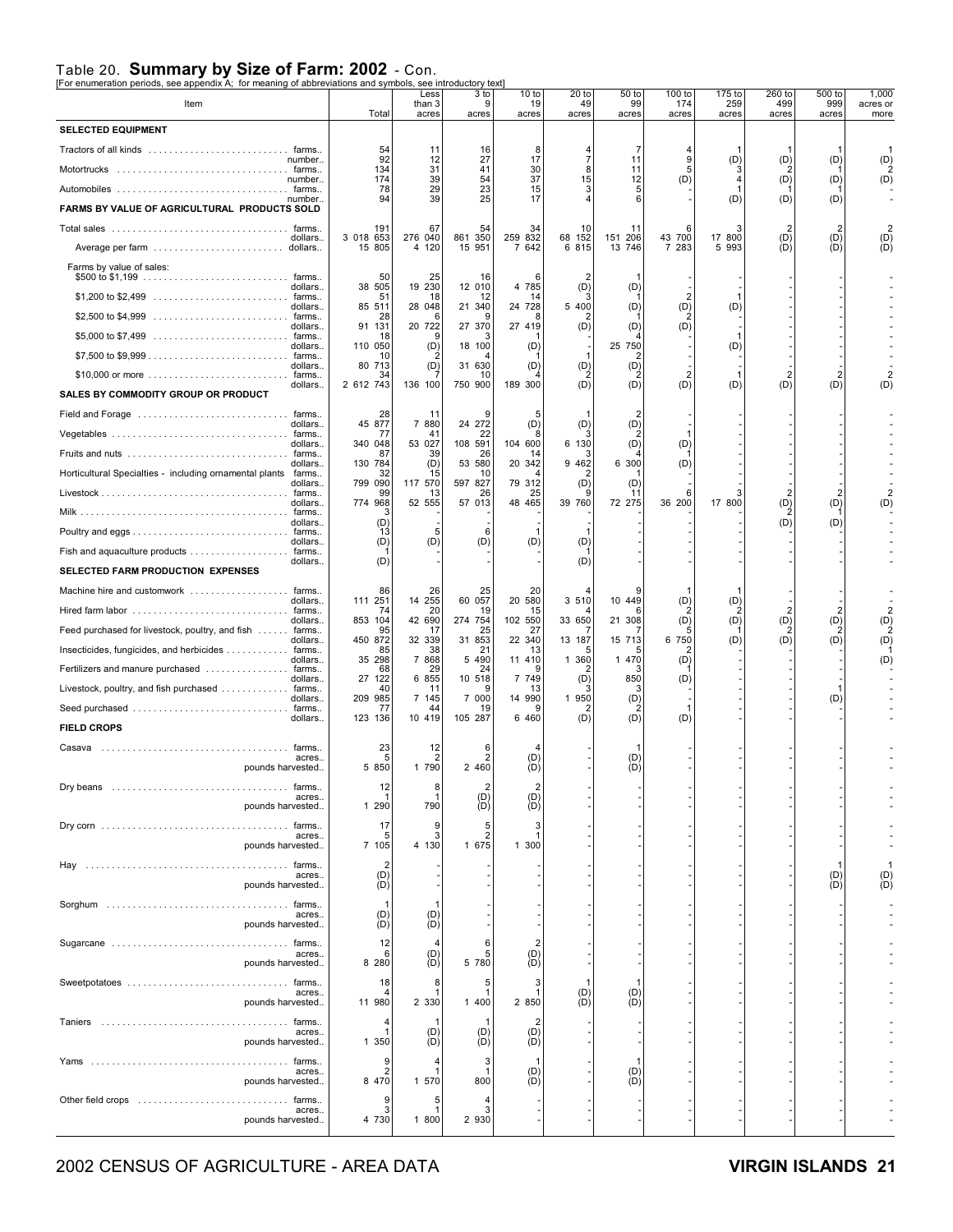## Table 20. **Summary by Size of Farm: 2002** - Con.<br>[For enumeration periods, see appendix A; for meaning of abbreviations and symbols, see introductory text]<br>Less 3 to 3

| Item                                                                                                                                                    | Total                                                               | Less<br>than 3<br>acres                                              | $3$ to<br>9<br>acres                                         | 10 <sub>to</sub><br>19<br>acres                             | 20 <sub>to</sub><br>49<br>acres        | 50 <sub>to</sub><br>99<br>acres                   | 100 to<br>174<br>acres                         | 175 to<br>259<br>acres | 260 to<br>499<br>acres | 500 to<br>999<br>acres | 1,000<br>acres or<br>more |
|---------------------------------------------------------------------------------------------------------------------------------------------------------|---------------------------------------------------------------------|----------------------------------------------------------------------|--------------------------------------------------------------|-------------------------------------------------------------|----------------------------------------|---------------------------------------------------|------------------------------------------------|------------------------|------------------------|------------------------|---------------------------|
| <b>VEGETABLE CROPS</b>                                                                                                                                  |                                                                     |                                                                      |                                                              |                                                             |                                        |                                                   |                                                |                        |                        |                        |                           |
| Cabbage<br>farms<br>acres.<br>pounds harvested.                                                                                                         | $\frac{15}{2}$<br>$675\overline{5}$                                 | 1 955                                                                | 5<br>4 570                                                   | $\binom{z}{230}$                                            |                                        |                                                   |                                                |                        |                        |                        |                           |
| farms<br>acres.<br>pounds harvested                                                                                                                     | 7<br>1 058                                                          | $\overline{\textsf{(B)}}$                                            | $\overline{\text{B}}$                                        | 3<br>630                                                    |                                        |                                                   |                                                |                        |                        |                        |                           |
| Celery<br>farms<br>acres<br>pounds harvested.                                                                                                           | 14<br>2,100                                                         | 1 570                                                                | (B)                                                          | $\left(\begin{smallmatrix} 0 \\ 0 \end{smallmatrix}\right)$ |                                        |                                                   |                                                |                        |                        |                        |                           |
| Cucumbers<br>farms<br>acres<br>pounds harvested.                                                                                                        | 41<br>$\begin{array}{c} 24 \\ 161 \ 640 \end{array}$                | 20<br>1600                                                           | 14<br>5<br>39 590                                            | 13 450                                                      |                                        | $\overline{(\mathsf{D})}$                         | $\overline{B}$                                 |                        |                        |                        |                           |
| Eggplant<br>farms<br>acres.<br>pounds harvested.                                                                                                        | 40<br>$0.66$<br>19.495                                              | $\begin{array}{c} 20 \\ 2 \\ 3 \hspace{1.5mm} 855 \end{array}$       | $\frac{12}{3}$<br>12 665                                     | 6<br>$\left(\begin{matrix}D\end{matrix}\right)$             | $\begin{pmatrix} 2 \\ D \end{pmatrix}$ |                                                   |                                                |                        |                        |                        |                           |
| Green beans<br>farms<br>acres<br>pounds harvested.                                                                                                      | 16<br>3760                                                          | 1 430                                                                | 1 180                                                        | 1, 150                                                      |                                        |                                                   |                                                |                        |                        |                        |                           |
| farms<br>acres.<br>pounds harvested                                                                                                                     | 8<br>38 660                                                         |                                                                      | 32 260                                                       | (D)<br>ìō∖                                                  | $\overline{D}$                         |                                                   |                                                |                        |                        |                        |                           |
| Okra<br>farms.<br>.<br>acres<br>pounds harvested.                                                                                                       | 40<br>21 980                                                        | 21<br>6740                                                           | 14<br>13 785                                                 | З<br>$\overline{\mathcal{B}}$                               | $\overline{\mathcal{B}}$               |                                                   |                                                |                        |                        |                        |                           |
| farms<br>acres.<br>pounds harvested.                                                                                                                    | $\overline{\mathcal{B}}$                                            |                                                                      | $\binom{D}{D}$                                               | (B)                                                         |                                        |                                                   |                                                |                        |                        |                        |                           |
| Peppers<br>farms.<br>acres.<br>pounds harvested.                                                                                                        | 51<br>8<br>14 750                                                   | 29<br>$5\ \overline{745}$                                            | 14<br>7 440                                                  | $\frac{5}{1}$<br>905                                        | $\begin{pmatrix} 2 \\ D \end{pmatrix}$ | (D)<br>(D)                                        |                                                |                        |                        |                        |                           |
| Spinach<br>farms.<br>acres.<br>pounds harvested                                                                                                         | 11<br>2 475                                                         | 6<br>870                                                             | $\overline{(\mathsf{B})}$                                    | $\overline{D}$                                              |                                        |                                                   |                                                |                        |                        |                        |                           |
| Squash<br>farms<br>acres.<br>pounds harvested.                                                                                                          | 16<br>6945                                                          | 11<br>$4.37\frac{2}{5}$                                              | $\langle B \rangle$                                          | (D                                                          |                                        |                                                   |                                                |                        |                        |                        |                           |
| Tomatoes<br>farms.<br>acres.<br>pounds harvested.                                                                                                       | $\begin{array}{c} 38 \\ 10 \\ 42 \ \ 975 \end{array}$               | 18<br>43720                                                          | 13<br>10 930                                                 | 5<br>16225                                                  |                                        | (D)                                               | $\left(\begin{matrix}D\\ D\end{matrix}\right)$ |                        |                        |                        |                           |
| Other vegetables<br>farms<br>acres.<br>pounds harvested                                                                                                 | 27<br>70<br>29 045                                                  | 12<br>$\overline{(\overline{B})}$                                    | 8<br>7 490                                                   | 16620                                                       | $\overline{\text{B}}$                  |                                                   |                                                |                        |                        |                        |                           |
| SELECTED FRUITS, NUTS, AND TREE CROPS<br>Land in bearing and nonbearing fruit trees and plants. farms<br>acres.                                         | 124                                                                 | $^{41}_{26}$                                                         | $^{27}_{44}$                                                 | 15<br>33                                                    | $\frac{3}{14}$                         | (D̀                                               | (D)                                            |                        |                        |                        |                           |
| farms<br>trees not of bearing age.<br>trees of bearing age.<br>pounds harvested.                                                                        | $\frac{40}{231}$<br>8 440                                           | 18<br>$\begin{array}{c} 86 \\ 70 \\ 3 \ 005 \end{array}$             | 98<br>60<br>1 685                                            | $\frac{38}{46}$<br>900                                      | $\widetilde{\mathcal{B}}$              | $\begin{smallmatrix}&&55\\2&650\end{smallmatrix}$ |                                                |                        |                        |                        |                           |
| Bananas<br>farms.<br>hills with trees not of bearing age.<br>hills with trees of bearing age.<br>pounds harvested.                                      | 59<br>980<br>645<br>925<br>$\frac{3}{37}$                           | $30$<br>963<br>$\frac{241}{740}$<br>$\frac{1}{8}$                    | $^{15}_{621}$<br>1 443<br>21 985                             | 10<br>246<br>536<br>3 000                                   | З<br>$\widetilde{\mathcal{B}}$         | (D)<br>(D)<br>(D)                                 |                                                |                        |                        |                        |                           |
| Breadfruit<br>trees not of bearing age<br>trees of bearing age<br>pounds harvested                                                                      | 37<br>$\begin{array}{r} 106 \\ 144 \\ 5875 \end{array}$             | $\begin{array}{r} 23 \\ 42 \\ 73 \\ 3 \\ 555 \end{array}$            | 8<br>$34$<br>$52$<br>1 870                                   | $\frac{15}{250}$                                            | $\overline{\mathcal{B}}$               |                                                   |                                                |                        |                        |                        |                           |
| Coconuts<br>trees not of bearing age.<br>trees of bearing age.                                                                                          | 1 291<br>882                                                        | 21<br>360<br>$\frac{155}{3680}$                                      | 13<br>833<br><sup>286</sup> 5                                | 6<br>$^{68}_{69}$                                           | G)<br>G)                               | (D<br>(D)<br>(D)                                  |                                                |                        |                        |                        |                           |
| pounds harvested.<br>$\ldots$ farms<br>trees not of bearing age.                                                                                        | 12 830<br>$^{23}_{44}$                                              | $\frac{14}{12}$                                                      | $\frac{3}{17}$                                               | 1 050<br>4<br>21                                            |                                        |                                                   |                                                |                        |                        |                        |                           |
| trees of bearing age.<br>pounds harvested<br>Limes and lemons<br>. farms<br>.                                                                           | 4 $\frac{254}{997}$<br>$rac{46}{278}$                               | 1 427<br>$^{20}_{107}$                                               | 900<br>13                                                    | 164<br>2 070<br>11                                          | (B)<br>(D)                             | $\begin{pmatrix} 0 \\ 0 \\ 0 \end{pmatrix}$       |                                                |                        |                        |                        |                           |
| trees not of bearing age.<br>trees of bearing age.<br>pounds harvested.                                                                                 | 371<br>6 430                                                        | 115<br>1 950                                                         | 108<br>106<br>2 5 2 0                                        | 56<br>113<br>1 560                                          | $\begin{pmatrix} D \\ D \end{pmatrix}$ | $\overline{\textbf{B}}$                           |                                                |                        |                        |                        |                           |
| . <sub>.</sub> farms<br>trees not of bearing age.<br>trees of bearing age.<br>pounds harvested                                                          | $\frac{59}{480}$<br>45 285                                          | 27<br>$\frac{1\overline{49}}{271}$<br>12 400                         | 18<br>179<br>396<br>19 710                                   | 100<br>$4\frac{173}{375}$                                   | $\overline{\text{CD}}$                 | 3<br>$\widetilde{\mathbb{B}}$                     |                                                |                        |                        |                        |                           |
| farms<br>trees not of bearing age.<br>trees of bearing age<br>pounds harvested                                                                          | $\begin{array}{c} 16 \\ 69 \\ 320 \\ 388 \end{array}$               | $\begin{array}{c} 7 \\ 13 \\ 30 \\ 525 \end{array}$                  | (B)<br>(B)                                                   | $3^{6}$<br>3 267<br>3 285                                   | (B)<br>(B)                             |                                                   |                                                |                        |                        |                        |                           |
| Papayas<br>trees not of bearing age.<br>.<br>trees of bearing age.<br>pounds harvested.                                                                 | $\begin{array}{c} 42 \\ 1 \ 218 \\ 1 \ 297 \\ 21 \ 304 \end{array}$ | $\begin{array}{r} 22 \\ 125 \\ 281 \\ 5 \ \ 095 \end{array}$         | 10<br>148<br>$6\frac{175}{124}$                              | 640<br>556<br>5 885                                         | $\overline{\textbf{B}}$                | $\overline{\textbf{B}}$                           | $\begin{pmatrix} D \\ D \end{pmatrix}$         |                        |                        |                        |                           |
| trees not of bearing age.<br>trees of bearing age.                                                                                                      | 11<br>$rac{2}{5}$<br>135<br>244<br>264                              | $\frac{83}{24}$                                                      | $\begin{array}{c} 2 & 027 \\ 5 & 116 \\ 7 & 085 \end{array}$ | $\overline{\text{CD}}$                                      | $\overline{\text{BD}}$                 |                                                   |                                                |                        |                        |                        |                           |
| pounds harvested<br>trees not of bearing age.<br>trees of bearing age.                                                                                  | 16<br>$\begin{array}{c} 145 \\ 179 \\ 1670 \end{array}$             | 10<br>107<br>$\begin{smallmatrix} & 83 \\ 1 & 040 \end{smallmatrix}$ | 24<br>14                                                     | $\overline{\text{G}}$                                       | $\overline{\textbf{B}}$                |                                                   |                                                |                        |                        |                        |                           |
| pounds harvested.<br>Other fruits and nuts<br><u>.</u> farms<br>trees not of bearing age.                                                               | $^{40}_{297}$                                                       | 17<br>16                                                             | 270<br>$12$<br>$187$                                         |                                                             |                                        |                                                   |                                                |                        |                        |                        |                           |
| trees of bearing age.<br>pounds harvested.<br>Horticultural Specialties (including ornamental plants) farms<br>sq. ft. under cover<br>acres in the open | 003<br>15 885<br>19 475<br>21                                       | 7 279<br>7 170<br>14                                                 | 399<br>4 290<br>12 675<br>10 10                              | 2 <sup>233</sup><br>2 425                                   | $\overline{CD}$ )                      | $\begin{pmatrix} 0 \\ 0 \\ 0 \end{pmatrix}$       |                                                |                        |                        |                        |                           |
|                                                                                                                                                         |                                                                     | 3000                                                                 |                                                              | $3.30\frac{8}{5}$                                           | $\overline{\textsf{B}}$                | $\overline{B}$                                    |                                                |                        |                        |                        |                           |

#### **22 VIRGIN ISLANDS** 2002 CENSUS OF AGRICULTURE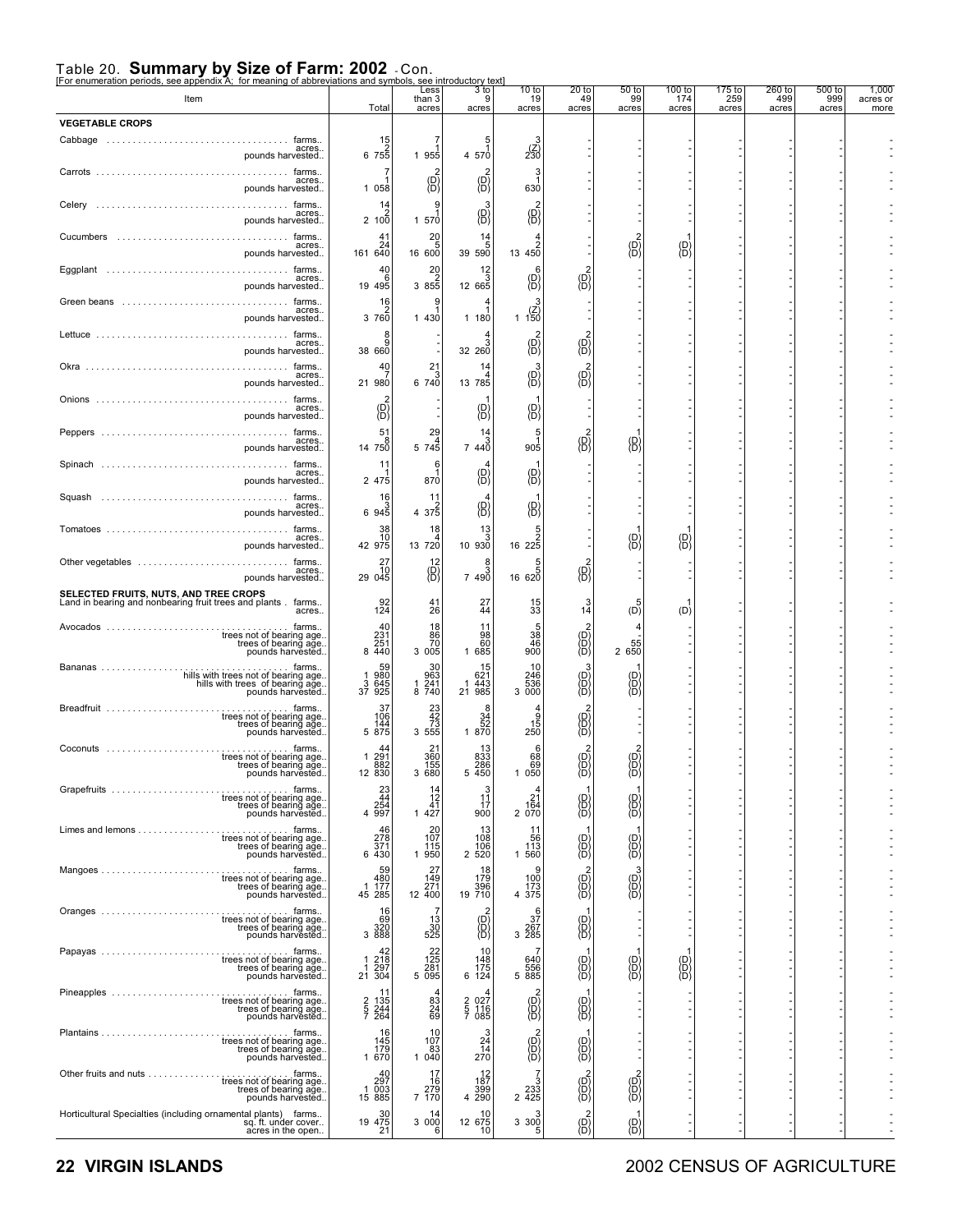### Table 20. **Summary by Size of Farm: 2002** - Con. [For enumeration periods, see appendix A; for meaning of abbreviations and symbols, see introductory text]

| <u>For enumeration periods, see appendix A; for meaning of abbreviations and symbols, see introductory text</u><br>Item | Total          | Less<br>than 3<br>acres | 3 to<br>9<br>acres | 10 to<br>19<br>acres  | $20$ to<br>49<br>acres | 50 to<br>99<br>acres  | 100 to<br>174<br>acres | 175 to<br>259<br>acres | 260 to<br>499<br>acres | 500 to<br>999<br>acres | 1,000<br>acres or<br>more |
|-------------------------------------------------------------------------------------------------------------------------|----------------|-------------------------|--------------------|-----------------------|------------------------|-----------------------|------------------------|------------------------|------------------------|------------------------|---------------------------|
| INVENTORY OF LIVESTOCK AND POULTRY                                                                                      |                |                         |                    |                       |                        |                       |                        |                        |                        |                        |                           |
| number                                                                                                                  | 56<br>2 2 2 3  | 6<br>15                 | 8<br>54            | 17<br>269             | 4<br>37                | 8<br>163              | 6<br>170               | $\overline{2}$<br>(D)  | 2<br>(D)               | (D)                    | (D)                       |
| number.                                                                                                                 | 46<br>1 080    | $\frac{5}{7}$           | 4<br>20            | 14<br>99              | 4<br>13                | 6<br>61               | 6<br>79                | $\overline{2}$<br>(D)  | $\overline{2}$<br>(D)  | (D)                    | (D)                       |
| Heifers and heifer calves 1 year old or older farms<br>number                                                           | 40<br>469      | -1<br>(D)               | 4<br>13            | 14<br>70              | $\overline{2}$<br>(D)  | 6<br>39               | 6<br>36                | $\overline{2}$<br>(D)  | $\overline{2}$<br>(D)  | (D)                    | $\overline{2}$<br>(D)     |
| Bulls, bull calves, steers, and steer calves 1 year old ofaulder.<br>number.                                            | 47<br>288      | $\frac{5}{7}$           | 6<br>14            | 14<br>49              | 3<br>8                 | 7<br>55               | 5<br>25                | $\overline{2}$<br>(D)  | $\overline{2}$<br>(D)  | (D)                    | (D)                       |
| Calves less than 1 year old  farms<br>number                                                                            | 32<br>386      | -1<br>(D)               | 4<br>11            | 10<br>52              | 4<br>6                 | 3<br>$\overline{7}$   | $\overline{4}$<br>15   | (D)                    | $\overline{2}$<br>(D)  | (D)                    | $\overline{2}$<br>(D)     |
| number.                                                                                                                 | 31<br>085<br>1 | 5<br>204                | 6<br>208           | 11<br>446             | 3<br>147               | 4<br>(D)              | $\overline{2}$<br>(D)  |                        |                        |                        |                           |
| number.                                                                                                                 | 28<br>661      | 5<br>123                | 5<br>131           | 10<br>261             | 3<br>112               | 3<br>(D)              | $\overline{2}$<br>(D)  |                        |                        |                        |                           |
| number.                                                                                                                 | 30<br>424      | 5<br>81                 | 6<br>77            | 11<br>185             | 3<br>(D)               | 4<br>32               | (D)                    |                        |                        |                        |                           |
| Horses, and colts, including ponies  farms<br>number.                                                                   | 18<br>96       |                         | 3<br>(D)           | $\overline{7}$<br>54  | 1<br>(D)               | 3<br>11               | 3<br>11                |                        |                        |                        | (D)                       |
| number.                                                                                                                 | 47<br>2 389    | $\overline{7}$<br>(D)   | 14<br>421          | 12<br>479             | 6<br>557               | 6<br>598              | -1<br>(D)              | (D)                    |                        |                        |                           |
| number.                                                                                                                 | 59<br>2 2 2 3  | 13<br>418               | 20<br>613          | 15<br>674             | 5<br>(D)               | 5<br>331              | 4                      |                        |                        |                        |                           |
| number.                                                                                                                 | 29<br>1 830    | 8<br>449                | 11<br>1 087        | 5<br>149              | $\overline{2}$<br>(D)  | 2<br>(D)              | 1<br>(D)               |                        |                        |                        |                           |
| Turkeys, ducks, geese, and other poultry farms<br>number                                                                | 7<br>106       | $\overline{2}$<br>(D)   | 3<br>61            | (D)                   |                        | (D)                   |                        |                        |                        |                        |                           |
| SALES OF LIVESTOCK, POULTRY AND THEIR PRODUCTS                                                                          |                |                         |                    |                       |                        |                       |                        |                        |                        |                        |                           |
| number sold                                                                                                             | 44<br>1 060    | $\overline{2}$<br>(D)   | 5<br>15            | 12<br>45              | 4<br>8                 | 7<br>38               | 6<br>70                | $\overline{2}$<br>(D)  | $\overline{2}$<br>(D)  | $\overline{2}$<br>(D)  | (D)                       |
| number sold                                                                                                             | 14<br>334      |                         | 1<br>(D)           | $\overline{2}$<br>(D) |                        | $\overline{2}$<br>(D) | -1<br>(D)              | $\overline{2}$<br>(D)  | $\overline{2}$<br>(D)  | $\overline{2}$<br>(D)  | $\overline{2}$<br>(D)     |
| Heifers and heifer calves 1 year old or older farms<br>number sold                                                      | 20<br>283      |                         | 3<br>5             | $\overline{2}$<br>(D) | 1<br>(D)               | 3<br>9                | 6<br>46                | $\overline{2}$<br>(D)  |                        | (D)                    | (D)                       |
| Bulls, bull calves, steers, and steer calves 1 year old ofaulder.<br>number sold                                        | 35<br>275      | $\overline{2}$<br>(D)   | 4<br>9             | 9<br>26               | 4<br>6                 | 5<br>20               | $\overline{4}$<br>11   | (D)                    | $\overline{2}$<br>(D)  | $\overline{2}$<br>(D)  | $\overline{2}$<br>(D)     |
| number sold                                                                                                             | 15<br>184      |                         | 1<br>(D)           | 3<br>14               |                        | 2<br>(D)              | $\overline{4}$<br>27   | (D)                    | (D)                    | (D)                    | (D)                       |
| number sold                                                                                                             | 25<br>1 0 1 1  | 5<br>455                | 5<br>341           | 11<br>124             | $\overline{2}$<br>(D)  | (D)                   | (D)                    |                        |                        |                        |                           |
| number sold                                                                                                             | 17<br>633      | 5<br>204                | 321                | 6<br>(D)              | 1<br>(D)               |                       | (D)                    |                        |                        |                        |                           |
| number sold                                                                                                             | 18<br>378      | 4<br>251                | 3<br>20            | $\overline{7}$<br>57  | $\overline{2}$<br>(D)  | (D)                   | (D)                    |                        |                        |                        |                           |
| Horses, colts, including ponies farms<br>number sold.                                                                   | 3<br>5         |                         |                    | 2<br>(D)              | 1<br>(D)               |                       |                        |                        |                        |                        |                           |
| number sold                                                                                                             | 36<br>664      | 5<br>(D)                | 11<br>118          | 8<br>113              | 5<br>182               | 6<br>160              |                        | (D)                    |                        |                        |                           |
| number sold                                                                                                             | 41<br>775      | 8<br>151                | 15<br>148          | 11<br>132             | 3<br>54                | 4<br>290              |                        |                        |                        |                        |                           |
| quarts sold                                                                                                             | (D)            |                         |                    |                       |                        |                       |                        |                        | $\overline{2}$<br>(D)  | (D)                    |                           |
| number sold.                                                                                                            | 7<br>(D)       | $\overline{2}$<br>(D)   | 3<br>(D)           | 1<br>(D)              | 1<br>(D)               |                       |                        |                        |                        |                        |                           |
| Turkeys, ducks, geese, and other poultry farms<br>number sold                                                           | (D)            | (D)                     | (D)                |                       |                        |                       |                        |                        |                        |                        |                           |
| dozens sold                                                                                                             | 4<br>(D)       | 3<br>(D)                | (D)                |                       |                        |                       |                        |                        |                        |                        |                           |
| Fish and aquaculture products farms<br>pounds sold                                                                      | (D)            |                         |                    |                       | 1<br>(D)               |                       |                        |                        |                        |                        |                           |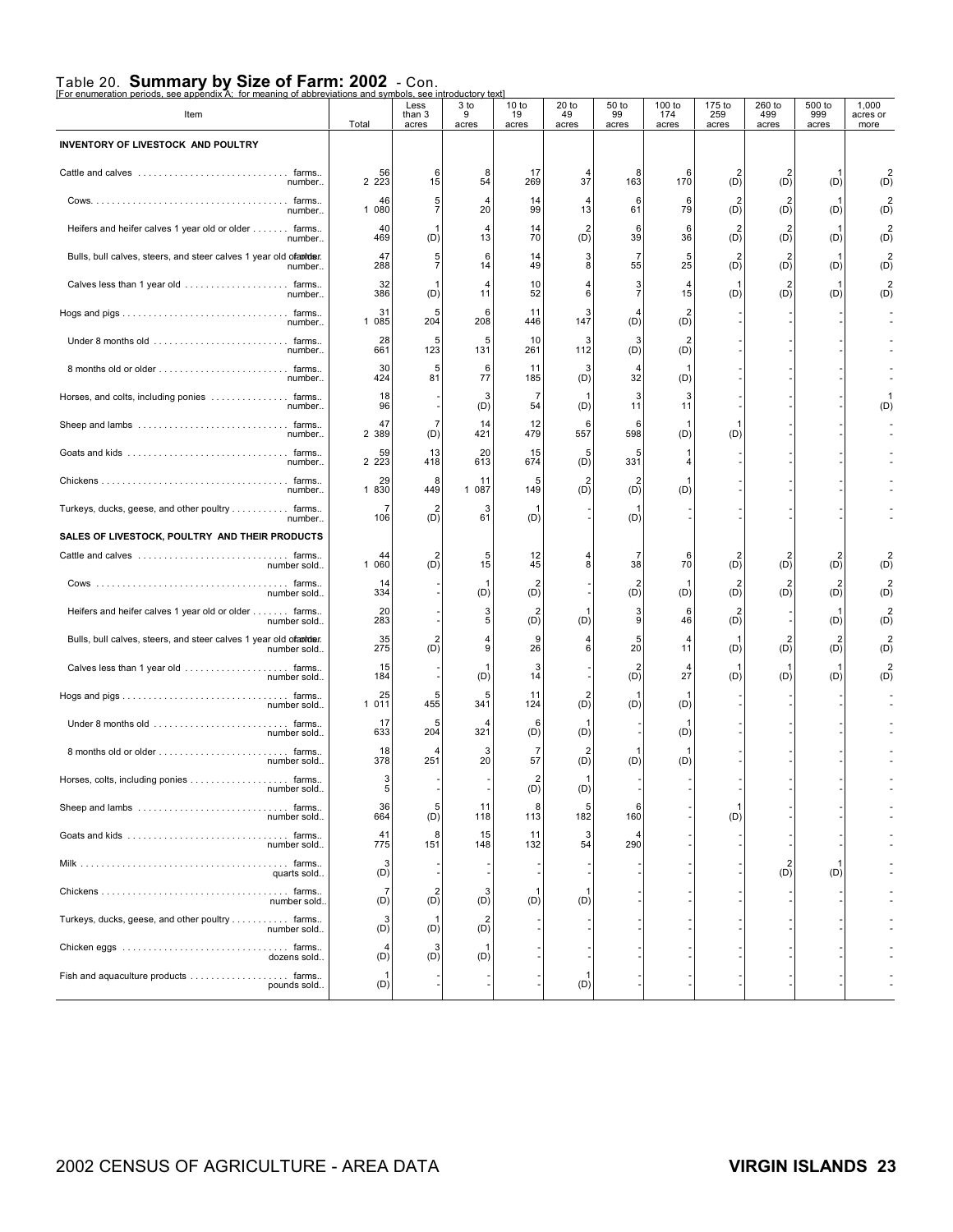### Table 21. **Summary by Market Value of Agricultural Products Sold: 2002** [For enumeration periods, see appendix A; for meaning of abbreviations and symbols, see introductory text]

| For enumeration periods, see appendix A, Tor meaning or appreviations and symbols, see introductory text<br>Item | Total                                                                                  | \$500 to<br>\$1,199                                | \$1,200 to<br>\$2,499                                 | \$2,500 to<br>\$4,999                          | \$5,000 to<br>\$7,499                                            | \$7,500 to<br>\$9,999                                   | \$10,000 or<br>more                  |
|------------------------------------------------------------------------------------------------------------------|----------------------------------------------------------------------------------------|----------------------------------------------------|-------------------------------------------------------|------------------------------------------------|------------------------------------------------------------------|---------------------------------------------------------|--------------------------------------|
| <b>FARMS AND LAND IN FARMS</b>                                                                                   |                                                                                        |                                                    |                                                       |                                                |                                                                  |                                                         |                                      |
| Farms                                                                                                            | 191<br>100.0<br>9 168<br>100.0<br>48.0                                                 | 50<br>26.2<br>$\frac{321}{3.5}$<br>6.4             | 51<br>26.7<br>883<br>9.6<br>17.3                      | $^{28}_{14.7}$<br>583<br>6.4<br>20.8           | 18<br>9.4<br>552<br>6.0<br>30.7                                  | 10<br>5.2<br>$\frac{240}{2.6}$<br>24.0                  | 34<br>17.8<br>6 589<br>71.9<br>193.8 |
| <b>LAND USE</b>                                                                                                  |                                                                                        |                                                    |                                                       |                                                |                                                                  |                                                         |                                      |
| acres                                                                                                            | 129<br>602                                                                             | 34<br>25                                           | 36<br>45                                              | $\frac{15}{26}$                                | $\frac{12}{17}$                                                  | 21                                                      | 469                                  |
| acres.                                                                                                           | 55<br>309                                                                              | $\frac{16}{24}$                                    | $\frac{13}{23}$<br>$\frac{23}{33}$<br>$\frac{33}{56}$ | 8<br>$\begin{matrix} (D) \\ 18 \end{matrix}$   | (D)                                                              | (D)                                                     | 214                                  |
| acres.                                                                                                           | 109<br>482<br>$\overline{7}$                                                           | 211                                                |                                                       | 411                                            | 501                                                              | 172                                                     | 22<br>5 4 3 1                        |
| acres.                                                                                                           | 13<br>541                                                                              | (D)                                                | $\overline{4}$<br>32                                  | (D)                                            | (D)                                                              | (D)                                                     | 441                                  |
| farms<br>acres.<br><b>IRRIGATION</b>                                                                             | 109<br>234                                                                             | $^{28}$<br>22                                      | 30<br>27                                              | 18<br>125                                      | 10<br>14                                                         | $\frac{5}{12}$                                          | 18<br>35                             |
|                                                                                                                  | 114                                                                                    |                                                    |                                                       | 14                                             | 11                                                               | ε                                                       | 22                                   |
| acres.                                                                                                           | 456<br>93                                                                              | 30<br>71                                           | 29<br>63<br>24                                        | 21<br>13                                       | 16<br>8                                                          | 22                                                      | 264<br>19                            |
| acres.                                                                                                           | 389<br>24                                                                              | $rac{22}{31}$<br>8                                 | 56<br>6                                               | (D)                                            | 12<br>3                                                          | (D)                                                     | 250<br>-5                            |
| acres.<br><b>MAJOR SOURCE OF IRRIGATION WATER</b>                                                                | 67                                                                                     | 40                                                 | 7                                                     | (D)                                            | 5                                                                | (D)                                                     | 14                                   |
|                                                                                                                  | 77<br>12<br>23                                                                         | 19<br>3<br>8                                       | 21<br>3<br>5                                          | 11<br>$\overline{2}$<br>$\mathbf{1}$           | 6<br>$\overline{2}$<br>3                                         | 6                                                       | 14                                   |
| <b>TENURE OF OPERATOR</b>                                                                                        |                                                                                        |                                                    |                                                       |                                                |                                                                  |                                                         |                                      |
| acres                                                                                                            | 191<br>9<br>168                                                                        | 50<br>321                                          | 51<br>883                                             | $\frac{28}{583}$                               | 18<br>552                                                        | 10<br>240                                               | 34<br>6 589                          |
| acres                                                                                                            | 113<br>4<br>530                                                                        | 33<br>203                                          | $^{27}_{467}$                                         | 15<br>296                                      | 472                                                              | 6<br>121                                                | 20<br>2 973                          |
| Part owners<br>acres                                                                                             | 29<br>$\overline{c}$<br>361                                                            | 58                                                 | 12<br>236                                             | 5<br>197                                       | (D)                                                              | (D)                                                     | 6<br>1 854                           |
| acres<br><b>FARMS BY SIZE</b>                                                                                    | 49<br>2 2 7 6                                                                          | 13<br>60                                           | 12<br>181                                             | 8<br>91                                        | (D)                                                              | (D)                                                     | 1 762                                |
| Farms                                                                                                            | 191                                                                                    | 50                                                 | 51                                                    | 28                                             | 18                                                               | 10                                                      | 34                                   |
|                                                                                                                  | 67<br>54<br>$\frac{34}{10}$<br>11<br>6<br>$\begin{array}{c}\n3 \\ 2 \\ 2\n\end{array}$ | 25<br>16<br>6<br>2                                 | 18<br>12<br>$\begin{array}{c} 14 \\ 3 \end{array}$    | 6<br>9<br>$\frac{8}{2}$<br>1<br>$\overline{2}$ | 9<br>3                                                           | 2<br>4                                                  | 10                                   |
| OPERATOR CHARACTERISTICS                                                                                         |                                                                                        |                                                    |                                                       |                                                |                                                                  |                                                         |                                      |
| Operators by place of residence:<br>On farm operated.                                                            | 105<br>86                                                                              | $^{27}_{23}$                                       | 28<br>23                                              | 16<br>12                                       | 9<br>9                                                           | $\frac{5}{5}$                                           |                                      |
| Operators by years on present farm:                                                                              | 16<br>19<br>$^{29}_{127}$                                                              | 7<br>10<br>28                                      | 6<br>40                                               | 3<br>3<br>4<br>18                              | 3<br>3<br>11                                                     | 3<br>6                                                  | 24                                   |
| Operators by age group:                                                                                          |                                                                                        |                                                    |                                                       |                                                |                                                                  |                                                         |                                      |
| Average age in the contract of the contract of the contract of the contract of the contract of the contract of   | 30<br>50<br>41<br>60<br>56                                                             | 14<br>15<br>11<br>55                               | 9<br>11<br>-7<br>21<br>56                             | $rac{2}{5}$<br>8<br>8<br>57                    | $\overline{\mathbf{A}}$<br>$\overline{4}$<br>$\frac{3}{7}$<br>58 | $\frac{3}{2}$<br>56                                     | 13<br>6<br>10<br>51                  |
| Operators by main occupation:                                                                                    | 79<br>112                                                                              | $\overline{7}$<br>43                               | 24<br>27                                              | 10<br>18                                       | 6<br>12                                                          | 5<br>5                                                  | 27                                   |
| Operators by days of work off farm:                                                                              | 60                                                                                     | 12                                                 | 18                                                    | $\overline{7}$                                 |                                                                  | $\overline{\mathbf{c}}$                                 | 17                                   |
| Anv.                                                                                                             | 131<br>9<br>27<br>12<br>10<br>73                                                       | $\frac{38}{2}$<br>$\boldsymbol{9}$<br>5<br>3<br>19 | 33<br>-1<br>7<br>3<br>$\frac{2}{20}$                  | 21<br>$\frac{5}{4}$<br>3<br>8                  | 14<br>3<br>10                                                    | 8<br>-1<br>$\overline{2}$<br>$\frac{2}{3}$              | 17<br>13                             |
| <b>LABOR STATUS</b>                                                                                              |                                                                                        |                                                    |                                                       |                                                |                                                                  |                                                         |                                      |
| workers                                                                                                          | 149<br>290                                                                             | 42<br>81                                           | 42<br>73                                              | $^{24}_{47}$                                   | 16<br>28                                                         | 17                                                      | 18<br>44                             |
| workers.                                                                                                         | 14                                                                                     | 2<br>(D)                                           | 3                                                     | $\overline{c}$ <sup>2</sup>                    |                                                                  | (D)                                                     |                                      |
| workers.                                                                                                         | 29<br>57                                                                               | (D)                                                | 11<br>16                                              | $\frac{1}{21}$                                 | $\frac{5}{7}$                                                    | (D)                                                     | $\binom{D}{17}$                      |
| workers.                                                                                                         | 127<br>219                                                                             | $\begin{array}{c} 35 \\ 56 \end{array}$            | 34<br>54                                              | 34                                             | $^{14}_{21}$                                                     | (D)                                                     | (D)                                  |
| workers                                                                                                          | 77<br>160                                                                              | 14<br>19                                           | 17<br>23                                              | 8<br>14                                        | 6<br>6                                                           |                                                         | 24<br>80                             |
| workers                                                                                                          | 19                                                                                     | 6<br>11                                            | 4<br>Δ                                                | 3<br>4                                         | (D)                                                              | $\begin{array}{c} 18 \\ 3 \end{array}$<br>$\frac{4}{2}$ | 2<br>$\binom{D}{10}$                 |
| workers                                                                                                          | $34$<br>$23$<br>$50$<br>$39$                                                           | (D)                                                | 10                                                    | 1<br>(D)                                       | (D)                                                              | $\binom{D}{3}$                                          | $\binom{D}{16}$                      |
| workers                                                                                                          | 76                                                                                     | (D)                                                | 6<br>9                                                | (D)                                            |                                                                  | (D)                                                     | 46                                   |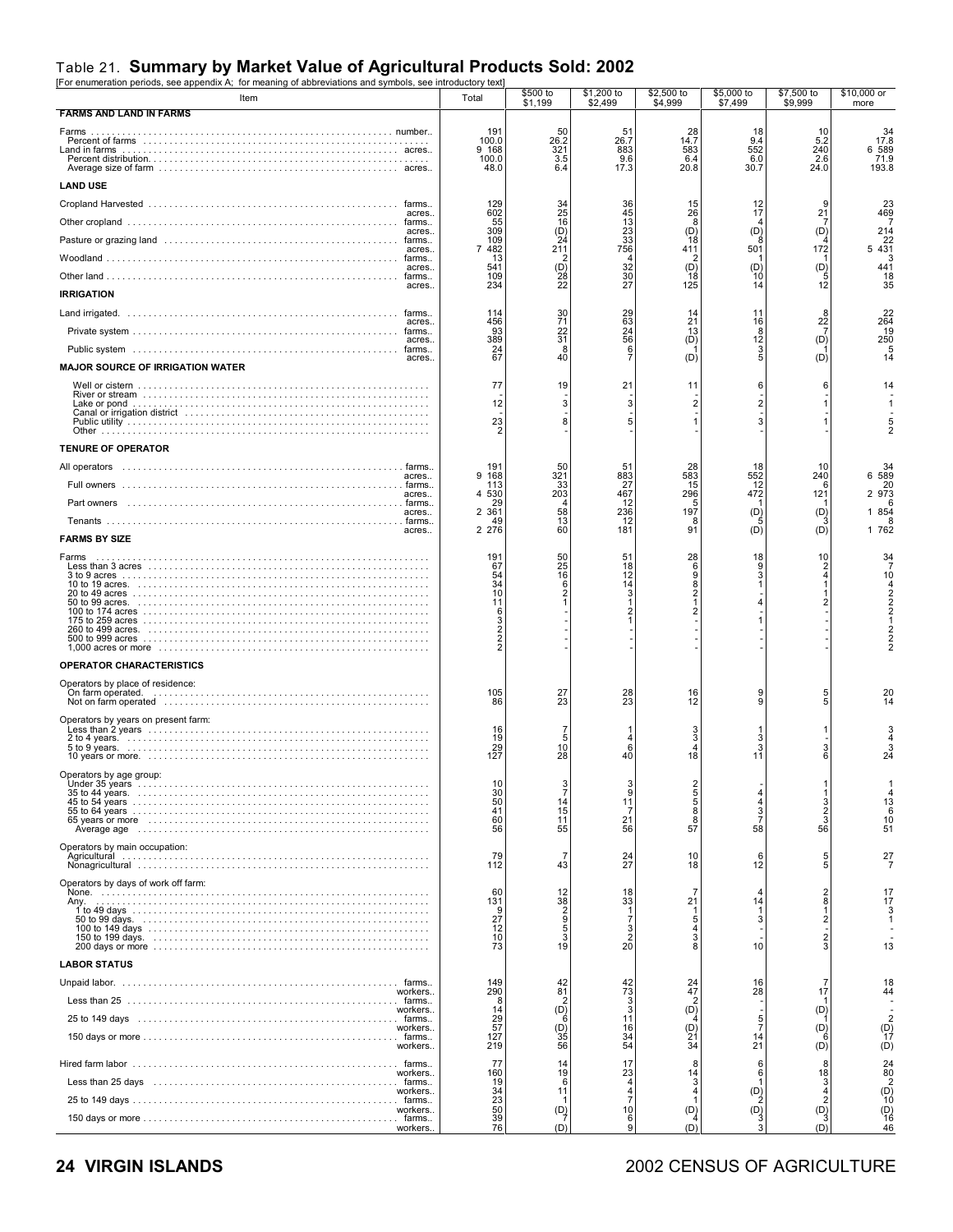### Table 21. **Summary by Market Value of Agricultural Products Sold: 2002** - Con.

| [For enumeration periods, see appendix A; for meaning of abbreviations and symbols, see introductory text<br>Item | Total                 | \$500 to<br>\$1,199   | \$1,200 to<br>\$2,499            | \$2,500 to<br>\$4,999 | \$5,000 to<br>\$7,499                                    | \$7,500 to<br>\$9,999 | \$10,000 or<br>more                                          |
|-------------------------------------------------------------------------------------------------------------------|-----------------------|-----------------------|----------------------------------|-----------------------|----------------------------------------------------------|-----------------------|--------------------------------------------------------------|
| <b>SELECTED EQUIPMENT</b>                                                                                         |                       |                       |                                  |                       |                                                          |                       |                                                              |
|                                                                                                                   | 54<br>92              | 9<br>12               | 12<br>17                         | 9<br>12               | -7<br>(D)                                                | 2<br>(D)              | 15<br>38                                                     |
| number<br>number                                                                                                  | 134<br>174            | 31<br>35              | 33<br>40                         | 19<br>20              | 13<br>18                                                 | 8<br>11               | 30<br>50                                                     |
| number                                                                                                            | 78<br>94              | 17<br>20              | 25<br>30                         | 10<br>14              | 8                                                        | 5                     | 13<br>14                                                     |
| FARMS BY VALUE OF AGRICULTURAL PRODUCTS SOLD                                                                      |                       |                       |                                  |                       |                                                          |                       |                                                              |
|                                                                                                                   | 191<br>3 018 665      | 50<br>38 505          | 51<br>85 511                     | 28<br>91 143          | 18<br>110 050                                            | 10<br>80 713          | 2 612 743                                                    |
| dollars                                                                                                           | 15 805                | 770                   | 1 677                            | 3 2 5 5               | 6 114                                                    | 8 0 7 1               | 76 845                                                       |
| Farms by value of sales:                                                                                          | 50                    | 50                    |                                  |                       |                                                          |                       |                                                              |
| dollars<br>\$1,200 to \$2,499                                                                                     | 38 505<br>51          | 38 505                | 51                               |                       |                                                          |                       |                                                              |
| dollars.<br>\$2,500 to \$4,999                                                                                    | 85 511<br>28          |                       | 85 511                           | 28                    |                                                          |                       |                                                              |
| dollars.<br>\$5,000 to \$7,499                                                                                    | 91 143<br>18          |                       |                                  | 91<br>143             | 18                                                       |                       |                                                              |
| dollars.                                                                                                          | 110 050<br>10         |                       |                                  |                       | 110 050                                                  | 10                    |                                                              |
| dollars.                                                                                                          | 80 713<br>34          |                       |                                  |                       |                                                          | 80 713                |                                                              |
| dollars.<br>SALES BY COMMODITY GROUP OR PRODUCT                                                                   | 2 612 743             |                       |                                  |                       |                                                          |                       | 2 612 743                                                    |
|                                                                                                                   | 28                    |                       |                                  |                       |                                                          |                       |                                                              |
| dollars.                                                                                                          | 45 877<br>77          | 2 555<br>18           | 1 922<br>25                      | 4 000<br>10           | (D)                                                      | (D)                   | 29 900<br>10                                                 |
| dollars.                                                                                                          | 340 048<br>87         | 8 900<br>20           | 14 896<br>29                     | 14 322<br>12          | 25 700<br>10                                             | 24 400                | 251 830<br>10                                                |
| dollars                                                                                                           | 130 784<br>32         | 10 825                | 20 472<br>g                      | 16 425                | 22 050                                                   | 17 262                | 43 750<br>10                                                 |
| dollars.                                                                                                          | 799 090<br>99         | (D)<br>20             | 10 157<br>30                     | 6 912<br>17           | (D)                                                      | (D)                   | 751 450<br>20                                                |
| dollars.                                                                                                          | 774 968               | 14 365                | 37 656                           | 45 427                | 45 600                                                   | 14 180                | 617 740<br>З                                                 |
| dollars.                                                                                                          | (D)<br>13             |                       |                                  |                       |                                                          |                       | (D)                                                          |
| dollars                                                                                                           | 26 225                | (D)                   | 408                              | 4 0 5 7               | (D)                                                      |                       | (D)                                                          |
| dollars.<br>SELECTED FARM PRODUCTION EXPENSES                                                                     | (D)                   |                       |                                  |                       |                                                          |                       | (D)                                                          |
|                                                                                                                   | 86                    | 19                    | 20                               | 12                    | 10                                                       |                       |                                                              |
| dollars                                                                                                           | 111 251<br>74         | 7 385<br>12           | 11 270<br>17                     | 11 412                | 5 655                                                    | 5 770                 | 69 759<br>24                                                 |
| dollars                                                                                                           | 853 104<br>95         | 11 440<br>20          | 16 254<br>32                     | 16 800<br>15          | 8 0 5 0                                                  | 29 800                | 770 760<br>18                                                |
| dollars                                                                                                           | 450 872<br>85         | 10 092<br>18          | 19 794<br>22                     | 22 579<br>11          | 20 060                                                   | 7 970                 | 370 377<br>18                                                |
| dollars.                                                                                                          | 35 298<br>68          | 1 4 2 0<br>12         | 3 3 4 8<br>17                    | 2 040<br>10           | 1 155                                                    | 1 610                 | 25 725<br>16                                                 |
| dollars.                                                                                                          | 27<br>122<br>40       | 1 4 2 0               | 2 101<br>13                      | 3 2 5 3               | 1 550                                                    | 1 900                 | 16 898                                                       |
| dollars.<br>Seed purchased                                                                                        | 209 985<br>77         | 2 150<br>21           | 8 175<br>19                      | 9 760                 | (D)                                                      | (D)                   | 178 100<br>14                                                |
| dollars<br><b>FIELD CROPS</b>                                                                                     | 123 136               | 3 111                 | 3 4 6 5                          | 1 218                 | (D)                                                      | (D)                   | 111 072                                                      |
| Casava                                                                                                            | 23                    | 7                     |                                  |                       |                                                          |                       |                                                              |
| acres.<br>pounds harvested                                                                                        | 5<br>5 850            | 1 140                 | 2<br>1 910                       | (Z)<br>500            | (D)<br>(D)                                               | (D)<br>(D)            | 1 150                                                        |
| Dry beans                                                                                                         | 12<br>$\mathbf{1}$    | 5<br>-1               | $\frac{2}{(D)}$                  | 2                     | $\overline{\mathbf{c}}$<br>(D)                           |                       |                                                              |
| acres.<br>pounds harvested                                                                                        | 1 290                 | 280                   | (D)                              | (D)<br>(D)            | (D)                                                      | (D)<br>(D)            |                                                              |
| farms                                                                                                             | 17<br>5               | 3<br>(Z)              | $\overline{7}$<br>3              | 3<br>(Z)              | $\overline{2}$<br>(D)                                    |                       | $\begin{array}{c} 2 \\ \text{(D)} \\ \text{(D)} \end{array}$ |
| acres.<br>pounds harvested                                                                                        | 7 105                 | 150                   | 1 605                            | 375                   | (D)                                                      |                       |                                                              |
| farms<br>Hay<br>acres.                                                                                            | $\overline{2}$<br>(D) |                       |                                  |                       |                                                          |                       | $\begin{array}{c} 2 \\ \text{(D)} \\ \text{(D)} \end{array}$ |
| pounds harvested                                                                                                  | (D)                   |                       |                                  |                       |                                                          |                       |                                                              |
| . farms<br>acres                                                                                                  | (D)                   | $\mathbf 1$<br>(D)    |                                  |                       |                                                          |                       |                                                              |
| pounds harvested                                                                                                  | (D)                   | (D)                   |                                  |                       |                                                          |                       |                                                              |
| acres.                                                                                                            | 12<br>6               | $\overline{2}$<br>(D) | $\overline{2}$                   | $\overline{2}$<br>(D) | $\overline{2}$<br>(D)                                    | (D)                   | 3<br>$\overline{4}$                                          |
| pounds harvested                                                                                                  | 8 2 8 0               | (D)                   | $\overline{(\overline{D})}$      | (D)                   | (D)                                                      | (D)                   | 5 000                                                        |
| acres.                                                                                                            | 18                    | 3<br>(Z)              | 3                                | 2<br>(D)              | 3                                                        | $\overline{2}$<br>(D) | 5<br>3                                                       |
| pounds harvested                                                                                                  | 11 980                | 550                   | $\binom{Z}{650}$                 | (D)                   | 1 2 3 0                                                  | (D)                   | 7 150                                                        |
| acres.                                                                                                            | 4<br>1                |                       | -.-                              | 2<br>(D)              | (D)                                                      |                       | $\mathbf 1$                                                  |
| pounds harvested                                                                                                  | 1 350                 |                       |                                  | (D)                   | (D)                                                      |                       | $(D)$<br>$(D)$                                               |
| acres.                                                                                                            | 9<br>$\overline{2}$   | (D)                   | (D)                              | $\overline{2}$<br>(D) | 2<br>(D)                                                 | $(D)$<br>$(D)$        | $\begin{array}{c} 2 \\ \text{(D)} \\ \text{(D)} \end{array}$ |
| pounds harvested                                                                                                  | 8 470                 | (D)                   | (D)                              | (D)                   | (D)                                                      |                       |                                                              |
| acres.                                                                                                            | 9<br>3                | 3                     | $\overline{2}$<br>$(D)$<br>$(D)$ |                       | $\overline{2}$<br>$\begin{pmatrix} D \\ D \end{pmatrix}$ |                       | $\begin{array}{c} 2 \\ (D) \\ (D) \end{array}$               |
| pounds harvested                                                                                                  | 4 730                 | 1 330                 |                                  |                       |                                                          |                       |                                                              |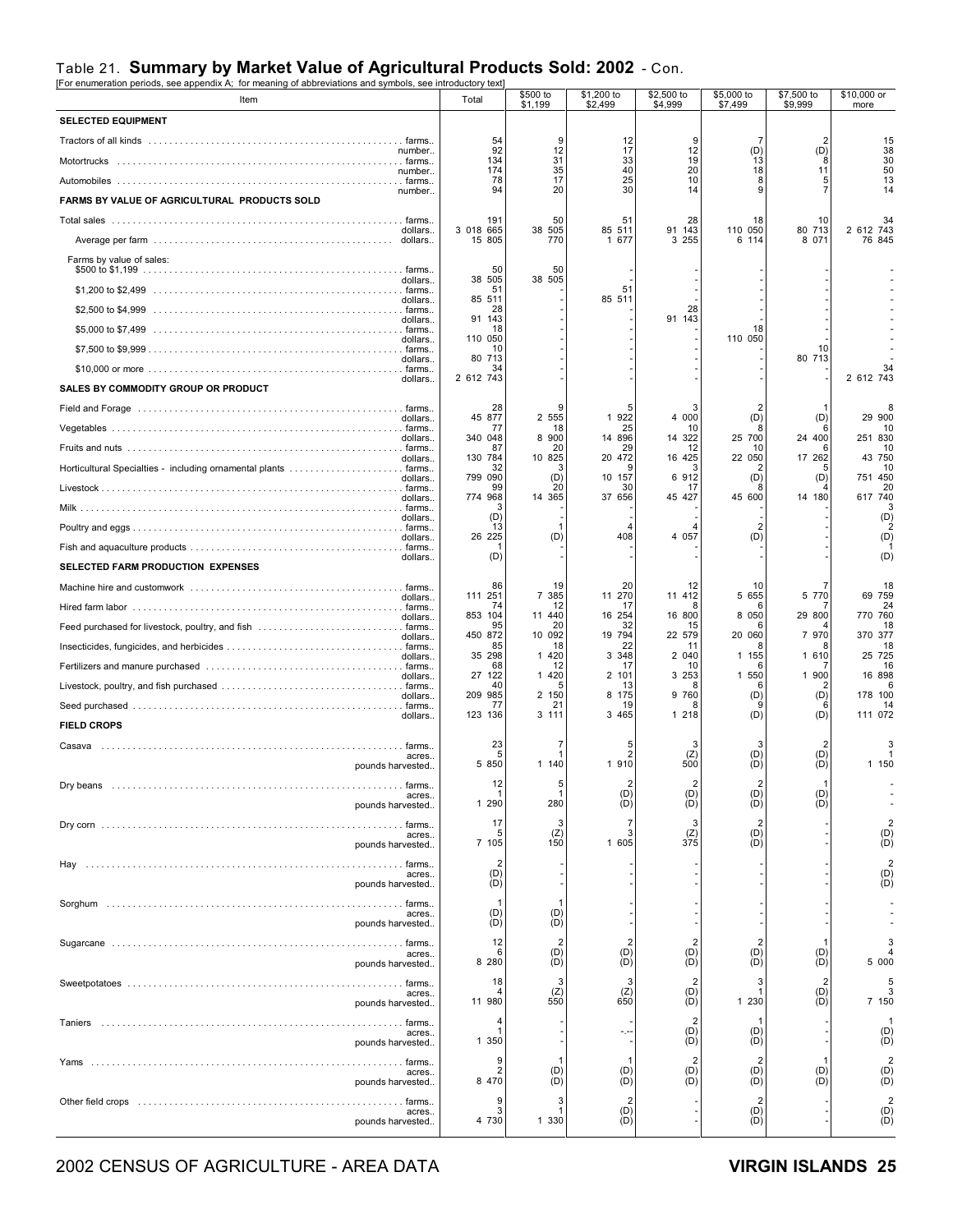|                                                                                                  | see introductory text                                      | \$500 to                                              | \$1,200 to                                          | \$2,500 to                                                                                                                      | \$5,000 to                                                               | \$7,500 to                                                                                                                                                                                                                                                                                                                                                                                                     | \$10,000 or                                                         |
|--------------------------------------------------------------------------------------------------|------------------------------------------------------------|-------------------------------------------------------|-----------------------------------------------------|---------------------------------------------------------------------------------------------------------------------------------|--------------------------------------------------------------------------|----------------------------------------------------------------------------------------------------------------------------------------------------------------------------------------------------------------------------------------------------------------------------------------------------------------------------------------------------------------------------------------------------------------|---------------------------------------------------------------------|
| Item                                                                                             | Total                                                      | \$1,199                                               | \$2,499                                             | \$4,999                                                                                                                         | \$7,499                                                                  | \$9,999                                                                                                                                                                                                                                                                                                                                                                                                        | more                                                                |
| <b>VEGETABLE CROPS</b><br>farms.                                                                 |                                                            |                                                       |                                                     |                                                                                                                                 |                                                                          |                                                                                                                                                                                                                                                                                                                                                                                                                |                                                                     |
| acres.<br>pounds harvested.<br>farms.                                                            | $\begin{array}{c} 15 \\ 2 \\ 6 \ \ 755 \end{array}$<br>7   | $\binom{z}{280}$                                      | $\frac{3}{255}$                                     | (D)<br>(D)                                                                                                                      | $\begin{pmatrix} 2 \\ D \end{pmatrix}$                                   | $\overline{\mathcal{B}}$                                                                                                                                                                                                                                                                                                                                                                                       | 3 850                                                               |
| acres.<br>pounds harvested                                                                       | 1 058                                                      | $\overline{\mathcal{B}}$                              | $\frac{3}{128}$                                     |                                                                                                                                 |                                                                          | (B)                                                                                                                                                                                                                                                                                                                                                                                                            |                                                                     |
| Celery<br>acres.<br>pounds harvested                                                             | 14<br>2, 100                                               | $\overline{D}$ <sup>2</sup>                           | $\frac{6}{1}$<br>460                                | $\binom{7}{250}$                                                                                                                | $\overline{D}$                                                           |                                                                                                                                                                                                                                                                                                                                                                                                                | (D<br>≀D                                                            |
| Cucumbers<br>. farms.<br>acres.<br>pounds harvested.                                             | 41<br>24<br>161 640                                        | 8<br>2 550                                            | $\frac{9}{2}$<br>1740                               | 6<br>7 550                                                                                                                      | 7 0 5 0                                                                  | 20, 250                                                                                                                                                                                                                                                                                                                                                                                                        | 17<br>122 500                                                       |
| Eggplant<br>farms.<br>acres.<br>pounds harvested                                                 | 40<br>6<br>19 495                                          | 8<br>905                                              | 14<br>$2\frac{2}{290}$                              | 265C                                                                                                                            | 5<br>1 350                                                               | 6 200                                                                                                                                                                                                                                                                                                                                                                                                          | 6 100                                                               |
| Green beans<br>farms.<br>acres.<br>pounds harvested.                                             | 16<br>3760                                                 | $\binom{z}{300}$                                      | 6<br>960                                            |                                                                                                                                 | $\binom{D}{D}$                                                           | (D)<br>ìDʻ                                                                                                                                                                                                                                                                                                                                                                                                     | 2 400                                                               |
| Lettuce<br>. farms.<br>acres.                                                                    | $\frac{8}{9}$                                              |                                                       | $\overline{\mathcal{B}}$                            | (D)<br>(D)                                                                                                                      |                                                                          | $\overline{\mathcal{C}}$                                                                                                                                                                                                                                                                                                                                                                                       |                                                                     |
| pounds harvested.<br>Okra<br>. farms.<br>acres.                                                  | 38 660<br>40                                               | 8                                                     | $\begin{array}{c} 13 \\ 2 \end{array}$              |                                                                                                                                 | 5                                                                        | $\frac{2}{10}$ 025                                                                                                                                                                                                                                                                                                                                                                                             | 38 325                                                              |
| pounds harvested.<br><b>Onions</b><br>farms.<br>acres.                                           | 21 980                                                     | 1 100                                                 | 4 565                                               | 1 915                                                                                                                           | 2 0 7 5                                                                  |                                                                                                                                                                                                                                                                                                                                                                                                                | 2 300                                                               |
| pounds harvested                                                                                 | $\overline{\overline{B}}$<br>51                            | 12                                                    | $\overline{\mathcal{B}}$<br>16                      |                                                                                                                                 |                                                                          |                                                                                                                                                                                                                                                                                                                                                                                                                | (D                                                                  |
| acres.<br>pounds harvested<br>Spinach                                                            | 8<br>14   750<br>11                                        | $241\overline{5}$                                     | 2,400                                               | 1 3 9 5                                                                                                                         | 1 2 3 0                                                                  | 1 900                                                                                                                                                                                                                                                                                                                                                                                                          | 5 4 1 0                                                             |
| acres.<br>pounds harvested.<br>Squash<br>. farms.                                                | 2 475<br>16                                                | $\overline{D}$ <sup>3</sup>                           | $\binom{z}{430}$<br>3                               | $\binom{D}{D}$                                                                                                                  | 3                                                                        |                                                                                                                                                                                                                                                                                                                                                                                                                | 1 375                                                               |
| acres.<br>pounds harvested.<br>Tomatoes<br>farms.                                                | 6945<br>38                                                 | 1 155                                                 | 450<br>8                                            | $^{47}_{40}$                                                                                                                    | 2 600<br>5                                                               |                                                                                                                                                                                                                                                                                                                                                                                                                | 2 330                                                               |
| acres.<br>pounds harvested.                                                                      | 42 975                                                     | 1 465                                                 | 1 625                                               | 2 450                                                                                                                           | 6 380                                                                    | 725                                                                                                                                                                                                                                                                                                                                                                                                            | 30 330                                                              |
| Other vegetables<br>farms.<br>acres.<br>pounds harvested.                                        | 27<br>10<br>29 045                                         | $\widetilde{D}$                                       | 10<br>2 820                                         | 2 2 2 5                                                                                                                         | 2 500                                                                    | $\overline{\text{B}}$                                                                                                                                                                                                                                                                                                                                                                                          | 16 540                                                              |
| <b>SELECTED FRUITS, NUTS, AND TREE CROPS</b><br>acres.                                           | 124                                                        | $^{22}_{21}$                                          | $\frac{30}{35}$                                     | $^{12}_{20}$                                                                                                                    | $\frac{10}{10}$                                                          | $1\overline{3}$                                                                                                                                                                                                                                                                                                                                                                                                | $\frac{11}{25}$                                                     |
| Avocados<br>pounds harvested.                                                                    | 40<br>231<br>251<br>8 440                                  | $\frac{11}{38}$<br>64<br>995                          | $135$<br>$60$<br>2 135                              | $\begin{smallmatrix} \left\langle 0\right\rangle \ \left\langle 0\right\rangle \ \left\langle 0\right\rangle \end{smallmatrix}$ | $\begin{array}{c}5\\20\\38\\2\ 060\end{array}$                           | $1\frac{5}{7}$<br>$^{24}_{1850}$                                                                                                                                                                                                                                                                                                                                                                               | (D)<br>(D)<br>(D)                                                   |
| hills with trees of bearing age.<br>pounds harvested.                                            | 59<br>980<br>$3^{3}$<br>645<br>925                         | 13<br>147<br>412                                      | $^{20}_{610}$<br>685<br>5 330                       | 189<br>296                                                                                                                      | 289<br>259                                                               | 5<br>$\begin{array}{r} 225 \\ 553 \\ 3 \ 000 \end{array}$                                                                                                                                                                                                                                                                                                                                                      | 520<br>440<br>500                                                   |
| Breadfruit                                                                                       | 37<br>106                                                  | 2 175<br>$\frac{11}{16}$                              | $^{13}_{62}$                                        | 2 490                                                                                                                           | $2\bar{4}30$<br>coco                                                     | 2<br>(D)                                                                                                                                                                                                                                                                                                                                                                                                       | 22                                                                  |
| Coconuts                                                                                         | <sup>144</sup><br>5 875<br>44                              | $\frac{29}{755}$<br>11                                | $3\overline{1}$<br>1 990<br>10                      | (D)<br>(D)<br>(D)<br>10                                                                                                         | 1000                                                                     | {Ō<br>∂D                                                                                                                                                                                                                                                                                                                                                                                                       | 13<br>31<br>30 1                                                    |
| trees not of bearing age.<br>trees of bearing age.<br>trees of bearing age.<br>pounds harvested. | 291<br>-1<br>882<br>12 830                                 | 562<br>117<br>2 740                                   | 263<br>95<br>1970                                   | 382<br>77<br>1 680                                                                                                              | 27<br>65<br>1 350                                                        | 37<br>77<br>550                                                                                                                                                                                                                                                                                                                                                                                                | $\frac{20}{451}$<br>540                                             |
| $\ldots$ farms.<br>trees not of bearing age.<br>trees of bearing age.<br>pounds harvested.       | $\begin{array}{c} 23 \\ 44 \\ 254 \end{array}$<br>997<br>4 | $\frac{6}{12}$<br>240                                 | $\frac{9}{34}$<br>1 165                             | $\begin{pmatrix} 0 \\ 0 \end{pmatrix}$                                                                                          | $\begin{array}{c}\n 3 \\  \times 15 \\  792\n \end{array}$               | $\begin{pmatrix} 0 \\ 0 \end{pmatrix}$                                                                                                                                                                                                                                                                                                                                                                         | $\begin{smallmatrix}&&&3\\&&&3\\&&&3\\3&1&\\1&200\end{smallmatrix}$ |
| trees of bearing age.<br>pounds harvested.                                                       | 46<br>278<br>371<br>6 430                                  | 10<br>6<br>$\frac{48}{585}$                           | $16$<br>195<br>$\overline{84}$<br>1 635             | 14<br>80<br>1 370                                                                                                               | $\frac{6}{15}$<br>1 450                                                  | $\begin{array}{c} 3 \\ 15 \\ 46 \\ 430 \end{array}$                                                                                                                                                                                                                                                                                                                                                            | $33\n44\n960$                                                       |
| trees of bearing age.                                                                            | 59<br>$\frac{480}{177}$                                    | $\begin{array}{c} 15 \\ 73 \\ 222 \\ 305 \end{array}$ | $^{20}_{166}$                                       | 8<br>$\begin{array}{c} 71 \\ 53 \\ 4 \ 350 \end{array}$                                                                         | 9<br>43                                                                  | $\begin{array}{@{}c@{\hspace{1em}}c@{\hspace{1em}}c@{\hspace{1em}}c@{\hspace{1em}}c@{\hspace{1em}}c@{\hspace{1em}}c@{\hspace{1em}}c@{\hspace{1em}}c@{\hspace{1em}}c@{\hspace{1em}}c@{\hspace{1em}}c@{\hspace{1em}}c@{\hspace{1em}}c@{\hspace{1em}}c@{\hspace{1em}}c@{\hspace{1em}}c@{\hspace{1em}}c@{\hspace{1em}}c@{\hspace{1em}}c@{\hspace{1em}}c@{\hspace{1em}}c@{\hspace{1em}}c@{\hspace{1em}}c@{\hspace{$ | $^{4}_{61}$<br>41                                                   |
| pounds harvested.<br>trees not of bearing age.                                                   | 45 285<br>$^{16}_{69}$                                     | 4                                                     | 238<br>11 230                                       |                                                                                                                                 | 328<br>13 850                                                            |                                                                                                                                                                                                                                                                                                                                                                                                                | 6 550                                                               |
| trees of bearing age.<br>pounds harvested.                                                       | 320<br>3 888                                               | (B)<br>(B)                                            | $\frac{24}{31}$<br>843                              | $\begin{smallmatrix} 25\overline{3}\ 2\ 565 \end{smallmatrix}$                                                                  | $\begin{pmatrix} 0 \\ 0 \\ 0 \end{pmatrix}$                              | (D)<br>(D)<br>(D)                                                                                                                                                                                                                                                                                                                                                                                              | $\overline{\mathcal{C}}$                                            |
| trees of bearing age.<br>pounds harvested.                                                       | 42<br>218<br>297<br>304<br>21                              | $\frac{10}{20}$<br>1080                               | $\frac{13}{151}$<br>2 604                           | $\overline{\text{CD}}$                                                                                                          | $\begin{smallmatrix} & & & 5\\ & 42\\ & 70\\ & 1\ 920 \end{smallmatrix}$ | $\begin{smallmatrix} 2 \ 0 \ 0 \end{smallmatrix}$                                                                                                                                                                                                                                                                                                                                                              | 855<br>845<br>14 250                                                |
| trees not of bearing age.<br>trees of bearing age.<br>pounds harvested.                          | 135<br>$\frac{2}{5}$<br>$\frac{244}{264}$                  | (D)<br>(B)                                            | 67<br>145                                           | $\begin{pmatrix} D \\ D \end{pmatrix}$                                                                                          | (D)<br>(B)                                                               | (D)<br>(B)<br>(D)                                                                                                                                                                                                                                                                                                                                                                                              |                                                                     |
| trees of bearing age.                                                                            | 16<br>145<br>179                                           | $\begin{matrix} 0 \\ 0 \\ 0 \end{matrix}$             | $\begin{array}{c} 7 \\ 61 \\ 25 \\ 530 \end{array}$ | $\begin{pmatrix} D \\ D \end{pmatrix}$                                                                                          | $\begin{pmatrix} 0 \\ 0 \\ 0 \end{pmatrix}$                              | $\begin{smallmatrix} 2 \ 0 \ 0 \end{smallmatrix}$                                                                                                                                                                                                                                                                                                                                                              | $\begin{array}{c}\n 3 \\  16 \\  88 \\  540\n\end{array}$           |
| pounds harvested.                                                                                | 1 670<br>40<br>$297$<br>$003$                              | 10                                                    | 148                                                 | $\frac{3}{5}$                                                                                                                   | З<br>$\boldsymbol{\Lambda}$                                              | $\begin{smallmatrix} & & & 5\\ & 26\phantom{0} & & \\ 35\phantom{0} & 35\phantom{0}\end{smallmatrix}$<br>1 005                                                                                                                                                                                                                                                                                                 |                                                                     |
| trees of bearing age.<br>pounds harvested.                                                       | 15 885                                                     | 3 263<br>3 040                                        | 327<br>$4\,280$                                     | 45<br>410                                                                                                                       | $3\overline{5}$<br>1 400                                                 |                                                                                                                                                                                                                                                                                                                                                                                                                | $\begin{array}{c} 109 \\ 308 \\ 5 \ 750 \end{array}$                |
|                                                                                                  | 19 475<br>21                                               | $\widetilde{B}$                                       | 10 300                                              | 300                                                                                                                             | $\overline{D}$ <sup>2</sup>                                              | $600$<br>2                                                                                                                                                                                                                                                                                                                                                                                                     | $\begin{array}{cc}\n & 10 \\ 7 & 875 \\  & 15\n\end{array}$         |

### Table 21. **Summary by Market Value of Agricultural Products Sold: 2002** - Con.<br>[For enumeration periods, see appendix A; for meaning of abbreviations and symbols, see introductory text]

#### **26 VIRGIN ISLANDS** 2002 CENSUS OF AGRICULTURE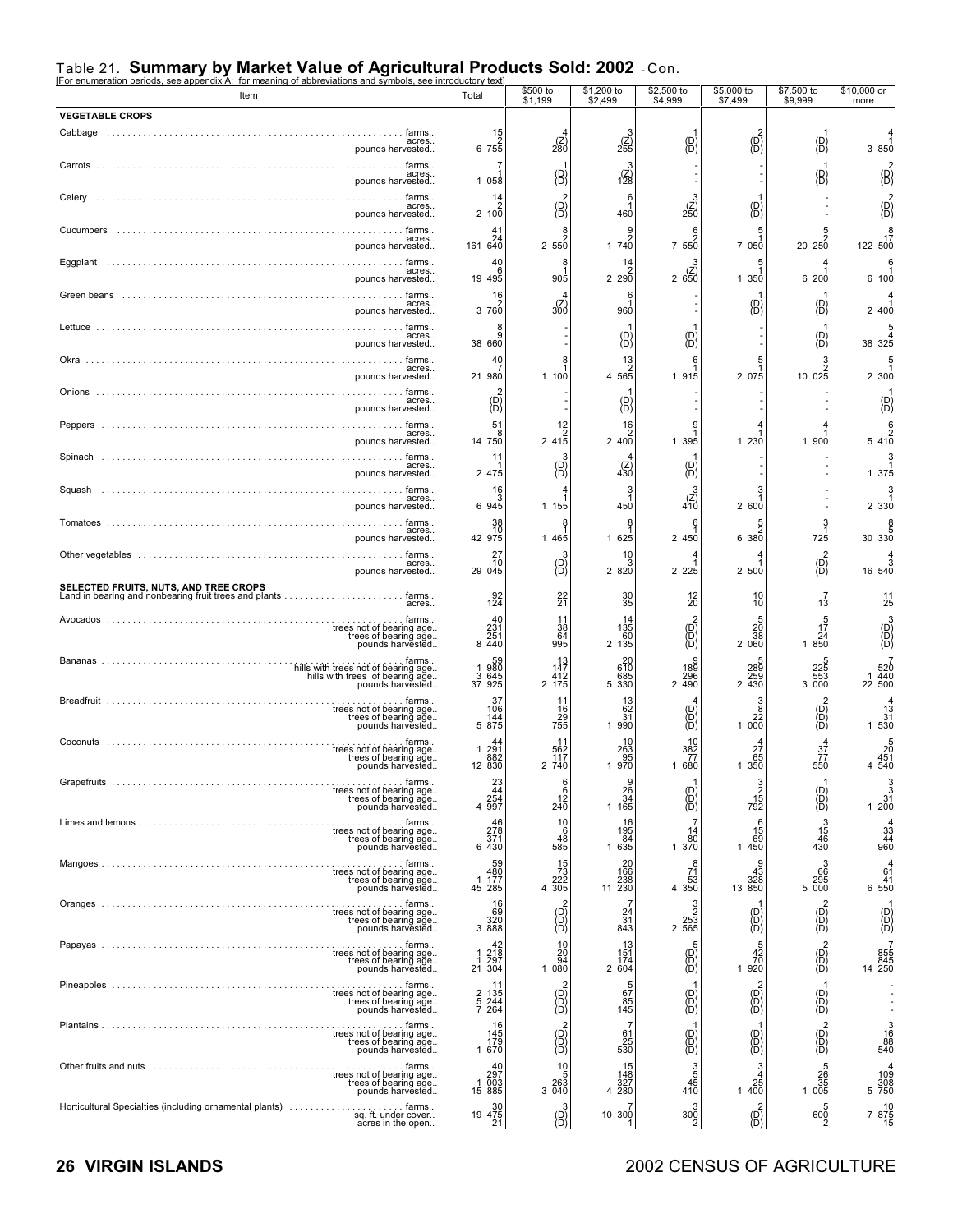### Table 21. **Summary by Market Value of Agricultural Products Sold: 2002** - Con. [For enumeration periods, see appendix A; for meaning of abbreviations and symbols, see introductory text]

| $\sim$ or enameration periods, see appendix $\sim$ , for meaning or abbreviations and symbols, see introductory text<br>Item | Total                                     | \$500 to<br>\$1,199  | \$1,200 to<br>\$2,499 | \$2,500 to<br>\$4,999 | \$5,000 to<br>\$7,499 | \$7,500 to<br>\$9,999 | \$10,000 or<br>more   |
|------------------------------------------------------------------------------------------------------------------------------|-------------------------------------------|----------------------|-----------------------|-----------------------|-----------------------|-----------------------|-----------------------|
| INVENTORY OF LIVESTOCK AND POULTRY                                                                                           |                                           |                      |                       |                       |                       |                       |                       |
| number                                                                                                                       | 56<br>2 2 2 3                             | 14<br>120            | 15<br>210             | 8<br>138              | 89                    | 101                   | 11<br>1 565           |
| number                                                                                                                       | 46<br>1 080                               | 11<br>54             | 13<br>70              | 75                    | 3<br>59               | (D)                   | 10<br>800             |
| number                                                                                                                       | 40<br>469                                 | 9<br>23              | 12<br>62              | 5<br>21               | (D)                   | З<br>32               | 9<br>322              |
| Bulls, bull calves, steers, and steer calves 1 year old or older  farms<br>number                                            | 47<br>288                                 | 11<br>18             | 11<br>44              | 8<br>26               | 20                    | 43                    | 10<br>137             |
| number                                                                                                                       | 32<br>386                                 | 9<br>26              | 7<br>34               | 6<br>19               | (D)                   | (D)                   | 8<br>301              |
| number                                                                                                                       | 31<br>085<br>1                            | 5<br>98              | 10<br>313             | 6<br>177              | (D)                   | 3<br>63               | 6<br>384              |
| number                                                                                                                       | 28<br>661                                 | $\overline{4}$<br>55 | 9<br>158              | ĥ<br>130              | (D)                   | З<br>23               | 5<br>265              |
| number                                                                                                                       | 30<br>424                                 | 5<br>43              | 155                   | 6<br>47               | (D)                   | 3<br>40               | 6<br>119              |
| number                                                                                                                       | 18<br>96                                  | 3<br>8               | 3<br>43               | 6<br>18               | (D)                   | (D)                   | $\overline{2}$<br>(D) |
| number                                                                                                                       | 47<br>2 389                               | 8<br>118             | 12<br>652             | 11<br>445             | 257                   | (D)                   | 9<br>795              |
| number                                                                                                                       | 59<br>2 2 2 3                             | 14<br>452            | 17<br>723             | $\frac{13}{341}$      | 203                   | (D)                   | 7<br>435              |
| number                                                                                                                       | $\begin{array}{c} 29 \\ 1830 \end{array}$ | $\overline{4}$<br>65 | 11<br>248             | 474                   | 448                   |                       | $3^{3}$               |
| number                                                                                                                       | 106                                       | (D)                  | (D)                   | (D)                   | (D)                   | (D)                   |                       |
| SALES OF LIVESTOCK, POULTRY AND THEIR PRODUCTS                                                                               |                                           |                      |                       |                       |                       |                       |                       |
| number sold                                                                                                                  | 44<br>1 060                               | 6<br>9               | 12<br>44              | 42                    | 5<br>33               | 3<br>17               | 11<br>915             |
| number sold                                                                                                                  | 14<br>334                                 | (D)                  | 2<br>(D)              | $\overline{2}$<br>(D) | $\overline{2}$<br>(D) |                       | $\overline{7}$<br>326 |
| number sold                                                                                                                  | 20<br>283                                 |                      | 8                     | 3<br>(D)              | 12                    | (D)                   | 7<br>255              |
| Bulls, bull calves, steers, and steer calves 1 year old or older  farms<br>number sold                                       | 35<br>275                                 | 5<br>6               | 9<br>26               | 6<br>16               | 3<br>13               | 3<br>14               | 9<br>200              |
|                                                                                                                              | 15<br>184                                 | (D)                  | 2<br>(D)              | 5<br>20               | (D)                   |                       | 6<br>149              |
| number sold                                                                                                                  | 25<br>1 0 1 1                             | $\overline{4}$<br>30 | 6<br>63               | 6<br>162              | (D)                   | (D)                   | 6<br>645              |
| number sold                                                                                                                  | 17<br>633                                 | (D)                  | 3<br>17               | 6<br>108              | (D)                   | (D)                   | 5<br>395              |
| number sold                                                                                                                  | 18<br>378                                 | 3<br>(D)             | 46                    | 54                    |                       | (D)                   | 6<br>250              |
| number sold.                                                                                                                 | 3<br>5                                    |                      | (D)                   | (D)                   | (D)                   |                       |                       |
| number sold                                                                                                                  | 36<br>664                                 | 5<br>(D)             | 10<br>125             | 7<br>104              | 5<br>128              |                       | $\overline{7}$<br>237 |
| number sold                                                                                                                  | 41<br>775                                 | 9<br>65              | 14<br>202             | 8<br>96               | 3<br>85               | $\overline{2}$<br>(D) | 5<br>317              |
| quarts sold                                                                                                                  | 3<br>(D)                                  |                      |                       |                       |                       |                       | 3<br>(D)              |
| number sold                                                                                                                  | 7<br>(D)                                  |                      | (D)                   | 4<br>(D)              | (D)                   |                       |                       |
| number sold                                                                                                                  | 3<br>(D)                                  | (D)                  | (D)                   |                       | (D)                   |                       |                       |
| dozens sold                                                                                                                  | (D)                                       |                      | (D)                   |                       | (D)                   |                       | (D)                   |
| pounds sold                                                                                                                  | (D)                                       |                      |                       |                       |                       |                       | (D)                   |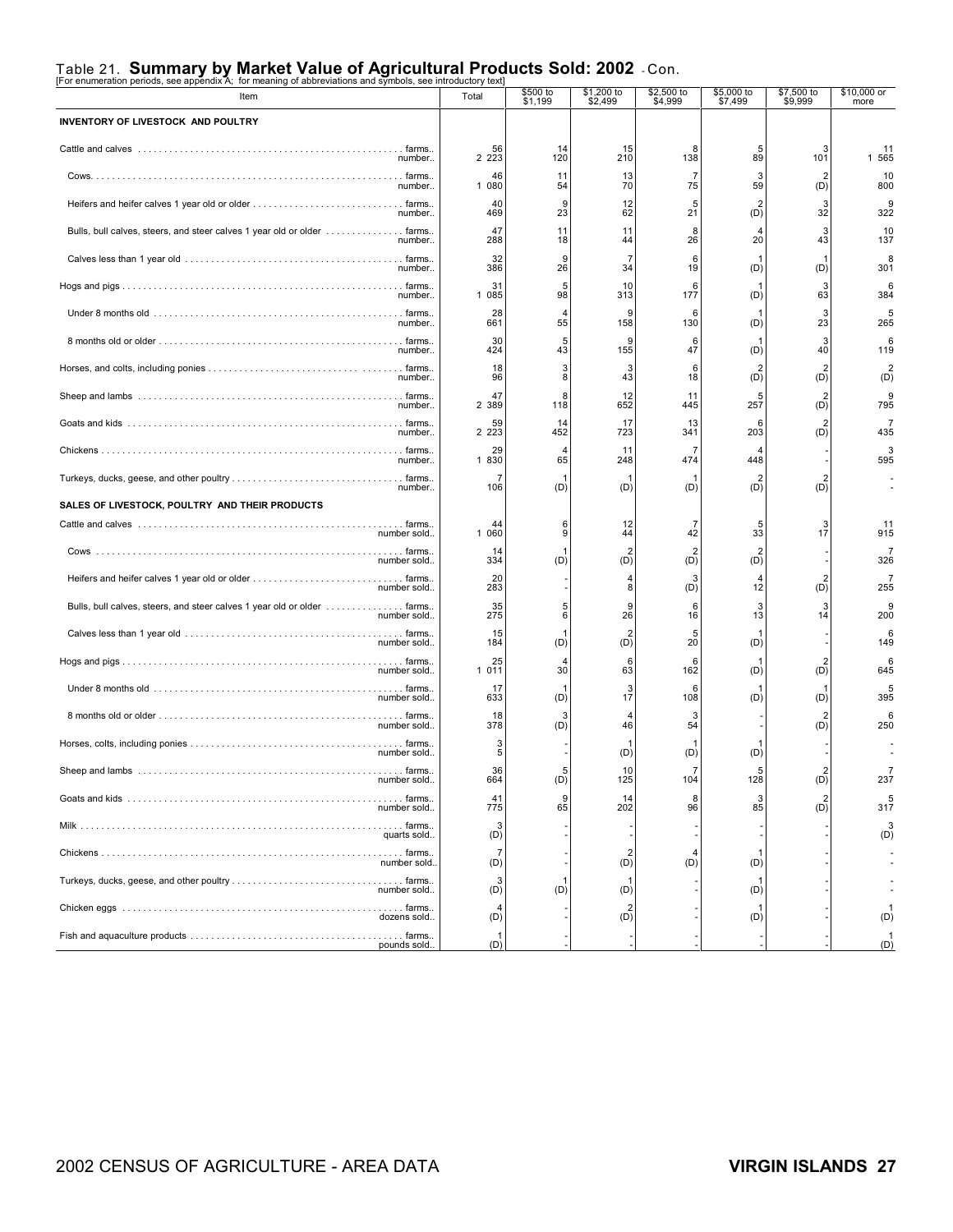### APPENDIX A. **General Explanation**

#### **DATA COLLECTION**

#### **Method of Enumeration**

 As in the previous censuses of the U.S. Virgin Islands, a direct enumeration procedure was used in the 2002 Census of Agriculture. Enumeration was based on a list of farm operators compiled by the U.S. Virgin Islands Department of Agriculture. This list was compiled with the help of the USDA Farm Services Agency located in St. Croix. The statistics in this report were collected from farm operators beginning in January of 2003.

 Each enumerator was assigned a list of individuals or farm operations from a master enumeration list. The enumerators contacted persons or operations on their list and completed a census report form for all farm operations. If the person on the list was not operating a farm, the enumerator recorded whether the land had been sold or rented to someone else and was still being used for agriculture. If land was sold or rented out, the enumerator got the name of the new operator and contacted that person to ensure that he or she was included in the census.

#### **Training Program**

 The project manager, crew leaders, and enumerators employed for the census in the U.S. Virgin Islands received special training in accordance with instructions prepared by NASS. The training included practice in interviewing, filling out the report form, and detailed discussion of the enumerator's instructions.

#### **Report Form**

 Prior to each agriculture census, the content of all census report forms is reviewed to eliminate inquiries no longer needed, to identify new items necessary to meet user needs, and to better describe the agricultural situation in the Islands. Data requests are solicited from farm organizations, land-grant

colleges and universities, State and Federal agencies, State Departments of Agriculture, agribusinesses, and other users. Each respondent is asked to identify and justify its specific data needs.

 The report form for the 2002 Census of Agriculture for the U.S. Virgin Islands was prepared by NASS, in cooperation with the Department Agriculture of the Virgin Islands. Based on comments from the Virgin Islands Department Agriculture (which coordinated review of the report form by data users in the Virgin Islands), the content of the 2002 census report form incorporated some changes from the previous census. The most significant change to the questionnaire was the addition of a section on irrigation. This section collects information on the area of land irrigated, whether a private or public system was utilized, and the major source of water used for irrigation. There was also a question added to the expense section of the questionnaire, requesting data on expenditures for seed.

#### **DATA PROCESSING**

 The processing of the 2002 Census of Agriculture for the U.S. Virgin Islands was done in St. Croix. Each report form was reviewed and coded prior to data keying. Report forms not meeting the census farm definition were voided. The remaining report forms were examined for clarity and completeness. Reporting errors in units of measures, illegible entries, and misplaced entries were corrected.

 After all the report forms had been reviewed and coded, the data were keyed and subjected to a thorough computer edit. The edit performed comprehensive checks for consistency and reasonableness, corrected erroneous or inconsistent data, supplied missing data based on similar farms, and assigned farm classification codes necessary for tabulating the data. All substantial changes to the data generated by the computer edits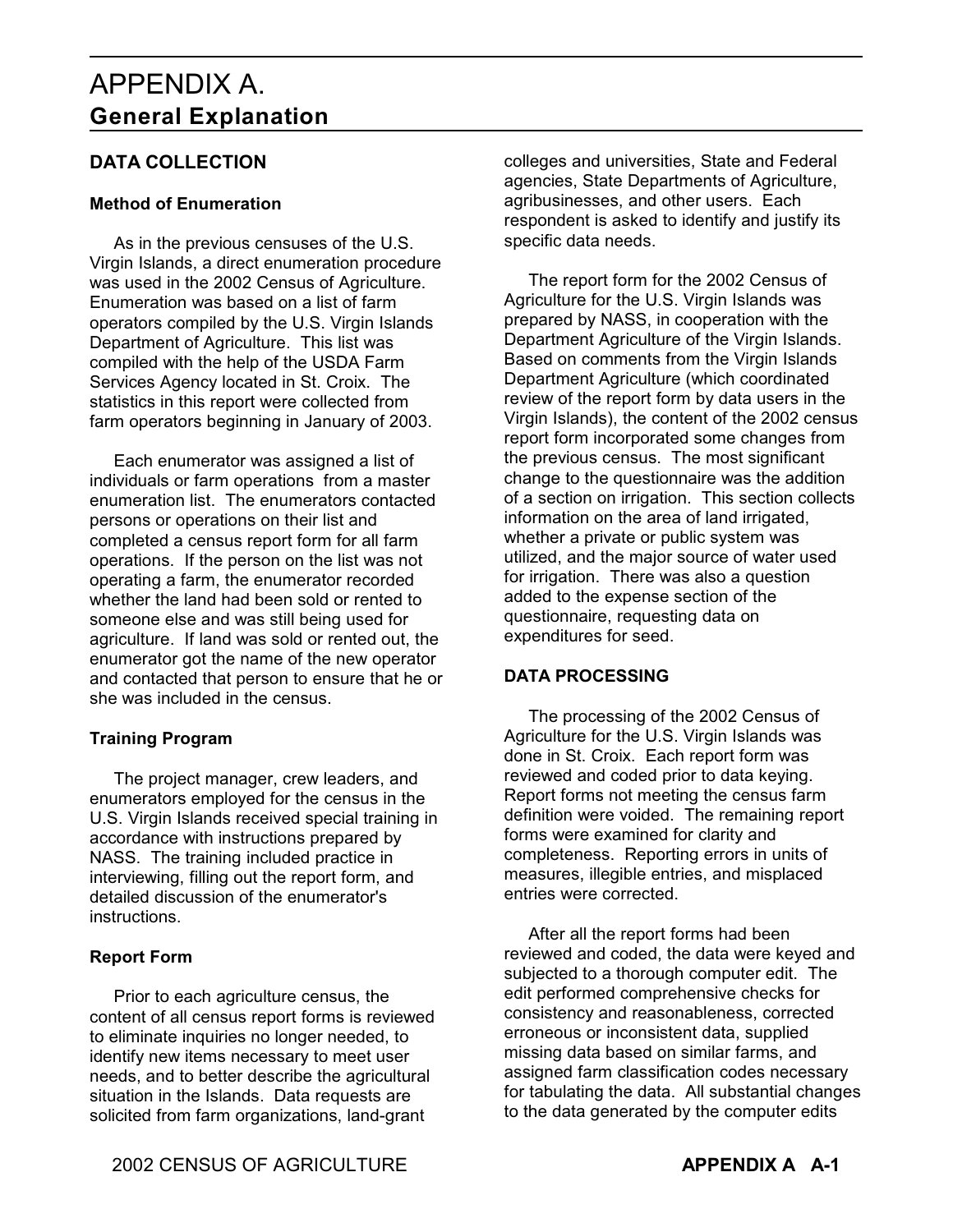were reviewed and verified by analysts. Inconsistencies identified, but not corrected by the computer, were reviewed, corrected, and keyed to a correction file. The corrected data were then tabulated by the computer and reviewed by analysts.

 Prior to publication, tabulated totals were reviewed by analysts to identify inconsistencies and potential coverage problems. Comparisons were made with previous census data, as well as other available data. The computer system provided the capability to review up-to-date tallies of all selected data items for various sets of criteria which included, but were not limited to, geographic levels, farm types, and sales levels. Data were examined for each set of criteria and any inconsistencies or potential problems were then researched by examining individual data records contributing to the tabulated total. When necessary, data inconsistencies were resolved by making corrections to individual data records.

#### **DEFINITIONS AND EXPLANATION**

 The following definitions and explanations relate to items that are in the tables. For an exact wording of the questions and instructions on the report form, see the report form in appendix B.

**Crops.** The report form contained individual inquiries for crops commonly grown and space to write in those less frequently produced. The information requested in 2002 included acres of crops harvested and pounds harvested for sale from January 1 through December 31, 2002.

The units of measure for reporting quantities of some crops have varied from one census to another. The aim has been to permit reporting in the units of measure currently in use. The quantities harvested for each crop are expressed in the units of measure given on the 2002 report form.

*Field or forage crops.* The land area from which individual crops were harvested for sale was obtained for field and forage crops in

acres and 10th of acres. When two or more crops were harvested from the same land, the area was to be reported for each separate crop or planting. Total quantities of each crop harvested for sale were also reported.

*Vegetables.* Land area for individual crops, and the quantity harvested for sale for each crop were collected.

*Fruits, nuts, or nursery crops.* The total number of acres planted in bearing and nonbearing fruit and nut trees was collected. For individual fruit or nut crops, data on the number of bearing and nonbearing trees, and the quantity harvested for sale, were reported. For nursery crops, the land area harvested, both square feet under cover and acres in the open, was collected, along with the value of sales.

**Equipment.** The following types of equipment on the place at time of enumeration regardless of ownership, were reported if they were operable:

*Automobiles.*

*Motortrucks.* This includes pickup trucks and truck- trailer combinations.

*Tractors.* This includes all wheel and tracklaying (crawler) tractors and garden tractors.

**Expenses.** The 2002 report form contained questions on seven types of farm expenses incurred between January 1 and December 31, 2002, whether made by the farm operator, his/her landlord, or both. A farm operator who rented part of his/her land to others reported only the expenses on the land he/she operated.

*Hired farm labor.* Expenses for hired farm labor include total cash payments made to family members and others for farm labor. Payments to persons supplied by a contractor or a cooperative organization and paid directly by them or by the person in charge are also included.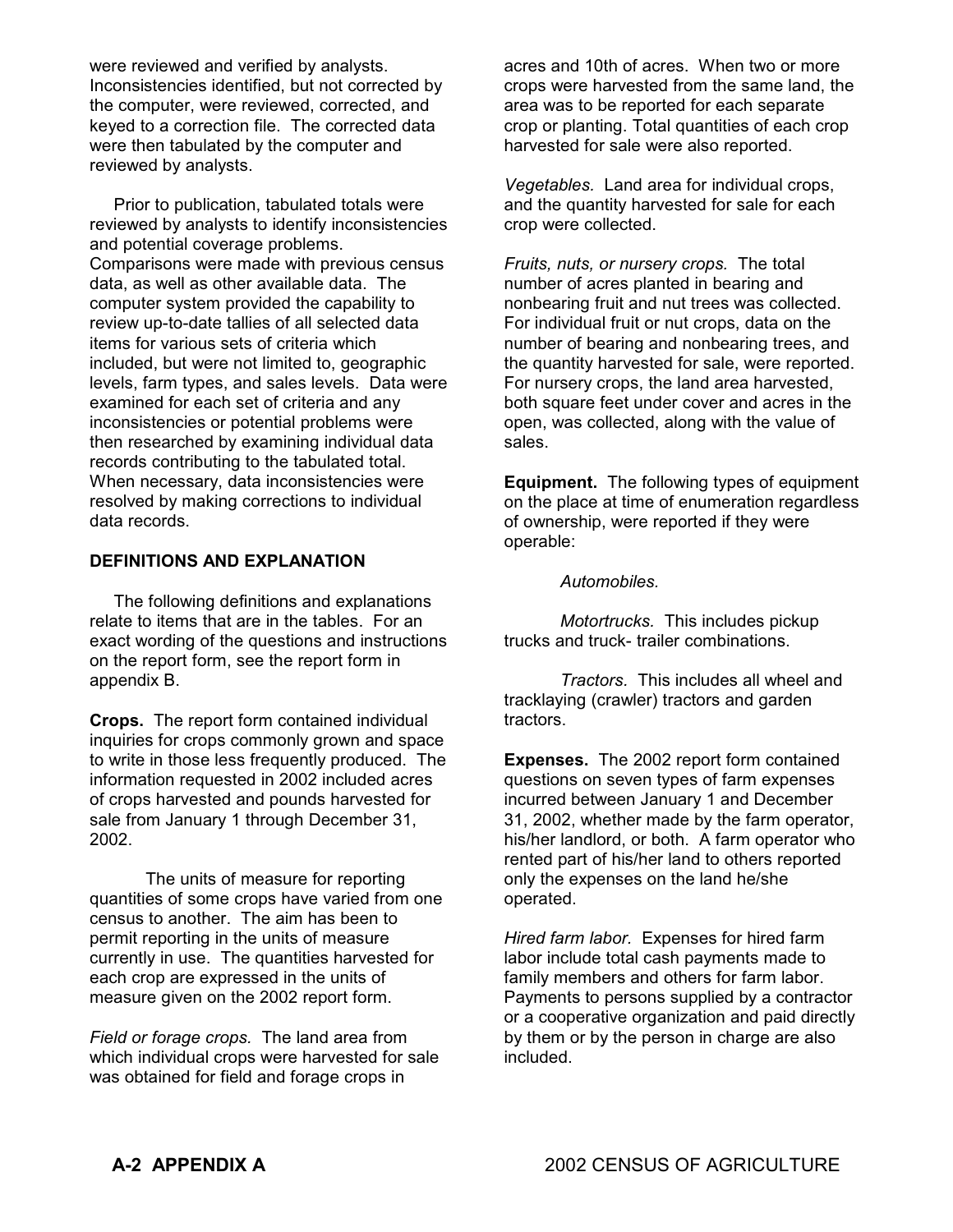*Machine hire and customwork.* Expenses for machine hire and customwork relate to tractor hire, plowing, and spraying. Any amount spent for the labor involved is considered to be part of the expense. The costs of hauling, trucking, or of exchange work without pay are omitted.

*Purchases of feed.* Expenses for feed for livestock and poultry include total cash payments made for pasture used, salt concentrates, mineral supplements, grain, hay, millfeeds, and any other items purchased for feeding livestock and poultry on the place. Expenses made for the grinding and mixing of feed and the estimated cost of items furnished to the operator by a landlord or others are also included. Payments made by a tenant to a landlord for feed grown on the tenant's farm are excluded.

*Purchases of fertilizers and manure.* These expenses include the total amount spent for manure and commercial fertilizers of all kinds for use on the farm.

*Purchases of insecticides, fungicides, and herbicides.* This item relates to total cash expenses for all chemicals, sprays, dusts, etc., used to control weeds, pests, insects, or disease on crops and livestock.

*Purchases of livestock and poultry.* This item includes all cash expenses for livestock and poultry purchased for the place. The cost of livestock and poultry bought and resold within 30 days is not included.

*Seed cost.* These expenses include all seed purchased for planting, as well as seedlings.

**Farm operator.** The term "operator" designates a person who operates a farm, either by doing the work himself/herself or by directly supervising the work. The operator may be the owner, a member of the owner's household, a hired manager, or a tenant, renter, or sharecropper. If the operator rents land to others or has land worked on shares by others, he/she is considered the operator only if the land is retained for his/her own operation. In the case of partnership, only one partner is counted as an operator. By definition, the

number of operators is the same as the number of farms.

**Farms or operators reporting.** Figures for "farms reporting" or "operators reporting" represent the number of farms, or operators reporting the specified item. The difference between the total number of farms and the number of farms reporting a particular item represents the number of farms not having that item.

**Land in farms.** The land in farms was determined from the answers to questions 1 through 4 in section 1 of the report form (see appendix B). The amounts of land reported as owned and reported as rented from others were added together, and the amount of land reported as rented to others was subtracted from that sum. The result represents "land in farms."

**Land owned.** This includes all land that the operator or his/her spouse held under title, purchased contract, homestead law, or as heir or trustee of an undivided estate at the time of enumeration.

**Land rented from others.** This includes not only land the operator rented or leased from others, but also land worked on shares for others or land occupied rent free.

**Land rented to others.** This includes all land that the operator rented to others and all land assigned to others on shares or rent free. For the most part, land rented to others represents agricultural land, but it also includes land rented for residential or other purposes. The tenant is considered to be the operator of land leased, rented, or worked on shares, even though his/her landlord may supervise the operations. The landlord is considered to be the operator of only that portion of the land not assigned to tenants.

**Land use.** Land in farms at the time of enumeration is categorized according to the way it was used during the 12-month period between January 1 and December 31, 2002. The land is counted only once, even though it may have had more than one use during the year.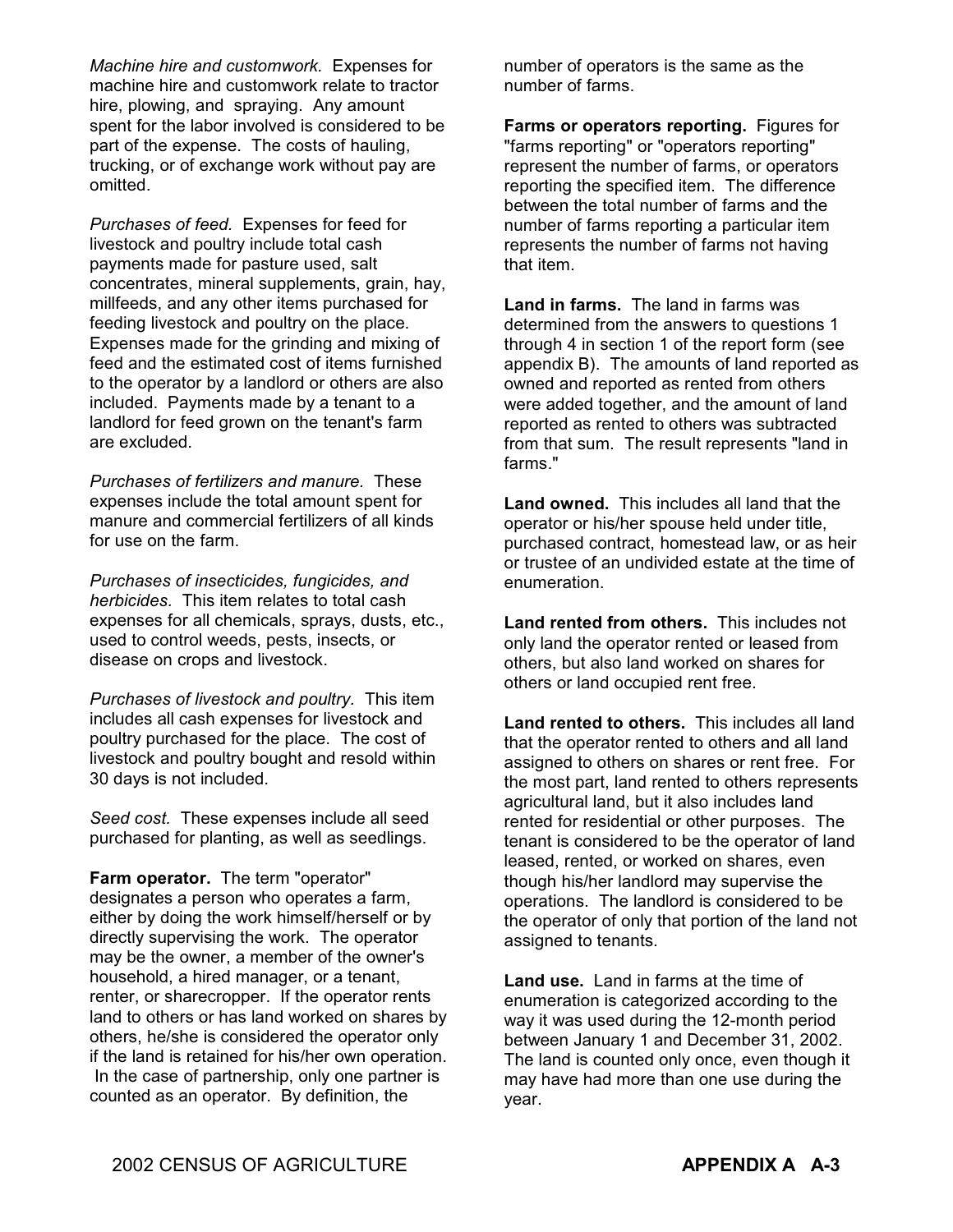*Cropland harvested.* This refers to all land from which any crop was harvested. It also includes land in field crops that were grazed when mature or almost mature, and land in nonbearing fruit or nut trees and plants. Land from which two or more crops were harvested and which was also used for other purposes, either before or after the crops were harvested, was to be reported as cropland harvested without regard to the other uses.

*Other cropland.* This includes all cropland on the place that was used for pasture, and cropland on the place that was not used for crops or pasture. It includes land on which there was total crop failure due to hurricane, flood, drought, insects, fire, or other causes; cropland lying idle; and cropland planted with soil improvement grasses, or other cover crops planted for improvement. It does not include land so hilly, rocky, or wet that the cost of improving it for cultivation would be more than the operator could pay. Nor does it include land in roads, streams, or swamps.

*Pasture or grazing land.* This refers to all land used for pasture or grazing, except cropland. It includes all woodland where livestock pastured or grazed. It does not include cropland, even though cattle or other livestock may have been grazed on it.

*Woodland.* This includes all land that is covered in woods or forests. It does not include woodland pasture.

*Other land.* This refers to all land not included in the other land use classifications, such as house and other building lots, lanes, roads, ditches, and land area of ponds and wasteland.

**Livestock and poultry.** Inventory data for livestock and poultry relate to the number on hand at the time of enumeration. All livestock and poultry were to be enumerated on the place where they were at the time of enumeration regardless of who owned them. Livestock on unfenced land were to be reported as being on the place identified as the headquarters of the person who had control over them.

**Operator characteristics.** Data were obtained to classify the operators according to the following five characteristics:

*Age of operator.* Operators were classified by age into six groups. The average age was obtained by dividing the sum of the ages of all operators reporting by the number reporting.

*Main occupation.* If the operator devoted 50 percent or more of his/her work time to agricultural activities, his/her main occupation was considered to be agriculture, otherwise his/her occupation was considered to be nonagricultural.

*Residence of operator.* Operators were classified by residence according to whether or not they lived on the farms operated. Where all the land was rented from others or worked on shares for others, the dwelling was considered to be on the farm operated provided the dwelling he/she occupied was included in the rental agreement. In such cases, the dwelling was not necessarily on the land being operated. Similarly, an operator who did not live on the land being cultivated or grazed, but who had some agricultural operations (other than a home garden) at his/her dwelling, was considered to be living on the farm.

*Work off farm.* The extent to which operators rely on nonfarm sources for part of their income is indicated by the number of days worked off the farm during the year. Work off the farm was defined to include work on someone else's farm for pay as well as all types of nonfarm jobs, businesses, and professions whether the work was done on the farm premises or elsewhere. Exchange work was not included.

*Years on present farm.* Operators were classified by years on present farm into four groups. These data were based on the question asking the year the operator began operation of the present farm or any part of it.

**Value of products sold**. Data for value of products sold were obtained for each group of crops or main type of livestock sold from the farm. Data were obtained for sales of field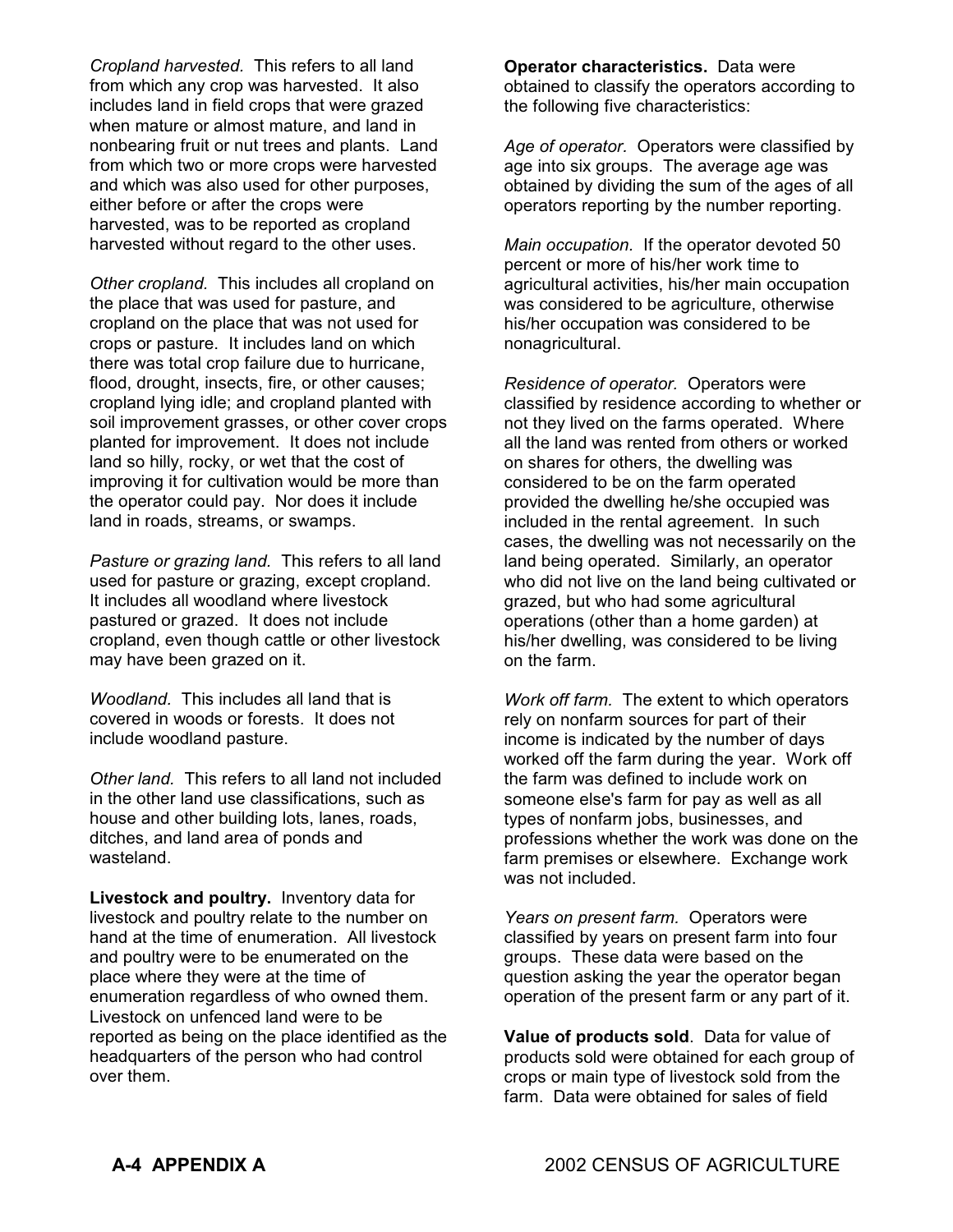and forage crops, vegetables, fruits and nuts, nursery crops, poultry and poultry products, cattle and calves, hogs and pigs, fish and other aquaculture products, and other livestock and livestock products. Value of sales was also collected for chicken eggs and milk.

#### **FARM CLASSIFICATIONS**

**Farms by age of operator.** Enumerators entered the operator's age, as of his/her last birthday, on the report form. The computer edit classified the operator's age into one of the following age groups:

| Under 35 years 55 to 64 years |                   |
|-------------------------------|-------------------|
| 35 to 44 years                | 65 years and over |
| 45 to 54 years                |                   |

**Farms by size.** Farms were classified by size on the basis of the total land area established in each farm. According to the census definition, a farm is essentially an operating unit, not an ownership tract. All land operated or managed by one person or partnership represents one farm. In the case of tenants, the land assigned to each tenant is considered a separate farm, even though the landlord may consider the entire landholding to be one unit rather than several separate units.

**Farms by tenure of operator.** In the 2002 census, farms were classified by tenure of operator on the basis of data reported for land owned, rented from others, worked on shares for others, and managed for others. The same classification has been used since 1964. During the processing operations, each report form was coded to indicate whether the operator was a full owner, part owner, or tenant.

*Full owners.* Operate only land they own

*Part owners.* Operate land they own and also land they rent from others

*Tenants.* Operate only land they rent from others or operate on shares for others

#### **Farms by value of agricultural products**

**sold.** The farms were classified on the basis of the total value of agricultural products sold. The total was obtained by adding the reported values of all products sold from the farm. The value of livestock, milk, poultry and eggs, fish, vegetables, fruits and nuts, all field crops, ornamental plants, and all other crops was obtained from the operator at the time of enumeration. The computer edit classified the value of agricultural products sold into one of the following groups:

| \$500 to \$1,199                      | \$5,000 to \$7,499 |
|---------------------------------------|--------------------|
| \$1,200 to \$2,499 \$7,500 to \$9,999 |                    |
| \$2,500 to \$4,999 \$10,000 or more   |                    |

#### **RELIABILITY OF DATA**

 All data compiled in this report originated from a complete enumeration and, therefore, are not subject to sampling variability. However, the data are subject to nonsampling errors. Nonsampling errors can be attributed to many sources: inability to identify all cases in the actual universe; inability or unwillingness on the part of respondents to provide correct information; definition and classification difficulties; differences in the interpretation of questions; errors in recording or coding the data obtained; and other errors of collection, response, coverage, and estimation for missing or misreported data.

 The accuracy of these tabulated data is determined by the joint effects of the various nonsampling errors. No direct measures of these effects have been obtained; however, precautionary steps were taken in all phases of data collection, processing, and tabulation of the data in an effort to minimize the effects of nonsampling errors.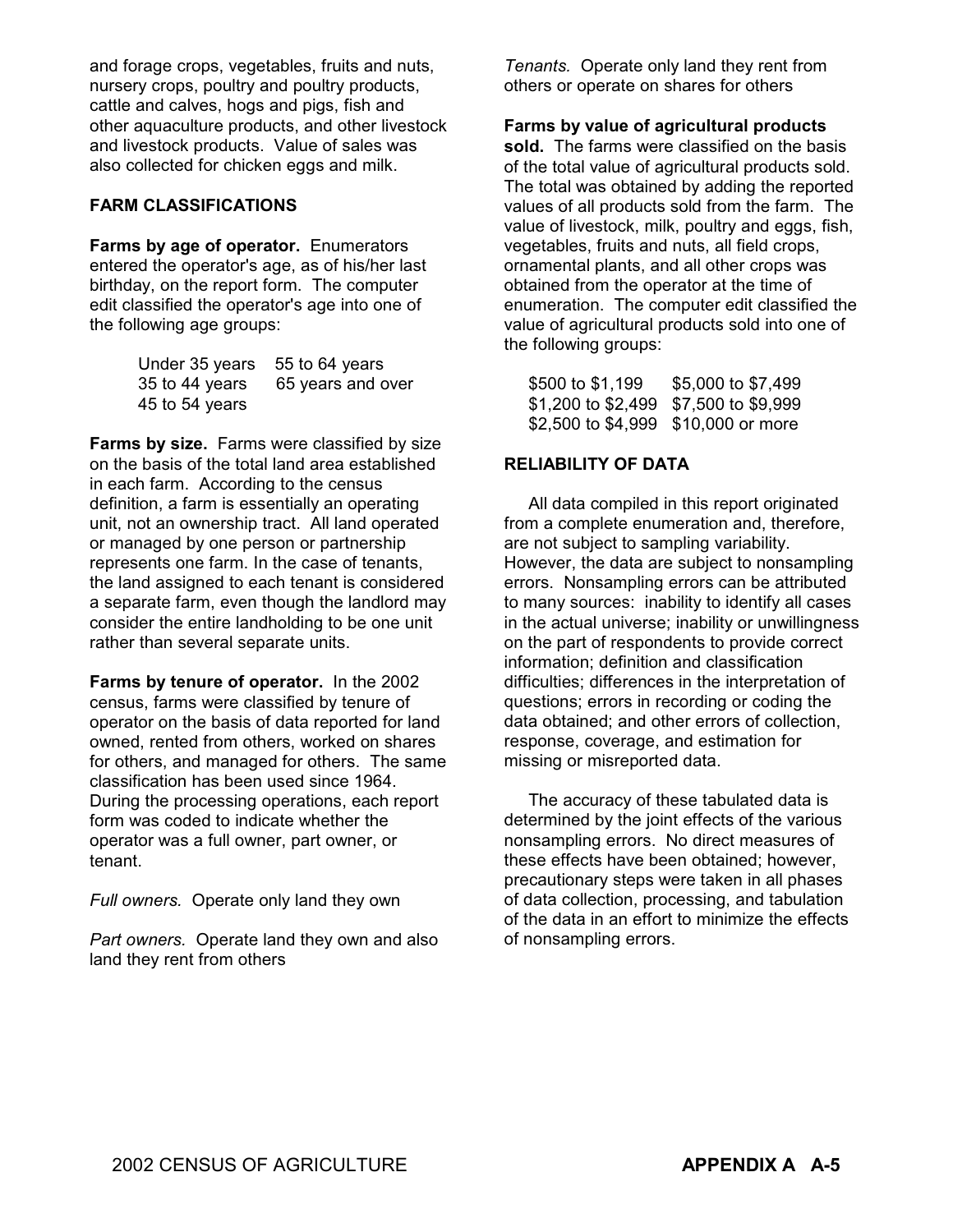|     | <b>NOTICE</b> - Response to this inquiry is required by law (title 7,<br>U.S. Code). By the same law, YOUR REPORT IS CONFIDENTIAL                                                                                              |                                   |                                                                            |                                                                                                                         | Part A - QUESTIONNAIRE IDENTIFICATION (NASS USE ONLY)     |                           |             |                         |                                  |                                           |                         |                       |
|-----|--------------------------------------------------------------------------------------------------------------------------------------------------------------------------------------------------------------------------------|-----------------------------------|----------------------------------------------------------------------------|-------------------------------------------------------------------------------------------------------------------------|-----------------------------------------------------------|---------------------------|-------------|-------------------------|----------------------------------|-------------------------------------------|-------------------------|-----------------------|
|     | and will only be used for statistical purposes. Your report<br>CANNOT be used for purposes of taxation, investigation or                                                                                                       |                                   |                                                                            |                                                                                                                         | <b>FARM SERIAL NUMBER</b>                                 |                           |             |                         |                                  |                                           |                         |                       |
|     | regulation. The law also provides that copies retained in your<br>files are immune from legal process.                                                                                                                         |                                   |                                                                            |                                                                                                                         | Part B - OPERATOR'S NAME AND ADDRESS OR PHYSICAL LOCATION |                           |             |                         |                                  |                                           |                         |                       |
|     | FORM 02-A1 (USVI)                                                                                                                                                                                                              |                                   | U.S. DEPARTMENT OF AGRICULTURE<br>NATIONAL AGRICULTURAL STATISTICS SERVICE |                                                                                                                         | Full name (First name, middle initial, last name)         |                           |             |                         |                                  |                                           |                         |                       |
|     |                                                                                                                                                                                                                                |                                   | 2002                                                                       |                                                                                                                         | Address or physical location                              |                           |             |                         |                                  |                                           |                         |                       |
|     |                                                                                                                                                                                                                                | <b>CENSUS OF AGRICULTURE</b>      |                                                                            |                                                                                                                         |                                                           |                           |             |                         |                                  |                                           |                         |                       |
|     |                                                                                                                                                                                                                                |                                   | <b>U.S. VIRGIN ISLANDS</b>                                                 |                                                                                                                         |                                                           |                           |             |                         |                                  |                                           |                         |                       |
|     |                                                                                                                                                                                                                                | <b>NASS USE ONLY</b><br>037       |                                                                            | 039                                                                                                                     |                                                           |                           |             |                         |                                  |                                           |                         |                       |
| 035 | 036                                                                                                                                                                                                                            |                                   | 038                                                                        |                                                                                                                         |                                                           |                           |             |                         |                                  |                                           |                         |                       |
|     | <b>RESPONSE BURDEN -</b>                                                                                                                                                                                                       |                                   |                                                                            | We estimate that it will take from 20 to 40 minutes to complete this report,<br>with 30 minutes being the average time. |                                                           |                           |             |                         |                                  |                                           |                         |                       |
|     | <b>SECTION 1</b>                                                                                                                                                                                                               | <b>LAND IN AGRICULTURE</b>        |                                                                            |                                                                                                                         |                                                           |                           |             |                         |                                  |                                           |                         |                       |
|     |                                                                                                                                                                                                                                |                                   |                                                                            |                                                                                                                         |                                                           |                           |             |                         |                                  |                                           |                         |                       |
|     | How many acres do you own? (If you own more than one tract of land,                                                                                                                                                            |                                   |                                                                            |                                                                                                                         |                                                           |                           |             |                         | <b>None</b>                      | 040                                       | Whole acres : Tenths    |                       |
| 1.  |                                                                                                                                                                                                                                |                                   |                                                                            |                                                                                                                         |                                                           |                           |             |                         |                                  | 042                                       |                         | /10                   |
| 2.  | How many acres do you RENT FROM OTHERS? (Include acres worked on shares.)                                                                                                                                                      |                                   |                                                                            |                                                                                                                         |                                                           |                           |             |                         |                                  |                                           |                         | /10                   |
| 3.  |                                                                                                                                                                                                                                |                                   |                                                                            |                                                                                                                         |                                                           |                           |             |                         |                                  | 044                                       |                         | /10                   |
| 4.  | TOTAL ACRES IN "THIS PLACE" - ADD acres owned (question 1) and acres rented<br>FROM OTHERS (question 2), then SUBTRACT acres rented TO OTHERS (question 3)                                                                     |                                   |                                                                            |                                                                                                                         |                                                           |                           |             |                         |                                  | 045                                       |                         |                       |
|     |                                                                                                                                                                                                                                |                                   |                                                                            |                                                                                                                         |                                                           |                           |             |                         |                                  |                                           |                         | /10                   |
|     |                                                                                                                                                                                                                                |                                   |                                                                            |                                                                                                                         |                                                           |                           |             | <b>Total farm hands</b> |                                  |                                           |                         |                       |
| 5.  | How many unpaid and paid farm hands (including the operator                                                                                                                                                                    |                                   |                                                                            |                                                                                                                         |                                                           |                           | 051         |                         |                                  |                                           |                         |                       |
|     | and family members) worked on this place in 2002?                                                                                                                                                                              |                                   |                                                                            |                                                                                                                         |                                                           |                           |             |                         |                                  |                                           |                         |                       |
|     |                                                                                                                                                                                                                                |                                   |                                                                            |                                                                                                                         |                                                           |                           |             | 150 days<br>or more?    |                                  | 25 to 149<br>days?                        |                         | Less than<br>25 days? |
|     | Of the unpaid farm hands (including the operator<br>a.                                                                                                                                                                         |                                   |                                                                            |                                                                                                                         |                                                           |                           | 052         |                         | 053                              |                                           | 054                     |                       |
|     | and unpaid family workers), how many worked -                                                                                                                                                                                  |                                   |                                                                            |                                                                                                                         |                                                           |                           | 055         |                         | 056                              |                                           | 057                     |                       |
|     | Of the paid farm hands (hired workers and paid members<br>b.<br>of the operator's family), how many worked -                                                                                                                   |                                   |                                                                            |                                                                                                                         |                                                           |                           |             |                         |                                  |                                           |                         |                       |
| 6.  | What type of operating organization                                                                                                                                                                                            |                                   |                                                                            |                                                                                                                         |                                                           | Individual<br>Partnership |             |                         |                                  |                                           |                         |                       |
|     |                                                                                                                                                                                                                                |                                   |                                                                            |                                                                                                                         | $058$ $\left\{$                                           |                           |             |                         |                                  | Corporation (DO NOT include cooperatives) |                         |                       |
|     |                                                                                                                                                                                                                                |                                   |                                                                            |                                                                                                                         |                                                           |                           |             |                         |                                  | Other (Cooperative, estate, trust, etc.)  |                         |                       |
|     |                                                                                                                                                                                                                                |                                   |                                                                            |                                                                                                                         |                                                           |                           |             |                         |                                  |                                           |                         |                       |
|     | <b>SECTION 2</b>                                                                                                                                                                                                               |                                   |                                                                            | Did you harvest any FIELD or FORAGE CROPS FOR SALE in 2002?                                                             |                                                           |                           |             |                         | How many acres<br>were harvested |                                           | How many<br>pounds were |                       |
|     |                                                                                                                                                                                                                                | 002 1 YES - Complete this section |                                                                            |                                                                                                                         | 2   NO - Go to section 3                                  |                           |             |                         | in 2002?                         |                                           | harvested               | in 2002?              |
|     |                                                                                                                                                                                                                                |                                   |                                                                            |                                                                                                                         |                                                           |                           | <b>None</b> | 070                     |                                  | Whole acres : Tenths                      | 071                     |                       |
| 1.  |                                                                                                                                                                                                                                |                                   |                                                                            |                                                                                                                         |                                                           |                           |             | 072                     |                                  | /10                                       | 073                     |                       |
| 2.  |                                                                                                                                                                                                                                |                                   |                                                                            |                                                                                                                         |                                                           |                           | $\Box$      |                         |                                  | /10                                       |                         |                       |
| 3.  |                                                                                                                                                                                                                                |                                   |                                                                            |                                                                                                                         |                                                           |                           | $\Box$      | 074                     |                                  | /10                                       | 075                     |                       |
| 4.  | Hay (cut or grazed) entertainment and the state of the state of the state of the state of the state of the state of the state of the state of the state of the state of the state of the state of the state of the state of th |                                   |                                                                            |                                                                                                                         |                                                           |                           | $\Box$      | 080                     |                                  | /10                                       | 081                     |                       |
| 5.  |                                                                                                                                                                                                                                |                                   |                                                                            |                                                                                                                         |                                                           |                           | $\Box$      | 082                     |                                  | /10                                       | 083                     |                       |
| 6.  |                                                                                                                                                                                                                                |                                   |                                                                            |                                                                                                                         |                                                           |                           | $\Box$      | 084                     |                                  | /10                                       | 085                     |                       |
|     |                                                                                                                                                                                                                                |                                   |                                                                            |                                                                                                                         |                                                           |                           | $\Box$      | 086                     |                                  |                                           | 087                     |                       |
| 7.  |                                                                                                                                                                                                                                |                                   |                                                                            |                                                                                                                         |                                                           |                           | l l         | 088                     |                                  | /10                                       | 089                     |                       |
| 8.  |                                                                                                                                                                                                                                |                                   |                                                                            |                                                                                                                         |                                                           |                           |             | 092                     |                                  | /10                                       | 093                     |                       |
| 9.  |                                                                                                                                                                                                                                |                                   |                                                                            |                                                                                                                         |                                                           |                           |             | 094                     |                                  | /10                                       | 095                     |                       |
|     | 10. Other field crops - Specify                                                                                                                                                                                                |                                   |                                                                            |                                                                                                                         |                                                           |                           | $\Box$      |                         |                                  | /10                                       |                         |                       |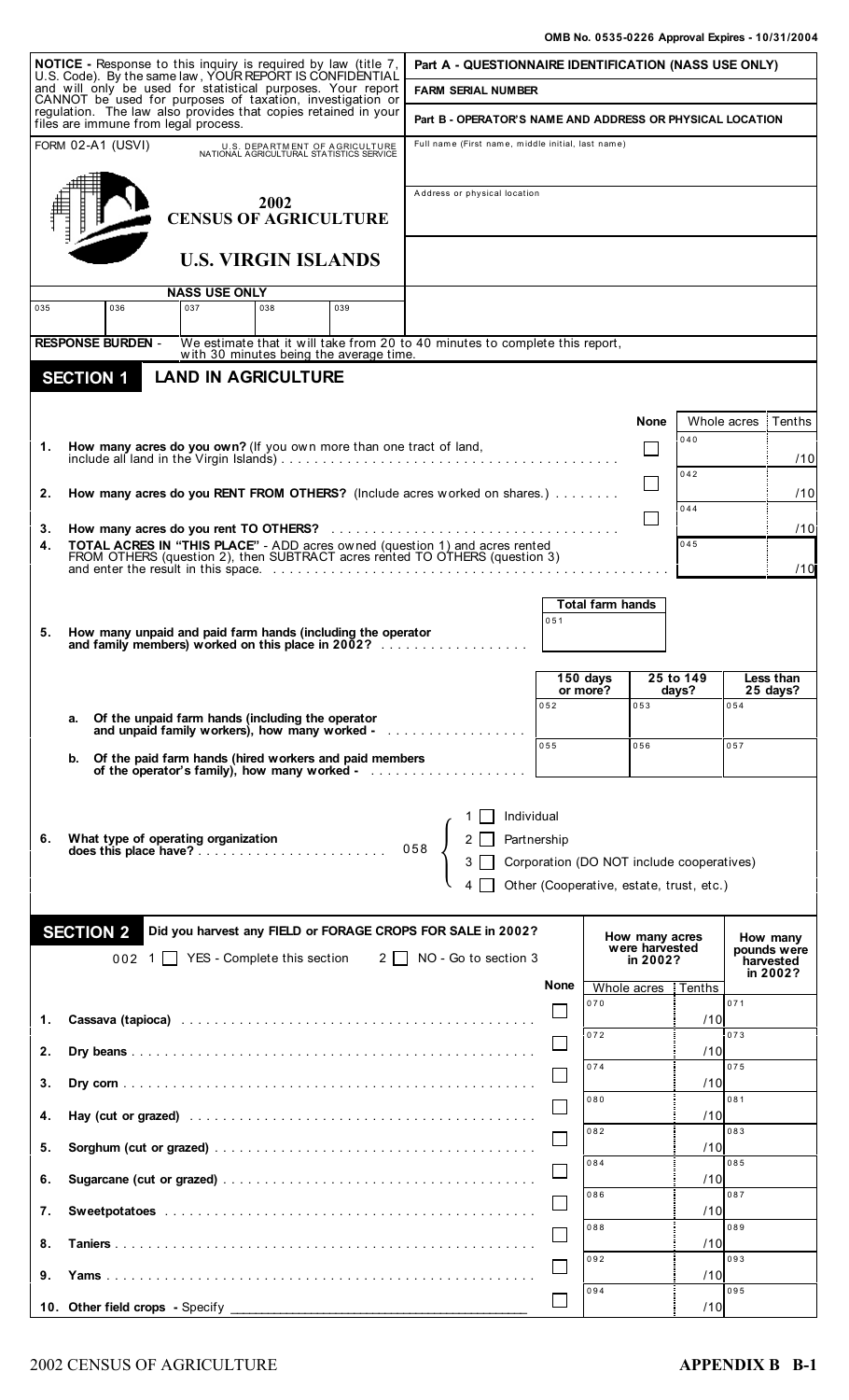|    | <b>SECTION 3</b><br>Did you harvest any VEGETABLES FOR SALE in 2002?                                                                |             |             |                                   |                                               |                   |                                                                    |                                                  |
|----|-------------------------------------------------------------------------------------------------------------------------------------|-------------|-------------|-----------------------------------|-----------------------------------------------|-------------------|--------------------------------------------------------------------|--------------------------------------------------|
|    | 003 1 YES - Complete this section 2 NO - Go to section 4                                                                            |             |             |                                   | <b>None</b>                                   |                   | How many acres<br>were harvested<br>in 2002?<br>Whole acres Tenths | How many<br>pounds were<br>harvested<br>in 2002? |
| 1. |                                                                                                                                     |             |             |                                   |                                               | 110               | /10                                                                | 111                                              |
| 2. |                                                                                                                                     |             |             |                                   |                                               | 114               | /10                                                                | 115                                              |
|    |                                                                                                                                     |             |             |                                   |                                               | 116               |                                                                    | 117                                              |
| 3. |                                                                                                                                     |             |             |                                   |                                               | 120               | /10                                                                | 121                                              |
| 4. |                                                                                                                                     |             |             |                                   |                                               | 122               | /10                                                                | 123                                              |
| 5. |                                                                                                                                     |             |             |                                   |                                               | 124               | /10                                                                | 125                                              |
| 6. |                                                                                                                                     |             |             |                                   |                                               | 126               | /10                                                                | 127                                              |
| 7. |                                                                                                                                     |             |             |                                   |                                               | 130               | /10                                                                | 131                                              |
| 8. |                                                                                                                                     |             |             |                                   |                                               | 132               | /10                                                                | 133                                              |
| 9. |                                                                                                                                     |             |             |                                   |                                               | 136               | /10                                                                | 137                                              |
|    |                                                                                                                                     |             |             |                                   |                                               | 142               | /10                                                                | 143                                              |
|    |                                                                                                                                     |             |             |                                   |                                               | 144               | /10                                                                | 145                                              |
|    |                                                                                                                                     |             |             |                                   |                                               | 146               | /10                                                                | 147                                              |
|    | 13. Tomatoes (Include both standard and cherry tomatoes)                                                                            |             |             |                                   |                                               |                   | /10                                                                | 151                                              |
|    | 14. Other vegetables - Specify <b>Constant Constant Constant Constant Constant Constant Constant Constant Constant</b>              |             |             |                                   |                                               | 150               | /10                                                                |                                                  |
|    | YES - Complete this section<br>$2 \mid$<br>004<br>1    <br>How much land is in bearing and nonbearing fruit and nut trees (plants)? |             |             | NO- Go to section 5               | How many                                      | 159               | Whole acres: Tenths<br>How many                                    | /10<br>How many                                  |
|    |                                                                                                                                     |             | <b>None</b> |                                   | trees or plants<br>are not of<br>bearing age? |                   | trees or plants<br>are of<br>bearing age?                          | pounds were<br>harvested<br>in 2002?             |
|    |                                                                                                                                     |             | l II        | 160                               |                                               | 161               |                                                                    | 162                                              |
| 2. |                                                                                                                                     |             |             | 163                               |                                               | 164               |                                                                    | 165                                              |
| 3. |                                                                                                                                     |             |             | 169                               |                                               | 170               |                                                                    | 171                                              |
| 4. |                                                                                                                                     |             |             | 172                               |                                               | 173               |                                                                    | 174                                              |
| 5. |                                                                                                                                     |             |             | 175                               |                                               | 176               |                                                                    | 177                                              |
| 6. |                                                                                                                                     |             |             | 181                               |                                               | 182               |                                                                    | 183                                              |
| 7. |                                                                                                                                     |             |             | 184                               |                                               | 185               |                                                                    | 186                                              |
| 8. |                                                                                                                                     |             | П           | 187                               |                                               | 188               |                                                                    | 189                                              |
| 9. |                                                                                                                                     |             |             | 190                               |                                               | 191               |                                                                    | 192                                              |
|    |                                                                                                                                     |             |             | 193                               |                                               | 194               |                                                                    | 195                                              |
|    |                                                                                                                                     |             |             | 196                               |                                               | 197               |                                                                    | 198                                              |
|    | 12. Other fruits, nuts, and tree crops -                                                                                            |             |             | 211                               |                                               | 212               |                                                                    | 213                                              |
|    |                                                                                                                                     | <b>None</b> |             | <b>Square feet</b><br>under cover |                                               | Acres in the open | Whole acres   Tenths                                               | Value of sales<br>in 2002                        |
|    | 13. Nursery crops (including ornamental plants)                                                                                     |             | 218         |                                   | 219                                           |                   | 220<br>$/10$ \$                                                    | .00                                              |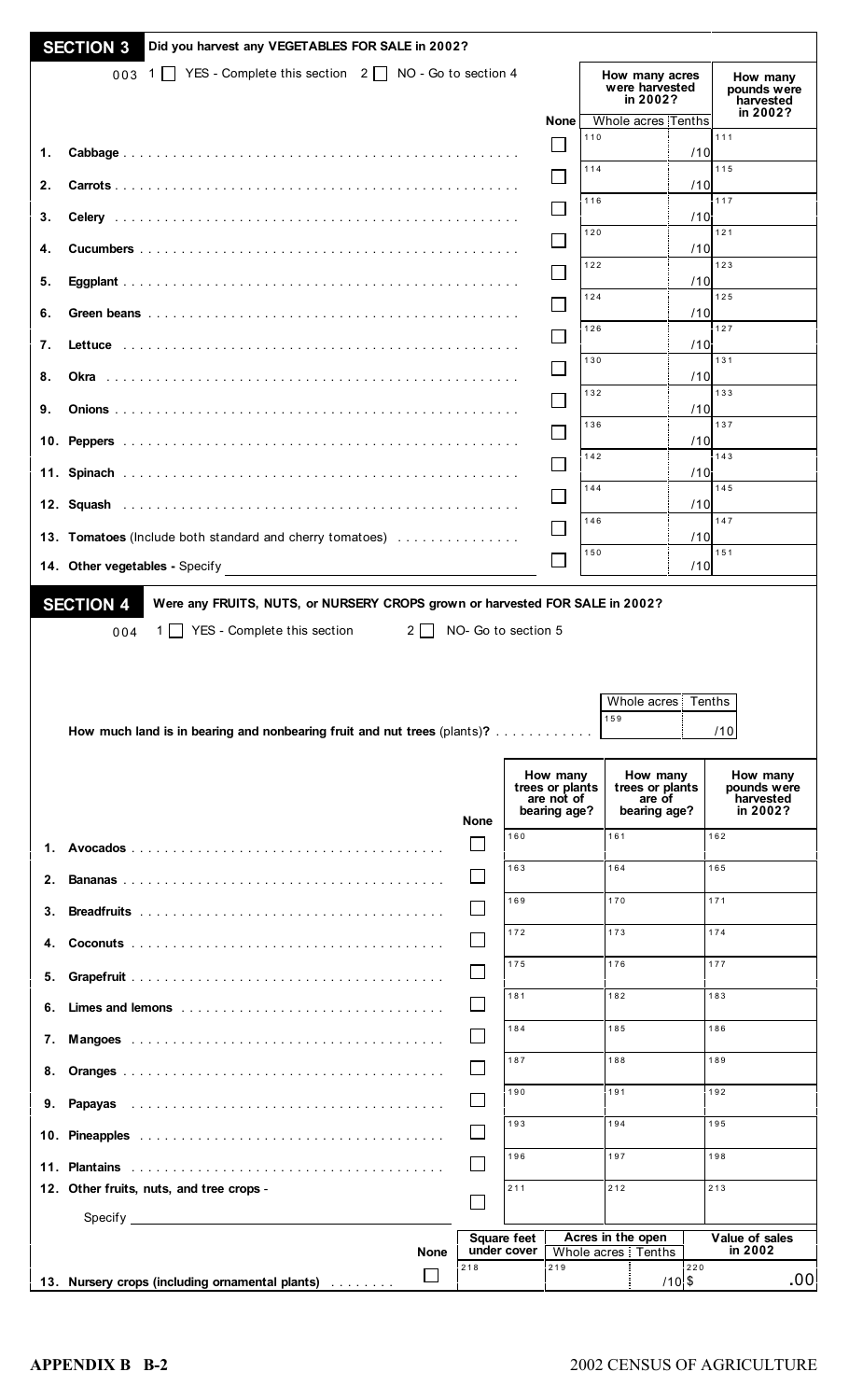|    | <b>SECTION 5</b> | <b>LAND USE -</b>                                                         |                                                                                                                                                                       | Land is to be reported in ONLY ONE CATEGORY. If two or more uses were<br>made of the same land, report in the FIRST category that applies. |            |                             |                      |                       |                |                |                         |       |                          |
|----|------------------|---------------------------------------------------------------------------|-----------------------------------------------------------------------------------------------------------------------------------------------------------------------|--------------------------------------------------------------------------------------------------------------------------------------------|------------|-----------------------------|----------------------|-----------------------|----------------|----------------|-------------------------|-------|--------------------------|
|    |                  |                                                                           |                                                                                                                                                                       |                                                                                                                                            |            |                             |                      |                       |                |                | None                    | Acres | <b>Tenths</b>            |
| 1. |                  |                                                                           | Cropland harvested - Report the number of acres on which crops were grown                                                                                             |                                                                                                                                            |            |                             |                      |                       |                |                | 231                     |       | /10                      |
| 2. |                  |                                                                           | Other cropland - Include cropland pasture, crop failure, idle and fallow cropland,                                                                                    |                                                                                                                                            |            |                             |                      |                       |                |                | 232                     |       | /10                      |
| 3. |                  |                                                                           | Pasture or grazing land - Include woodland pasture.                                                                                                                   |                                                                                                                                            |            |                             |                      |                       |                |                | 233<br>$\Box$           |       | /10                      |
| 4. |                  |                                                                           |                                                                                                                                                                       |                                                                                                                                            |            |                             |                      |                       |                |                | 234<br>l l              |       |                          |
| 5. |                  |                                                                           | All other land - Include house lots, barn lots, lanes, roads, ditches, ponds,                                                                                         |                                                                                                                                            |            |                             |                      |                       |                |                | 235                     |       | /10                      |
| 6. |                  |                                                                           | <b>TOTAL LAND - Add entries in questions 1 through 5.</b>                                                                                                             |                                                                                                                                            |            |                             |                      |                       |                |                | 236                     |       | /10                      |
|    | <b>SECTION 6</b> |                                                                           | This total should equal the entry in section 1, question 4<br>Was Any LAND in this place IRRIGATED at any time during 2002? Irrigated land is all land watered by any |                                                                                                                                            |            |                             |                      |                       |                |                |                         |       | /10                      |
|    |                  | and pre-plant irrigation.                                                 | artificial or controlled means: sprinklers, furrows or ditches, spreader dikes, etc. Include supplemental, partial,                                                   |                                                                                                                                            |            |                             |                      |                       |                |                |                         |       |                          |
|    | 006              | 1 I I                                                                     | YES - Complete this section                                                                                                                                           |                                                                                                                                            |            |                             | NO -Go to section 7  |                       |                |                |                         |       |                          |
|    |                  |                                                                           |                                                                                                                                                                       |                                                                                                                                            |            |                             |                      |                       |                | <b>None</b>    | 240                     | Acres | Tenths                   |
|    |                  |                                                                           | 1. How many acres were irrigated from a PRIVATE SYSTEM (wells, rivers, brooks, etc.)?                                                                                 |                                                                                                                                            |            |                             |                      |                       |                |                | 241                     |       | /10                      |
|    |                  |                                                                           | 2. How many acres were irrigated from a PUBLIC SYSTEM?                                                                                                                |                                                                                                                                            |            |                             |                      |                       |                |                |                         |       | /10                      |
|    | 247              | 3. Major source of water used for irrigation:<br>Well or cistern<br>1 I I |                                                                                                                                                                       | 3   Lake or private pond                                                                                                                   |            |                             |                      | 5 I I                 | Public utility |                |                         |       |                          |
|    |                  | 2 I<br>River or stream                                                    |                                                                                                                                                                       | $4 \Box$ Canal or irrigation district                                                                                                      |            |                             |                      | $6 \mid \mid$         |                | Other -Specify |                         |       |                          |
|    | <b>SECTION 7</b> |                                                                           | Do you or anyone else have any LIVESTOCK (excluding poultry and fish) on this place or were any sold from this place in 2002?                                         |                                                                                                                                            |            |                             |                      |                       |                |                | How many<br>are on      |       | How many<br>were sold    |
|    | 007              | 1                                                                         | YES - Complete this section                                                                                                                                           |                                                                                                                                            |            | $2 \mid$                    | NO - Go to section 8 |                       |                | <b>None</b>    | this place<br>today?    |       | in 2002?                 |
| 1. |                  |                                                                           | Cattle and calves of all ages (Total of "a", "b", "c", and "d" below)                                                                                                 |                                                                                                                                            |            |                             |                      |                       |                |                | 252                     |       | 253                      |
|    |                  | Of the total, how many -                                                  |                                                                                                                                                                       |                                                                                                                                            |            | Are on this<br>place today? |                      | Were sold in<br>2002? |                |                |                         |       |                          |
|    |                  |                                                                           | a. Cows, including heifers that have calved                                                                                                                           |                                                                                                                                            | 254        |                             | 255                  |                       |                |                |                         |       |                          |
|    |                  |                                                                           | b. Heifers and heifer calves 1 year old and older                                                                                                                     |                                                                                                                                            | 256        |                             | 257                  |                       |                |                |                         |       |                          |
|    |                  |                                                                           | c. Bulls, bull calves, steers, and steer calves                                                                                                                       |                                                                                                                                            | 258<br>260 |                             | 259<br>261           |                       |                |                |                         |       |                          |
|    |                  |                                                                           | d. Calves less than 1 year old $\ldots$                                                                                                                               |                                                                                                                                            |            |                             |                      |                       |                |                | 266                     |       | 267                      |
| 2. |                  |                                                                           | Total hogs and pigs of all ages (Total of "a" and "b" below)                                                                                                          |                                                                                                                                            |            | Are on this                 |                      | Were sold in          |                |                |                         |       |                          |
|    |                  | Of the total, how many -                                                  |                                                                                                                                                                       |                                                                                                                                            | 268        | place today?                | 269                  | 2002?                 |                |                |                         |       |                          |
|    |                  |                                                                           | a. Pigs less than 8 months old $\ldots$                                                                                                                               |                                                                                                                                            | 270        |                             | 271                  |                       |                |                |                         |       |                          |
|    |                  |                                                                           | b. Hogs and pigs 8 months old or older $\ldots \ldots \ldots$                                                                                                         |                                                                                                                                            |            |                             |                      |                       |                |                | 272                     |       | 273                      |
| 3. |                  |                                                                           |                                                                                                                                                                       |                                                                                                                                            |            |                             |                      |                       |                |                | 274                     |       | 275                      |
| 4. |                  |                                                                           |                                                                                                                                                                       |                                                                                                                                            |            |                             |                      |                       |                |                | 276                     |       | 277                      |
| 5. |                  |                                                                           |                                                                                                                                                                       |                                                                                                                                            |            |                             |                      |                       |                |                | 278                     |       | 279                      |
| 6. |                  |                                                                           | Other livestock (mules, asses, burros, etc.) Specify                                                                                                                  |                                                                                                                                            |            |                             |                      |                       |                |                |                         |       |                          |
|    |                  |                                                                           |                                                                                                                                                                       |                                                                                                                                            |            |                             | 280                  | Quarts sold           |                |                | 281                     |       | Gross value of sales     |
| 7. |                  |                                                                           | Do you or anyone else have any POULTRY on this place                                                                                                                  |                                                                                                                                            |            |                             |                      |                       |                |                | \$                      |       | .0                       |
|    | <b>SECTION 8</b> |                                                                           | or were any sold from this place in 2002?                                                                                                                             |                                                                                                                                            |            |                             |                      |                       |                |                | How many<br>are on this |       | How many<br>were sold in |
|    |                  |                                                                           | 008 1 YES - Complete this section 2 NO - Go to section 9                                                                                                              |                                                                                                                                            |            |                             |                      |                       | None           | 290            | place today?            | 291   | 2002?                    |
| 1. |                  |                                                                           |                                                                                                                                                                       |                                                                                                                                            |            |                             | Are on this          |                       |                |                |                         |       |                          |
|    |                  |                                                                           |                                                                                                                                                                       |                                                                                                                                            |            | 298                         | place today?         |                       |                |                |                         |       |                          |
| 2. |                  |                                                                           | a. How many 5 months old or older                                                                                                                                     |                                                                                                                                            |            |                             |                      |                       |                | 310            |                         | 311   |                          |
|    |                  |                                                                           |                                                                                                                                                                       |                                                                                                                                            |            |                             |                      |                       |                | Dozens sold    |                         |       | Gross value of sales     |
| 3. |                  |                                                                           |                                                                                                                                                                       |                                                                                                                                            |            |                             |                      | 312                   |                |                | 313<br>\$               |       | .00                      |
|    | <b>SECTION 9</b> |                                                                           | Did you or anyone else raise any FISH or AQUACULTURE PRODUCTS (shrimp, etc.)<br>for sale on this place in 2002?                                                       |                                                                                                                                            |            |                             |                      |                       |                |                |                         |       |                          |
|    | 009              | 1 I                                                                       | YES - Complete this section $2 \n\begin{array}{ c c } \n\hline\n1 & \text{NO} - \text{Go} \n\end{array}$ to section 10                                                |                                                                                                                                            |            |                             |                      |                       |                |                |                         |       |                          |
|    |                  |                                                                           |                                                                                                                                                                       |                                                                                                                                            |            |                             |                      |                       |                |                |                         | 320   | Number                   |
| 1. |                  |                                                                           |                                                                                                                                                                       |                                                                                                                                            |            |                             |                      |                       |                |                |                         | 321   |                          |
| 2. |                  |                                                                           |                                                                                                                                                                       |                                                                                                                                            |            |                             |                      |                       | Pounds sold    |                |                         |       | Gross value of sales     |
| 3. |                  |                                                                           | How much FISH or other AQUACULTURE PRODUCT was raised                                                                                                                 |                                                                                                                                            |            |                             |                      | 322                   |                |                | 323<br>\$               |       | .00                      |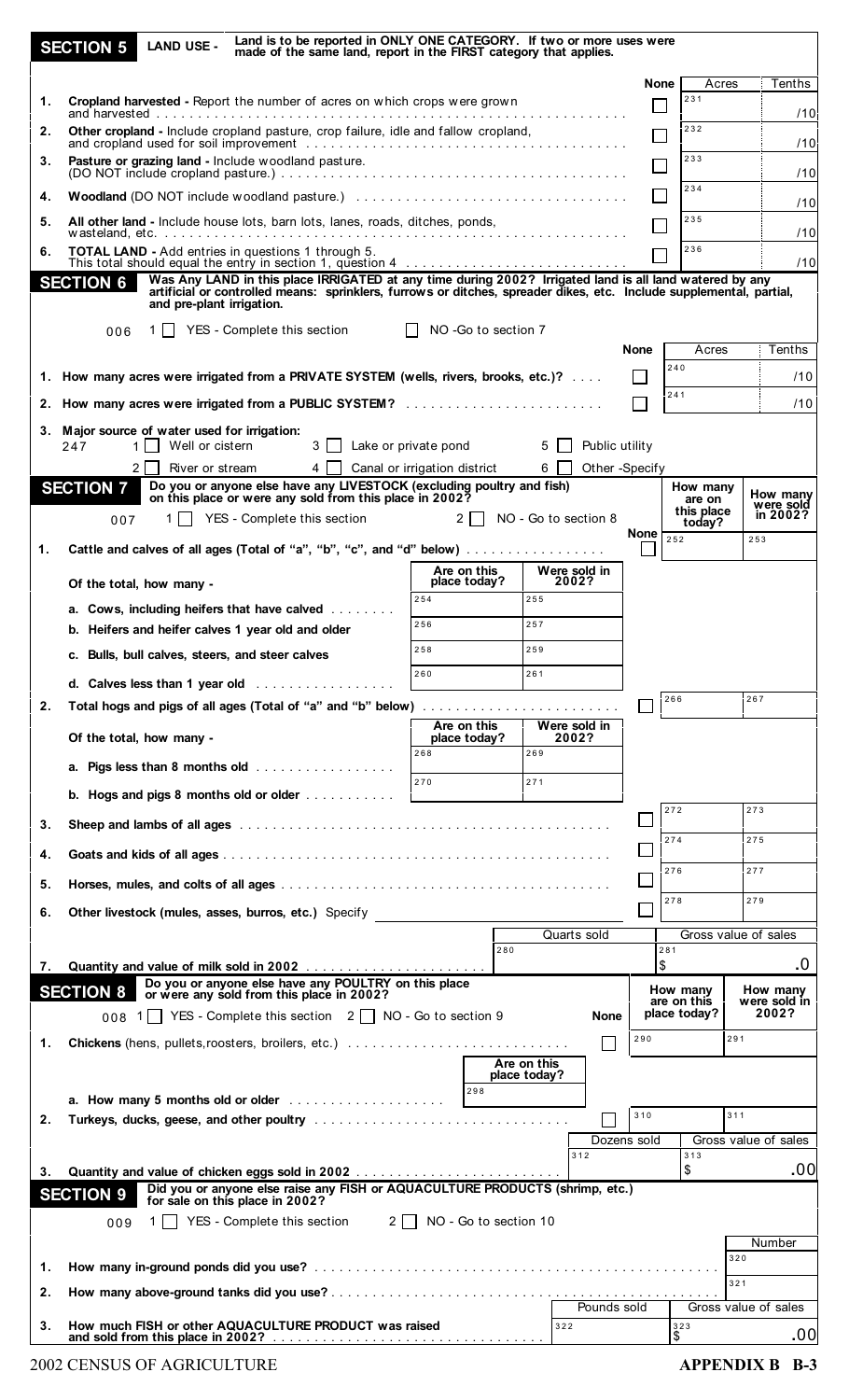|    | <b>SECTION 10</b>                                         | What was the MARKET VALUE of the following AGRICULTURAL PRODUCTS<br>SOLD from this place in 2002, before taxes and expenses?                                          |                 |                                                                                                                        | <b>None</b>              |                          | Dollars only                     |                  |
|----|-----------------------------------------------------------|-----------------------------------------------------------------------------------------------------------------------------------------------------------------------|-----------------|------------------------------------------------------------------------------------------------------------------------|--------------------------|--------------------------|----------------------------------|------------------|
| 1. |                                                           |                                                                                                                                                                       |                 |                                                                                                                        |                          | 330<br>\$                |                                  | .00              |
| 2. |                                                           |                                                                                                                                                                       |                 |                                                                                                                        | $\overline{\phantom{a}}$ | 331<br>\$                |                                  | .00              |
| 3. |                                                           |                                                                                                                                                                       |                 |                                                                                                                        | $\mathsf{L}$             | 332<br>\$                |                                  | .00              |
| 4. |                                                           |                                                                                                                                                                       |                 |                                                                                                                        | $\Box$                   | 333<br>\$                |                                  | .00              |
| 5. |                                                           |                                                                                                                                                                       |                 |                                                                                                                        |                          | 334<br>\$                |                                  | .00              |
| 6. |                                                           |                                                                                                                                                                       |                 |                                                                                                                        |                          | 335<br>\$                |                                  | .00              |
| 7. |                                                           | Poultry and poultry products, except chicken eggs - include chickens,                                                                                                 |                 |                                                                                                                        |                          | 336<br>\$                |                                  | .00              |
| 8. | Other livestock and livestock products- goats,            | horses, mules, goats' milk, etc. Specify Specify                                                                                                                      |                 |                                                                                                                        |                          | 338<br>$\sqrt{2}$        |                                  | .00              |
|    | <b>SECTION 11</b><br>in 2002?                             | How much were your EXPENDITURES for each of the following                                                                                                             |                 |                                                                                                                        | <b>None</b>              |                          | Dollars only                     |                  |
| 1. |                                                           |                                                                                                                                                                       |                 |                                                                                                                        |                          | 341<br>\$                |                                  | .00              |
| 2. |                                                           | Wages and salaries paid to employees or hired farm workers (DO NOT include<br>housework or contract construction work.) Include cash payments only                    |                 |                                                                                                                        | $\Box$                   | 342<br>\$                |                                  | .00              |
| 3. |                                                           | Feed purchased for livestock, poultry, and fish - Include cost of grain, feed,<br>concentrates, and roughages; also amount paid for grinding and mixing feed.         |                 |                                                                                                                        |                          | 343<br>\$                |                                  | .00              |
| 4. |                                                           | Insecticides, fungicides, and herbicides purchased                                                                                                                    |                 |                                                                                                                        | $\Box$                   | 344<br>\$                |                                  | .00              |
| 5. |                                                           |                                                                                                                                                                       |                 |                                                                                                                        | $\Box$                   | 345<br>\$                |                                  | .00              |
|    |                                                           |                                                                                                                                                                       |                 |                                                                                                                        |                          | 346<br>\$                |                                  | .00              |
| 6. |                                                           |                                                                                                                                                                       |                 |                                                                                                                        |                          | 347<br>\$                |                                  |                  |
| 7. | <b>SECTION 12</b>                                         | Which of the following EQUIPMENT are used on this place? Include all specified<br>equipment on this place today, regardless of ownership, provided it is in operating |                 |                                                                                                                        |                          |                          |                                  | .00              |
|    | condition.                                                |                                                                                                                                                                       |                 |                                                                                                                        |                          | <b>None</b>              | 350                              | Number           |
| 1. |                                                           |                                                                                                                                                                       |                 |                                                                                                                        |                          |                          | 351                              |                  |
| 2. |                                                           |                                                                                                                                                                       |                 |                                                                                                                        |                          |                          | 352                              |                  |
| 3. |                                                           |                                                                                                                                                                       |                 |                                                                                                                        |                          |                          |                                  |                  |
| 1. | <b>SECTION 13</b><br>Do you (operator) live on this place | The following questions are about the CHARACTERISTICS of the FARM OPERATOR.                                                                                           |                 |                                                                                                                        |                          |                          |                                  |                  |
|    | 2: In what YEAR did you (operator) begin to operate       | (the acres entered in section 1, question 4)?                                                                                                                         | 360             | Yes                                                                                                                    |                          | $2 \mid \mid$            | No                               |                  |
|    |                                                           |                                                                                                                                                                       | 361             | Year                                                                                                                   |                          |                          |                                  |                  |
| 3. |                                                           | How old were you (operator) on your last birthday?                                                                                                                    | 362             | Age<br>Farming or ranching                                                                                             |                          |                          |                                  |                  |
| 4. |                                                           | What is your (operator's) main occupation?                                                                                                                            | 363             | Other                                                                                                                  |                          |                          |                                  |                  |
| 5. | at least 4 hours per day off this place in 2002?          | <b>OFF-FARM WORK - How many days did you (operator) work</b><br>Include work at a nonfarm job, business, or on someone<br>else's farm. (Exclude exchange farm work.)  | 364<br>$2\Box$  | None                  4  ∐   100 - 149 days<br>  1 - 49 days           5 <mark>∏</mark> 150 - 199 days<br>50 - 99 days |                          | $6 \square$              | 4 100 - 149 days                 | 200 days or more |
|    | <b>SECTION 14</b>                                         | <b>ENUMERATOR'S RECORD (To be completed by the census enumerator)</b>                                                                                                 |                 |                                                                                                                        |                          |                          |                                  |                  |
| 1. |                                                           | Who furnished the information in this report?  370                                                                                                                    | $\Box$ Landlord | Operator<br>Spouse or other<br>family member                                                                           | $5\Box$                  |                          | Hired laborer<br>Other - Specify |                  |
| 2. |                                                           | <b>REMARKS</b> - Make any remarks needed in regard to the place, the owner or operator, the crops cultivated, or the livestock on this place.                         |                 |                                                                                                                        |                          |                          |                                  |                  |
|    |                                                           |                                                                                                                                                                       |                 |                                                                                                                        |                          |                          |                                  |                  |
| 3. | <b>LOCATION OF LAND</b>                                   | a. Island                                                                                                                                                             |                 | b. Quarter or city                                                                                                     |                          |                          |                                  |                  |
| 4. | <b>CERTIFIED BY</b>                                       | Enumerator's signature                                                                                                                                                |                 |                                                                                                                        |                          | Date                     |                                  | /03              |
| 5. | <b>CHECKED BY</b>                                         | Supervisor's signature                                                                                                                                                |                 |                                                                                                                        |                          | ${\small \textsf{Date}}$ |                                  | /03              |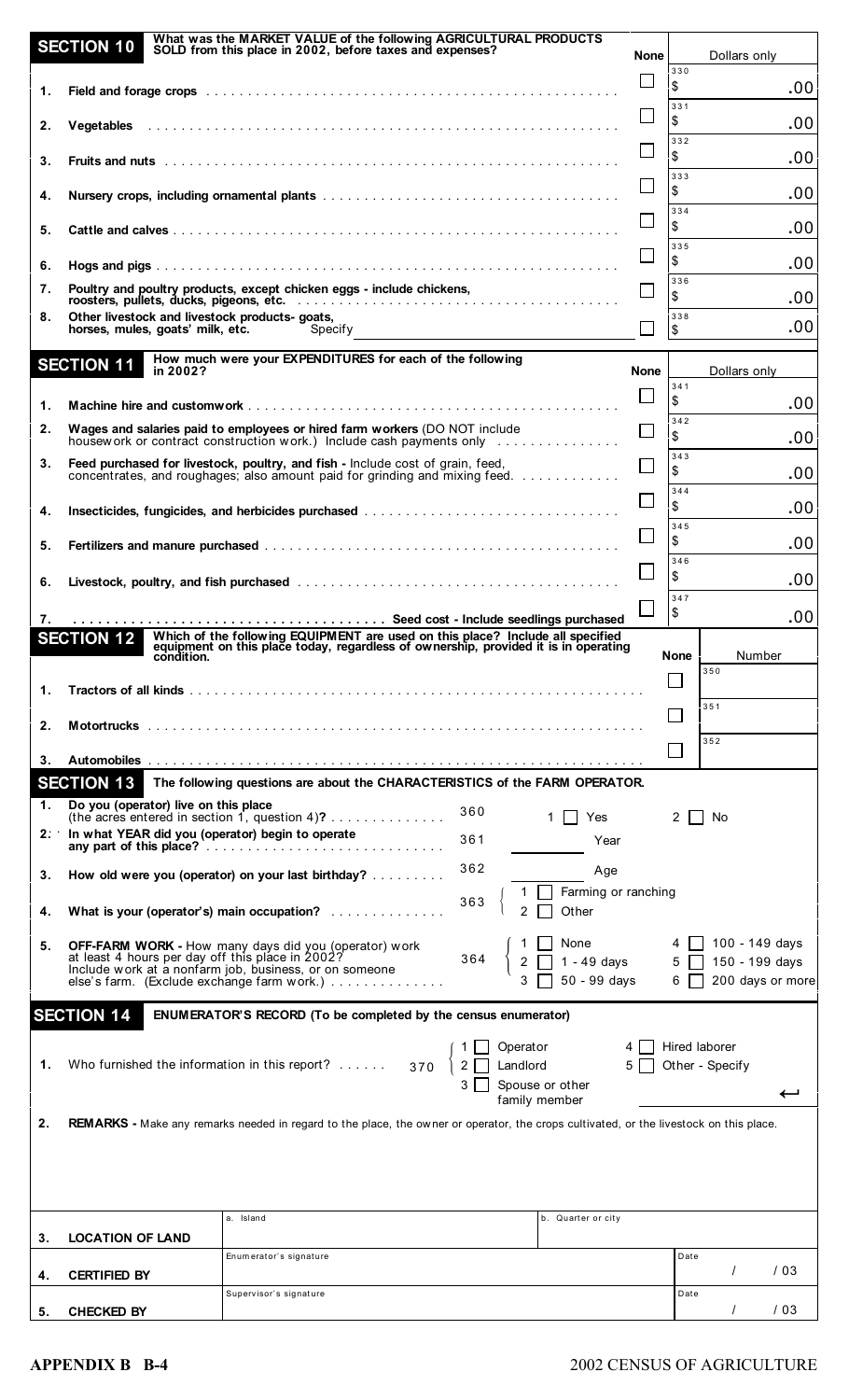### **INDEX**

| Item                                       | <b>Island Tables</b> | Summary<br><b>Tables</b> | Item                                         | <b>Island Tables</b> | Summary<br>Tables |
|--------------------------------------------|----------------------|--------------------------|----------------------------------------------|----------------------|-------------------|
| A                                          |                      |                          | Expenses:                                    |                      |                   |
| Age of farm operator                       | $\overline{4}$       | $18 - 21$                | Feed for livestock, poultry,                 |                      |                   |
| Agricultural products sold                 | 14                   | $18 - 21$                | and fish                                     | 8, 16                | $18 - 21$         |
| Aquaculture                                | 14                   | $18 - 21$                | Fertilizers and manure                       | 8, 16                | $18 - 21$         |
| Automobiles                                | 5, 15                | $18 - 21$                | Hired farm labor                             | 8, 16                | $18 - 21$         |
| Average size of farm                       | 1                    | $18 - 21$                | Insecticides, fungicides,                    |                      |                   |
| Avocados                                   | 11                   | $18 - 21$                | and herbicides                               | 8, 16                | $18 - 21$         |
|                                            |                      |                          | Livestock, poultry, and fish                 | 8, 16                |                   |
| В                                          |                      |                          | purchased                                    | 8, 16                | $18 - 21$         |
| Bananas                                    | 11                   | $18 - 21$                | Machine hire and                             |                      |                   |
| Beans, dry                                 | 9                    | $18 - 21$                | customwork                                   | 8, 16                | $18 - 21$         |
| Beans, green                               | 10                   | $18 - 21$                | Seed cost                                    | 8, 16                | $18 - 21$         |
| Breadfruits                                | 11                   | $18 - 21$                |                                              |                      |                   |
|                                            |                      | $18 - 21$                | F                                            |                      |                   |
| С                                          |                      |                          | 18 - 21 Farm labor, paid and unpaid          | 5                    | $18 - 21$         |
| Cabbage                                    | 10                   |                          | Farms classified by:                         |                      |                   |
| Carrots                                    | 10                   |                          | Age of operator                              | 4                    | $18 - 21$         |
| Cassava (tapioca)                          | 9                    | 18 - 21                  | Size of farm                                 | $\overline{2}$       | $18 - 21$         |
| Cattle and calves                          | 12, 13, 14           | $18 - 21$                | Tenure of operator                           | 3, 15, 16, 17        | $18 - 21$         |
|                                            | 10                   | $18 - 21$                | Type of organization                         | 5.                   | $18 - 21$         |
| Chickens (see Poultry)                     |                      | $18 - 21$                | Value of agricultural products               |                      |                   |
| Coconuts                                   | 11                   | $18 - 21$                |                                              | 7                    | $18 - 21$         |
| Corn, dry                                  | 9                    |                          | Farms, number                                | $1 - 17$             | $18 - 21$         |
| Cropland:                                  |                      |                          | 18 - 21 Feed purchased                       | 8, 16                | $18 - 21$         |
| Harvested                                  | 1, 3                 |                          |                                              | 9, 14                | $18 - 21$         |
| Other                                      | 1, 3                 |                          |                                              | 13, 14               | $18 - 21$         |
| Cucumbers                                  | 10                   |                          | 18 - 21 Fruits and nuts $\dots \dots \dots$  | 11, 14               | $18 - 21$         |
| Customwork                                 | 8                    |                          | 18 - 21 Fungicides                           | 8, 16                | $18 - 21$         |
| D                                          |                      | $18 - 21$<br>$18 - 21$   | G                                            |                      |                   |
|                                            | 12, 13, 14           |                          |                                              | 10                   | $18 - 21$         |
|                                            |                      |                          | Goats and kids 1                             | 12, 13, 14           | $18 - 21$         |
| Е                                          |                      |                          | 18 - 21 Green onions                         | 10                   | $18 - 21$         |
| Eggplant                                   | 10                   |                          |                                              | 11                   | $18 - 21$         |
| Egg sales $\dots\dots\dots\dots\dots\dots$ | 13, 14               |                          |                                              |                      | $18 - 21$         |
| Equipment:                                 |                      | $18 - 21$                | н                                            |                      |                   |
| Automobiles                                | 5, 15                | $18 - 21$                |                                              |                      |                   |
| Motortrucks                                | 5, 15                |                          |                                              | 9                    | $18 - 21$         |
| Tractors (all kinds)                       | 5, 15                |                          | 18 - 21 Herbicides                           | 8, 16                | $18 - 21$         |
|                                            |                      |                          | 18 - 21 Hired labor                          | 5, 8, 16             | $18 - 21$         |
|                                            |                      |                          | 18 - 21 Hogs and pigs $\dots\dots\dots\dots$ | 12, 13, 14           | $18 - 21$         |
|                                            |                      |                          | 18 - 21 Horses and colts                     | 12, 13, 14           |                   |
|                                            |                      |                          |                                              |                      |                   |
|                                            |                      |                          |                                              |                      | $18 - 21$         |
|                                            |                      |                          | Insecticides                                 | 8, 16                | $18 - 21$         |
|                                            |                      |                          | Irrigation                                   | 6                    |                   |